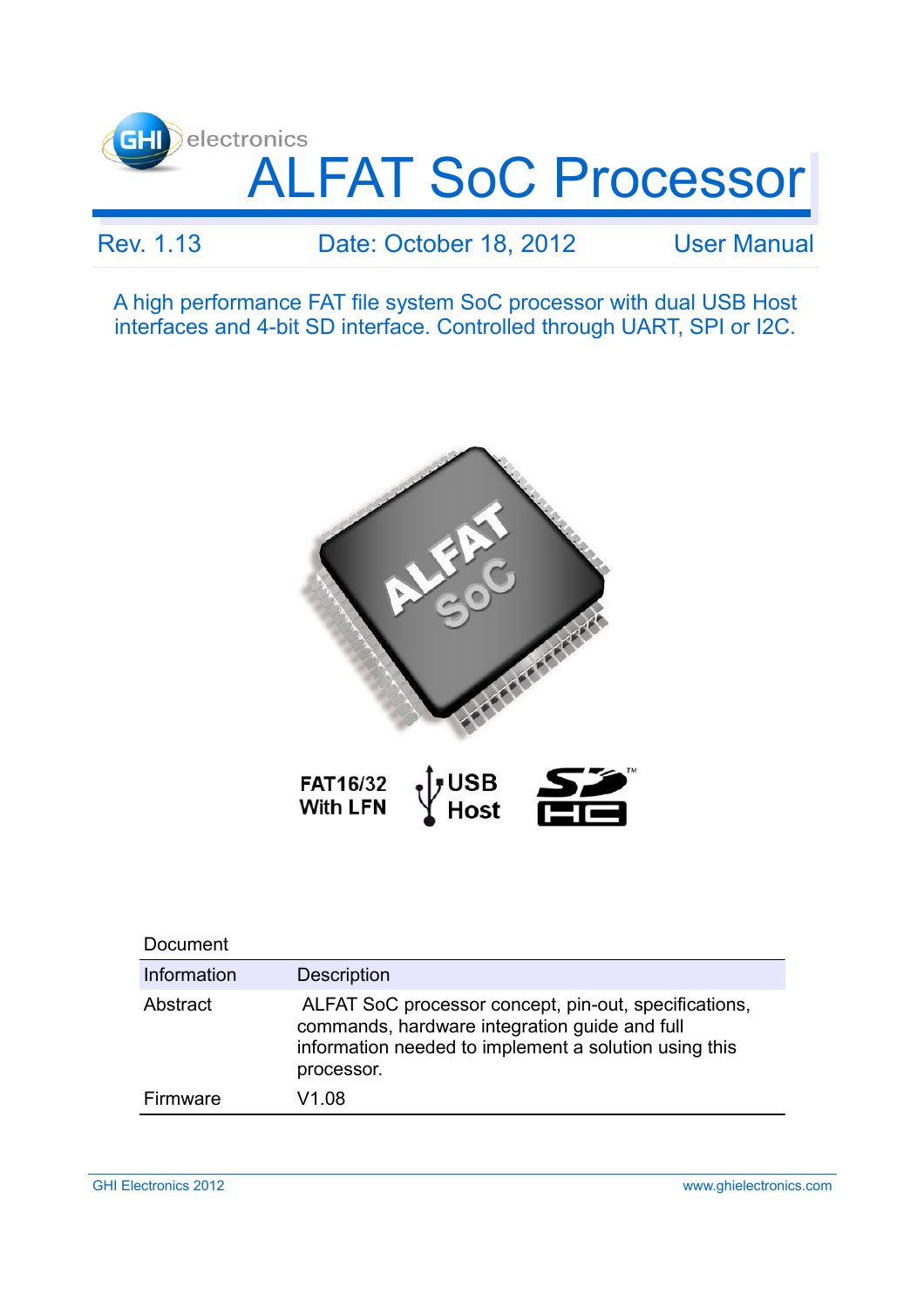|                   | <b>Document Revision History</b> |                                                                                                                                                                                                                                                                                     |
|-------------------|----------------------------------|-------------------------------------------------------------------------------------------------------------------------------------------------------------------------------------------------------------------------------------------------------------------------------------|
| Rev No.           | <b>Date</b>                      | <b>Modification</b>                                                                                                                                                                                                                                                                 |
| <b>Rev 1.13</b>   | 10/03/12                         | Fixed a mistake in SPI Interface Read Transaction description                                                                                                                                                                                                                       |
| Rev 1.12          | 09/25/12                         | Fixed I2C Interface section                                                                                                                                                                                                                                                         |
| <b>Rev 1.11</b>   | 08/13/12                         | Updated ALFAT design reference schematics: C16, C17<br>Fixed SPI interface "Response byte to Frame Type". The value<br>should be ignored.<br>Added RTC crystal specifications to Hardware integration guide<br>section                                                              |
| Rev 1.10 07/10/12 |                                  | Added important notes to Full Speed / High Speed with ULPI<br>PHY section.<br>Added an important note to "I Initialize command" concerning<br><b>USB1</b> Initialization.<br>Added new features to J command.                                                                       |
| <b>Rev 1.09</b>   | 06/21/12                         | Some SD cards do not work with high clock frequency SD-bus. "I<br>Initialize command" is modified to set different clock frequencies.<br>ALFAT command's terminator can be LF('\n') or CR ('\r').<br>Fixed "? Find File or Folder command" date format.<br>Clarified I2C addressing |
| <b>Rev 1.08</b>   | 06/05/12                         | Clarified card detect and write protection signals in the pin-out<br>and Initialize command sections.<br>Added Card Detect and Write Protect signals section.                                                                                                                       |
| <b>Rev 1.07</b>   | 06/01/12                         | Minor spelling errors.                                                                                                                                                                                                                                                              |
| <b>Rev 1.06</b>   | 05/29/12                         | Edited SPI Bus configuration section.<br>Added L command (Fast Write), SPI DMA receive channel.<br>Added new features to Z command.<br>Added new features to J command.<br>Added CD and WP pin description to pin-out table.<br>Fixed #WAKEUP pin description                       |
| <b>Rev 1.05</b>   | 05/11/12                         | Added integration guide and updated performance section.                                                                                                                                                                                                                            |
| <b>Rev 1.04</b>   | 04/16/12                         | Major changes to ALFAT access interface section (UART, SPI)<br>and I2C) to match firmware version1.03. Busy pin is required to<br>be monitored.<br>Fixing B and K command description.                                                                                              |
| <b>Rev 1.03</b>   | 03/19/12                         | Fixes to multiple typos.<br>Clarifying some ambiguous points.                                                                                                                                                                                                                       |
| <b>Rev 1.02</b>   | 03/15/12                         | Adding 6.4. Updating the firmware using a terminal console<br>Fixes to 8.2.ALFAT SD board pin-mount tables                                                                                                                                                                          |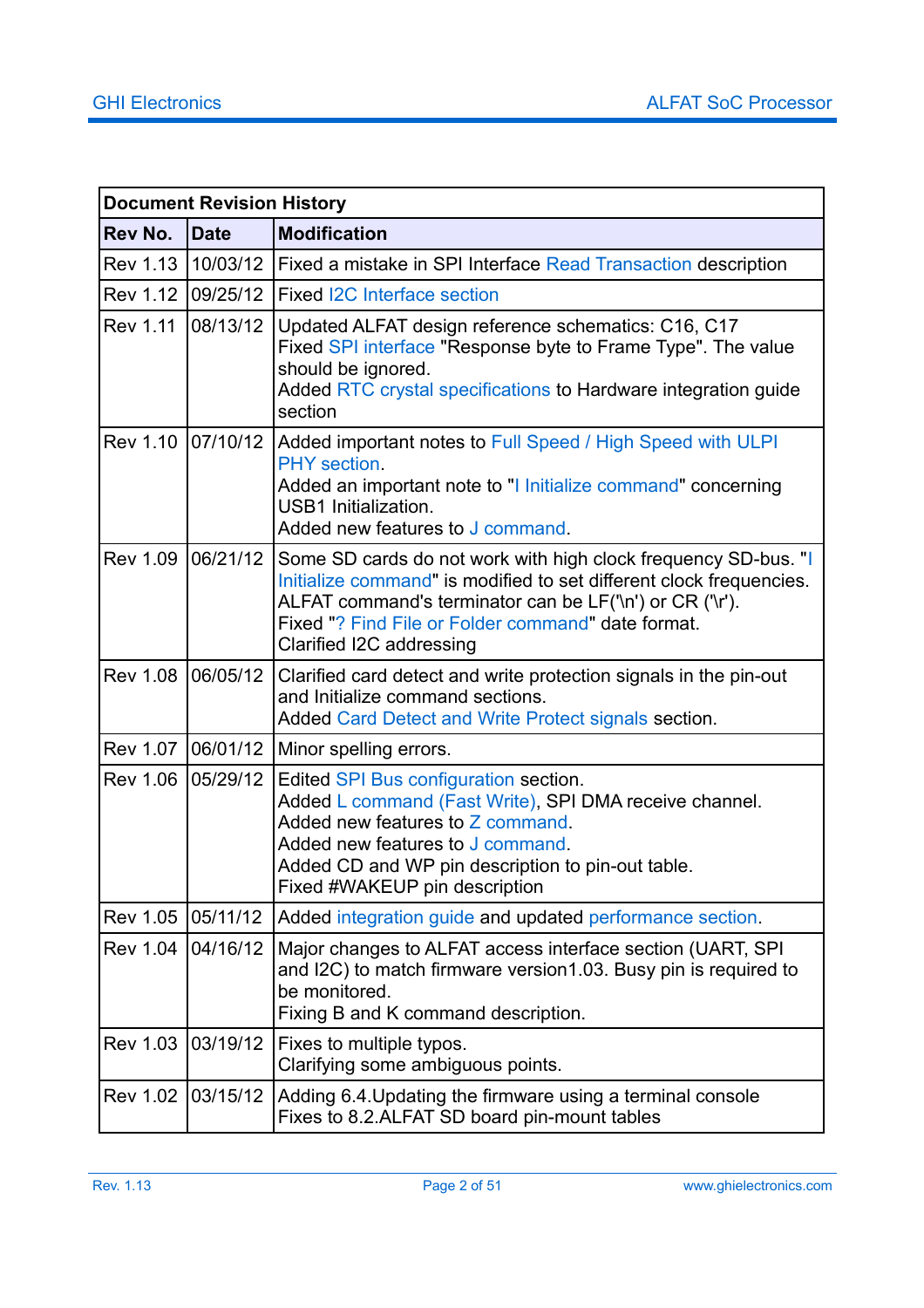|              | Document Revision History |                                                                                                         |  |
|--------------|---------------------------|---------------------------------------------------------------------------------------------------------|--|
| Rev No. Date |                           | <b>Modification</b>                                                                                     |  |
|              |                           | Rev 1.01   03/08/12   Updates to 4.3.SPI interface mode section<br>Updates to 6.2. Firmware Updater App |  |
|              |                           | Rev 1.00 02/15/12 Preliminary document                                                                  |  |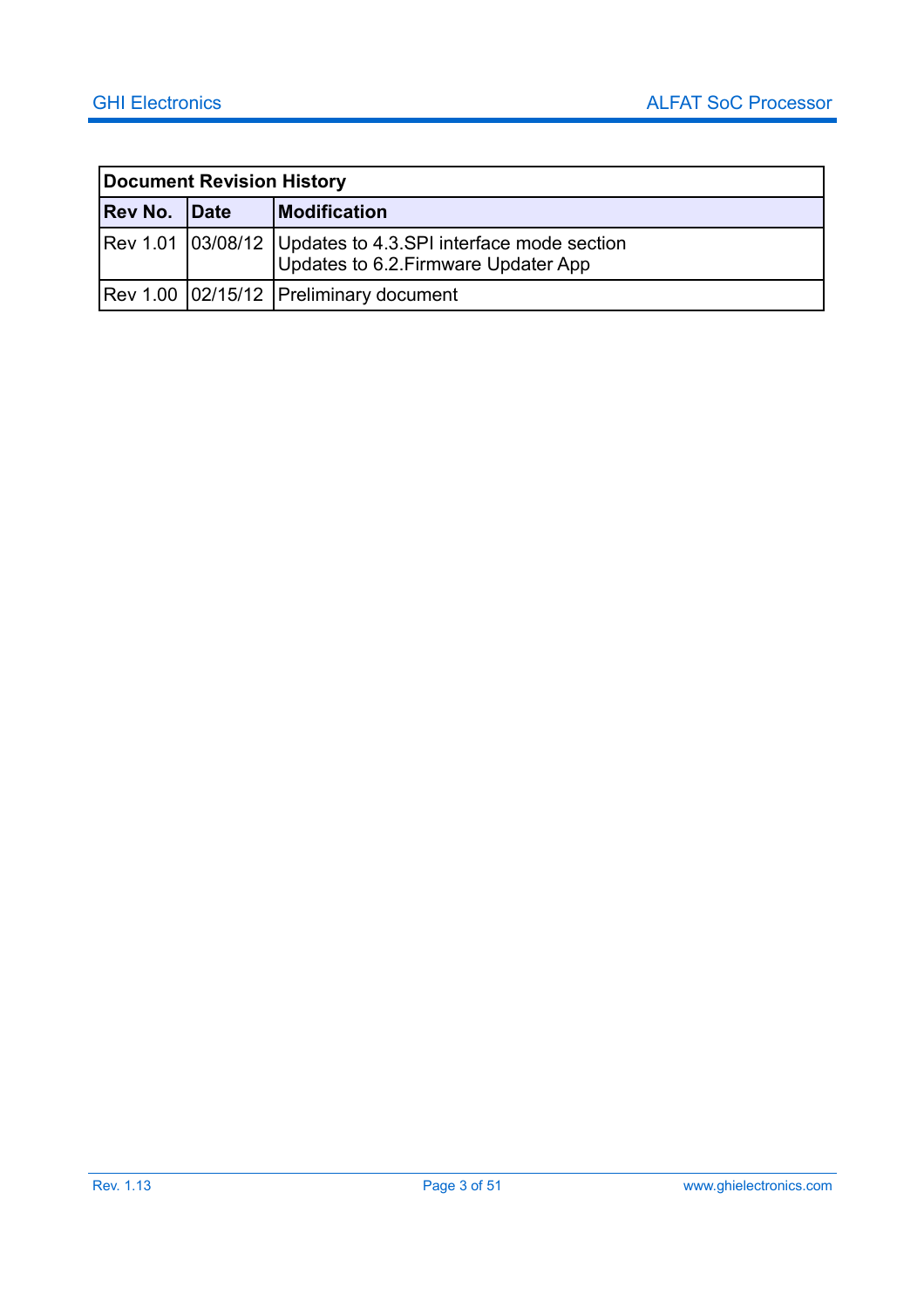#### Table of Contents

### **Table of Contents**

| 1.1.ALFAT SoC processor Concept5           |   |
|--------------------------------------------|---|
|                                            |   |
|                                            |   |
|                                            |   |
|                                            |   |
|                                            |   |
| 2.3. Memory Card Access (SDHC, SD or MMC)8 |   |
|                                            |   |
|                                            |   |
|                                            |   |
|                                            |   |
|                                            | 6 |
|                                            |   |
|                                            |   |
|                                            |   |
|                                            |   |
|                                            | 7 |
|                                            |   |
|                                            |   |
|                                            |   |
|                                            |   |
|                                            |   |
|                                            |   |
|                                            |   |
|                                            | 8 |
|                                            |   |
|                                            |   |
|                                            |   |
|                                            |   |
| I - Initialize and Mount MMC/SD or USB22   | g |
|                                            |   |
|                                            |   |
| @ - Initialize Files and Folders List25    |   |
|                                            | 1 |
| O - Open File for Read, Write or Append27  | D |
|                                            |   |
|                                            |   |

| L- Fast Write to File (SPI mode only)29               |  |
|-------------------------------------------------------|--|
|                                                       |  |
|                                                       |  |
|                                                       |  |
|                                                       |  |
|                                                       |  |
|                                                       |  |
| M - Copy From File to Another 33                      |  |
|                                                       |  |
|                                                       |  |
|                                                       |  |
|                                                       |  |
|                                                       |  |
|                                                       |  |
|                                                       |  |
| 6.4. Updating the firmware using a terminal console38 |  |
|                                                       |  |
|                                                       |  |
|                                                       |  |
| 7.3. Card Detect and Write Protect signals42          |  |
| 7.4. Full Speed / High Speed with ULPI PHY42          |  |
|                                                       |  |
|                                                       |  |
|                                                       |  |
|                                                       |  |
|                                                       |  |
|                                                       |  |
|                                                       |  |
|                                                       |  |
|                                                       |  |
| 9.1. Selecting the Right Storage Media48              |  |
|                                                       |  |
| 9.3. Serial Interface Speed Overhead49                |  |
|                                                       |  |
|                                                       |  |
|                                                       |  |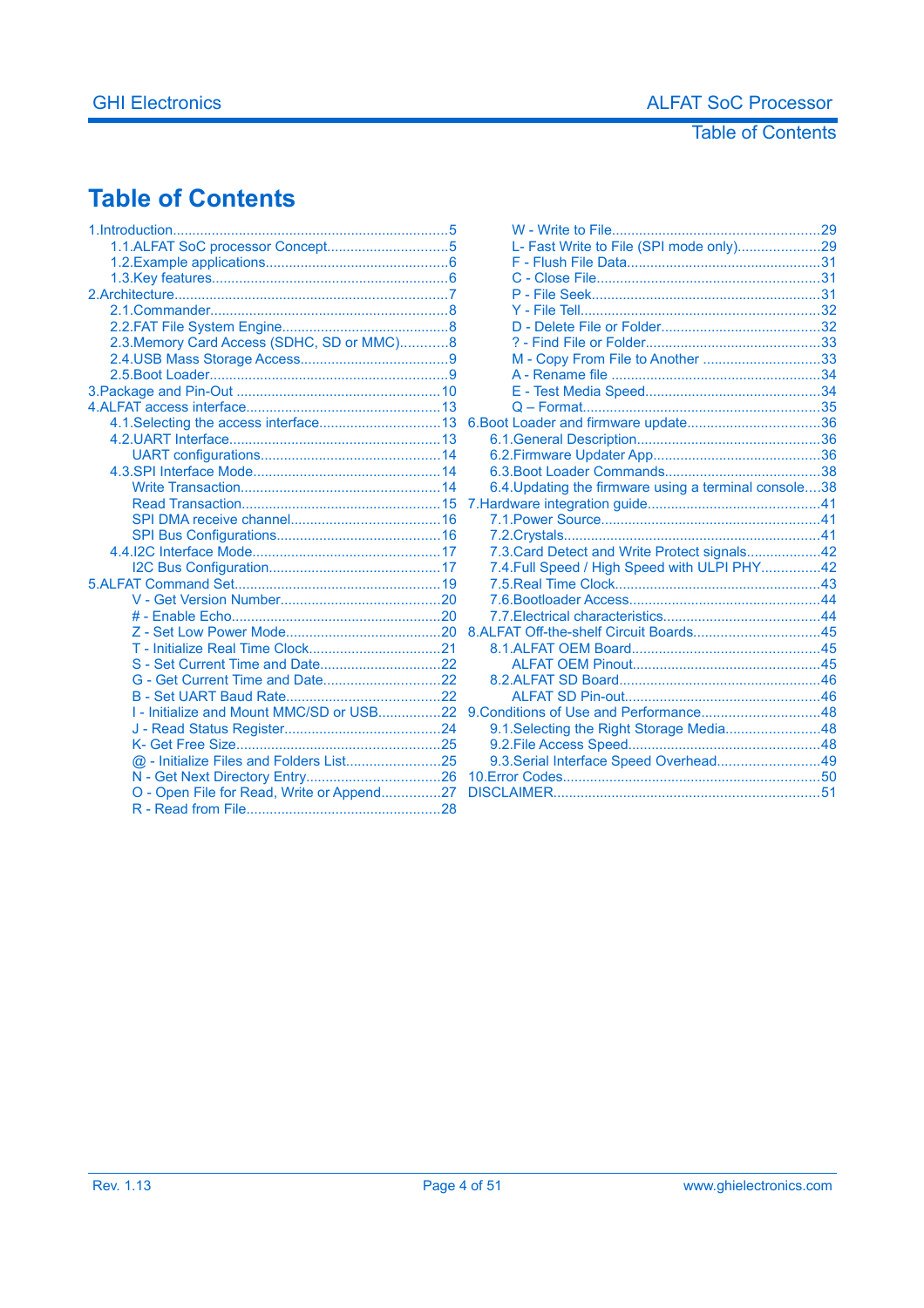# <span id="page-4-1"></span>1. Introduction

### <span id="page-4-0"></span>1.1. ALFAT SoC processor Concept

Adding FAT file system to products requires a lot of resources from the system and needs intensive development efforts. This also requires USB Host drivers and SD memory drivers to be able o access storage medias such as SD cards or USB Mass Storage devices. Additionally, licensing patented technologies, such as LFN is a lengthy and expensive process. Thanks to ALFAT SoC Processor, any simple system can now access files on SD cards and USB memory drives in a very short time, with minimal resources through simple UART, SPI or I2C interface. ALFAT SoC processor is capable of accessing two USB mass storage devices and one memory card simultaneously. This gives the user unique features such as copying data from one media to another.



The Host MCU controls ALFAT through simple commands sent through UART (serial), SPI or I2C. The commands give the host MCU the ability to access files on the storage media. With ALFAT, file access rate can reach 4000 KBytes/sec.

An important advantage of ALFAT is that supports Long File Name **LFN** and it is licensed by Microsoft for commercial use. Solutions that depends on ALFAT can use LFN commercially without the need for any additional licensing.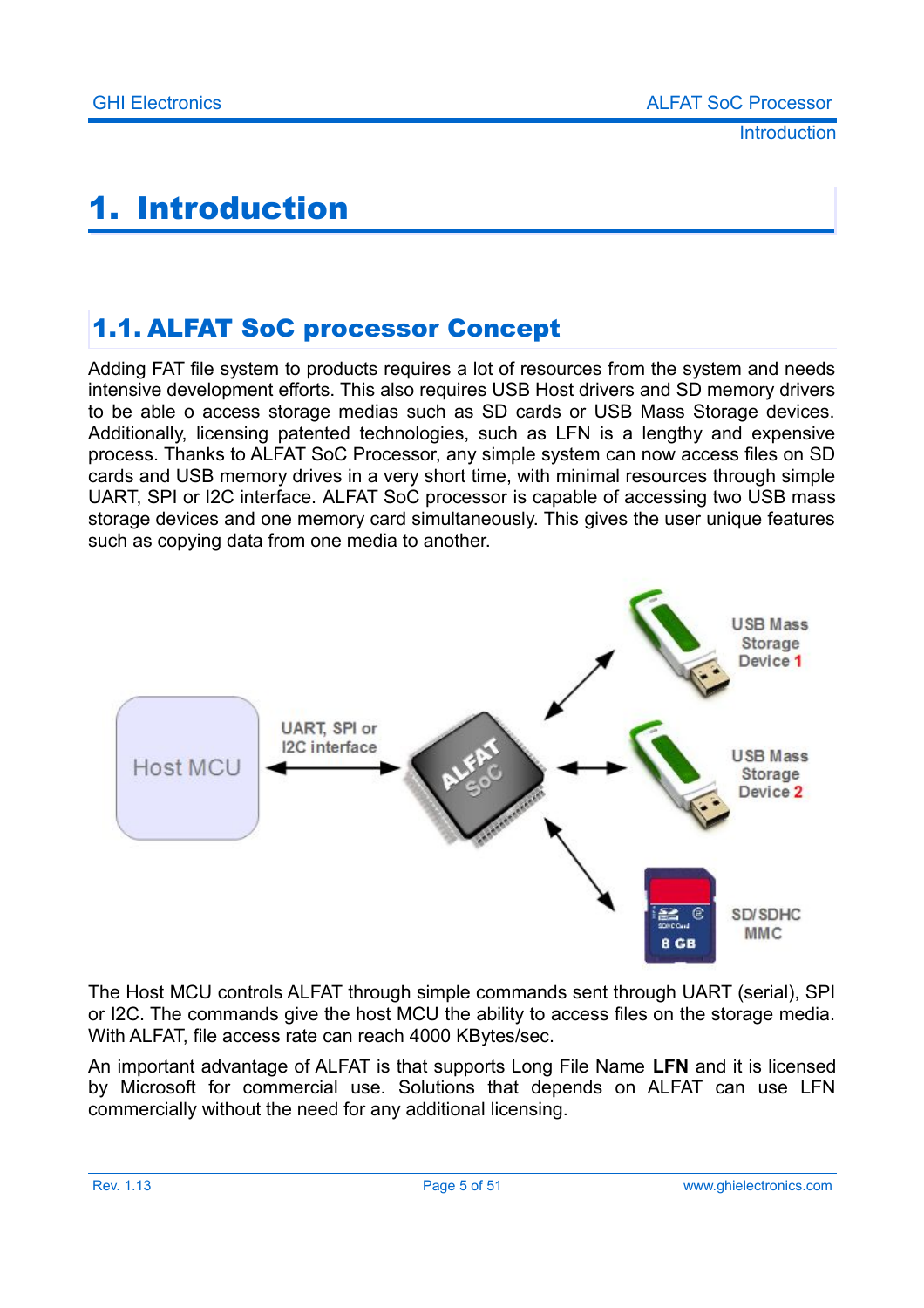**Introduction** 

### <span id="page-5-1"></span>1.2. Example applications

- High speed Data loggers.
- Automated Machinery.
- Digital picture viewer.
- Consumer products.

## <span id="page-5-0"></span>1.3. Key features

- Built-in 2-port USB Host controller.
- FAT16 and FAT32 File system.
- No limits on media size, file size or file/folder count.
- LFN (Long File Name), licensed by Microsoft.
- Friendly user interface through UART, SPI or I2C.
- Programmable UART baud-rate.
- Up to 8 simultaneous file access.
- SD/SDHC card support, no 2GB limit. **GHI electronics is an SD association member.**
- MMC card support.
- Built-in 2x USB 2.0 FS PHY USB, 12mbps.
- One USB ports is capable of HS 480mbps through external ULPI PHY.
- High speed 4-bit SD card interface.
- Up to 4000 KBytes/sec file access speed on SD cards.
- Up to 4000 KBytes/sec file access speed on USB (with ULPI HS PHY).
- Up to 1000 KBytes/sec file access speed on USB Full Speed (no ULPI HS PHY).
- RTC (Real Clock Time) with separate power domain.
- All I/O pins are 5 volt tolerant **EXCEPT RESET PIN**.
- Small surface mount package, LQFP 64 pin.
- Single 3.3V power source.
- Low power consumption, 38mA fully operational and 5mA in hibernate.
- $\bullet$  -40°C to +85°C operational temperature.
- RoHS Compliant/Lead free.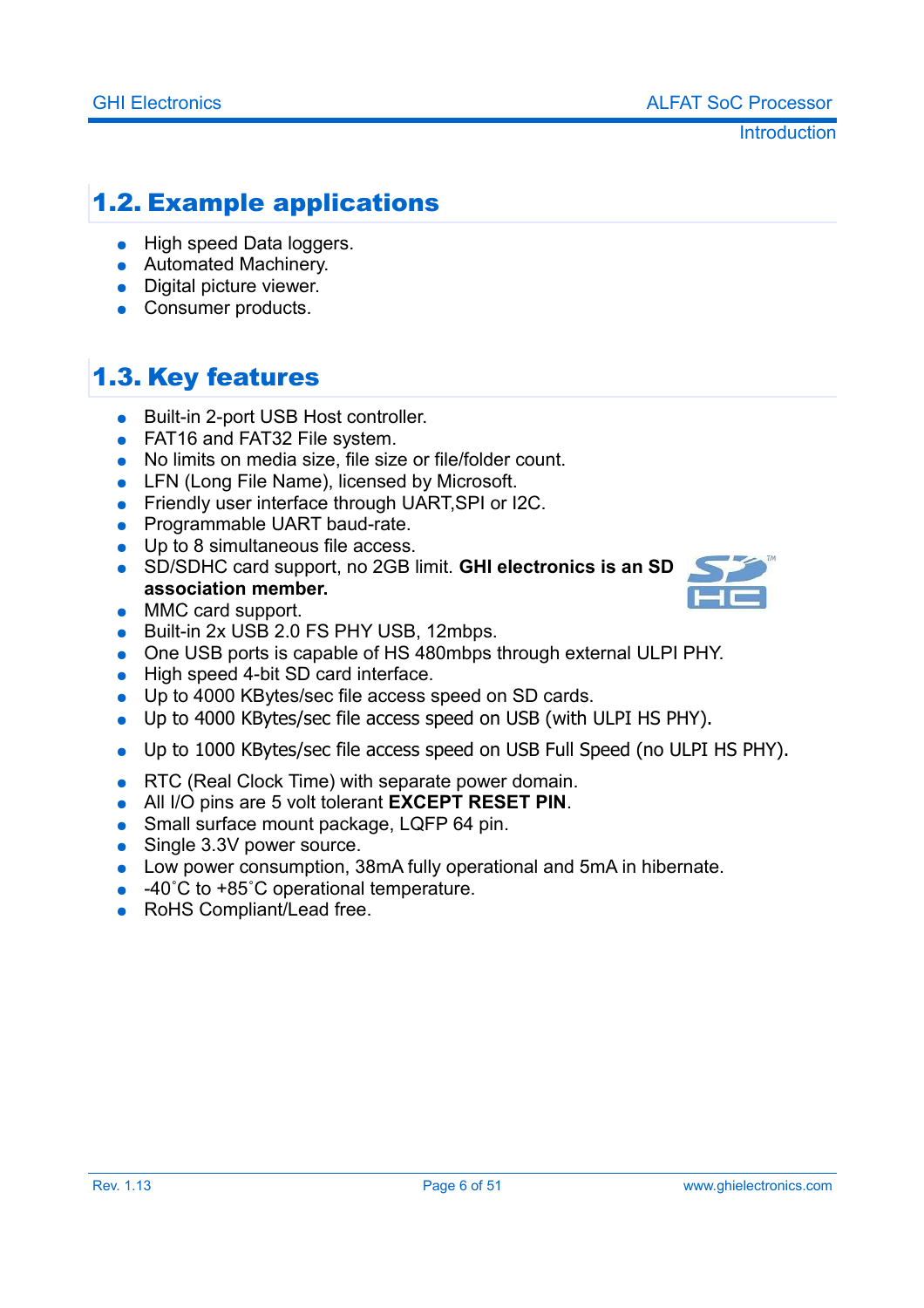# <span id="page-6-0"></span>2. Architecture

ALFAT SoC processor is an ARM Cortex-M3 processor that runs a robust file system engine with SD and USB host (mass storage) drivers. The processor access storage media though its 4-bit SD interface and two USB host 2.0 interface. One of the USB host ports is capable running at high speed 480mbps with external ULPI HS PHY chip.

ALFAT SoC processor provides 3 different standard access interfaces for the host system, UART, SPI or I2C.

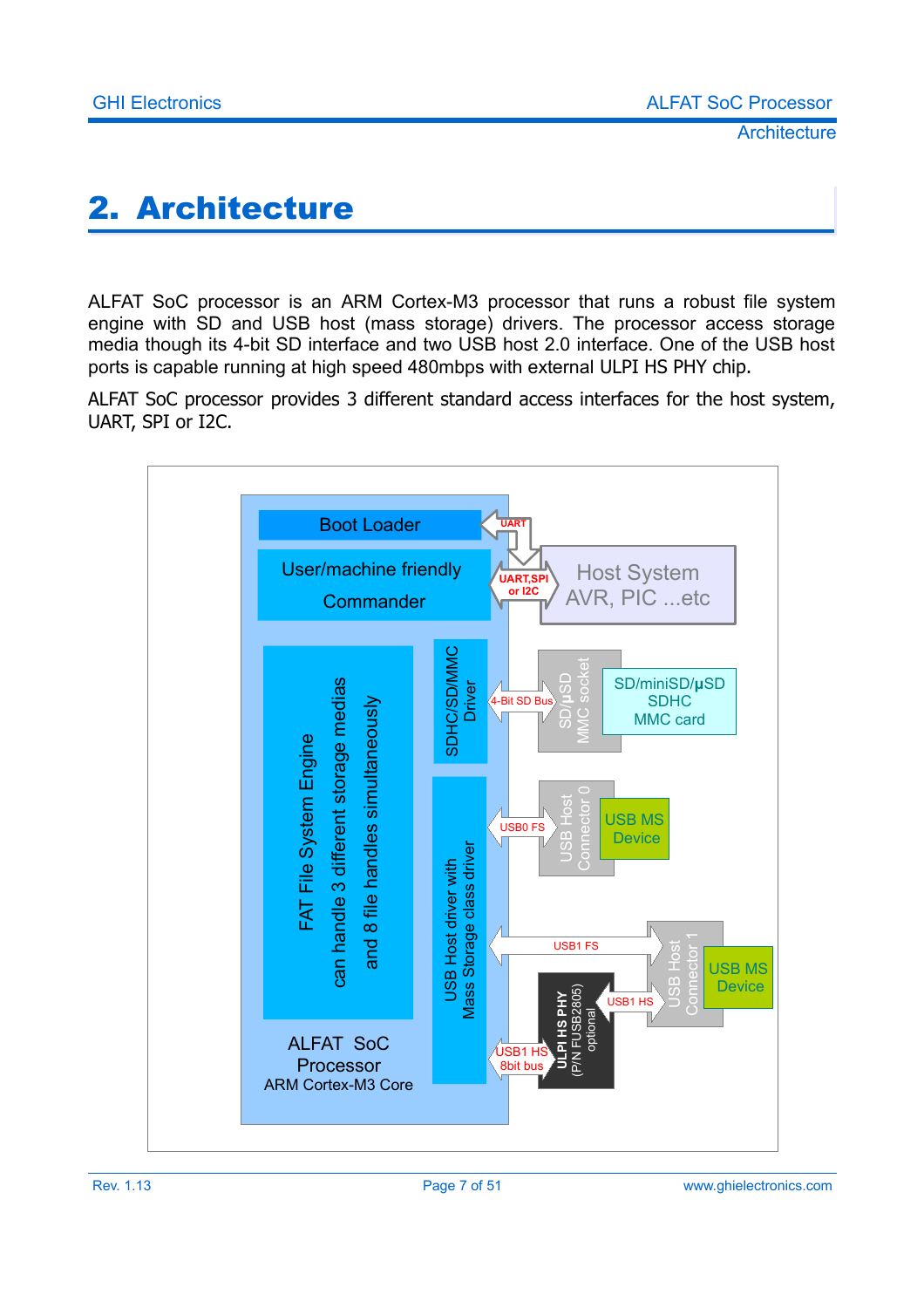# <span id="page-7-2"></span>2.1. Commander

The function of the commander is to provide the user with a protocol and a set of commands to control the processor and access the files on the storage devices.

The physical interface that the user (the host system) can use to access the commander is UART, SPI or I2C serial port.

Commands are human-readable ASCII format. This allows for easier development and troubleshooting. But at the same time, the commands are designed to be easy to parse by the the host software.

### <span id="page-7-1"></span>2.2. FAT File System Engine

The function of the file system engine is to handle accessing the file system according to FAT standards. It has been optimized for high speed access and with high performance.

Here are some of the capabilities of this engine:

- FAT16, FAT32.
- Licensed Long File Names support. Licensed to be used on ALFAT by Microsoft.
- Access up to 16 opened files simultaneously.
- Complete directories (folders) support.
- File access functions include read, write, append, seek, tell, find, delete, remove folder ...etc.
- High speed read or write access, up to 4000KBytes/sec.
- No limits on media size, file size or file/folder count.

It is important to note here that the 16 file handle limit is only on how many simultaneous files are open. ALFAT SoC processor Has no limits on how many files can be opened and closed.

### <span id="page-7-0"></span>2.3. Memory Card Access (SDHC, SD or MMC)

ALFAT SoC processor includes memory card driver internally that supports SD, SDHC and MMC cards. This gives ALFAT the ability to access a wide range of memory cards such as standard or high capacity SD/μSD cards or multimedia cards. There is no limit on the card capacity.

Unlike typical solutions that access the card through SPI-based interface, ALFAT's hardware provides a 4-bit SD bus interface for higher performance.



**GHI Electronics is a member of SD association.**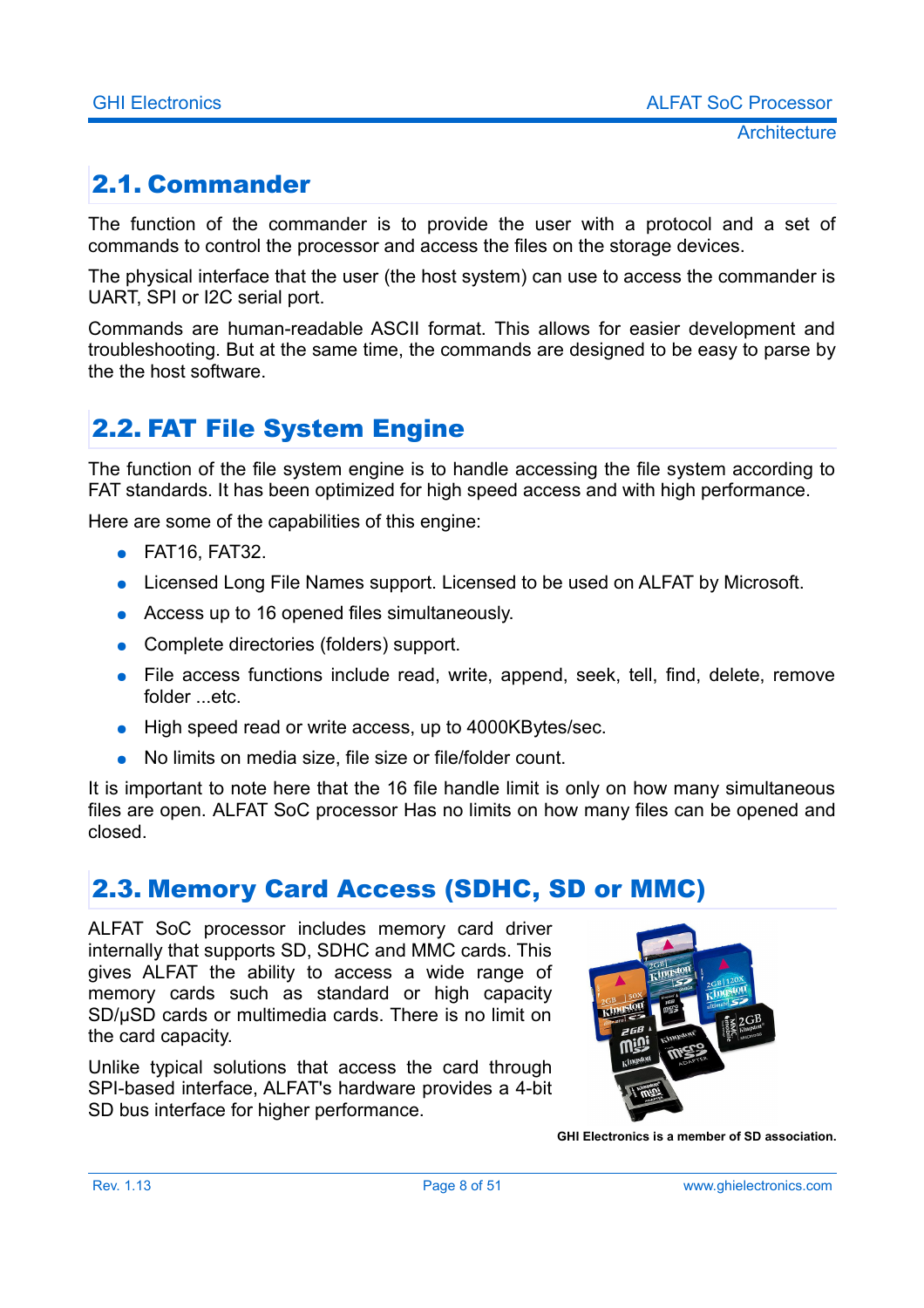### <span id="page-8-1"></span>2.4. USB Mass Storage Access

ALFAT SoC processor is capable of accessing FAT file system files on USB mass storage devices. The hardware provides two standard Full Speed\* USB 2.0 compatible host interfaces (USB0 and USB1) that use the internal USB PHY. Only 22ohm resistors and USB host connector is needed.





USB1 interface is also capable of running in USB 2.0 High Speed mode by adding ULPI High Speed<sup>+</sup> PHY chips like FUSB2805. This options quadruples the file system access speed.

*\*Full-Speed USB 2.0 is 12mbps. <sup>+</sup>High-Speed USB 2.0 is 480mbps.*

### <span id="page-8-0"></span>2.5. Boot Loader

The boot loader is a piece of software that boots the system up. It verifies and runs ALFAT firmware. Also It gives the hosting system an interface for firmware maintenance.

GHI Electronics regularly maintains ALFAT firmware with improvements and bug fixes. ALFAT boot loader allows the hosting system to update the firmware.

The boot loader can only be accessed through the UART port and it uses XMODEM 1K to transfer the firmware file to ALFAT. Boot Loader and firmware update section explain this in more details.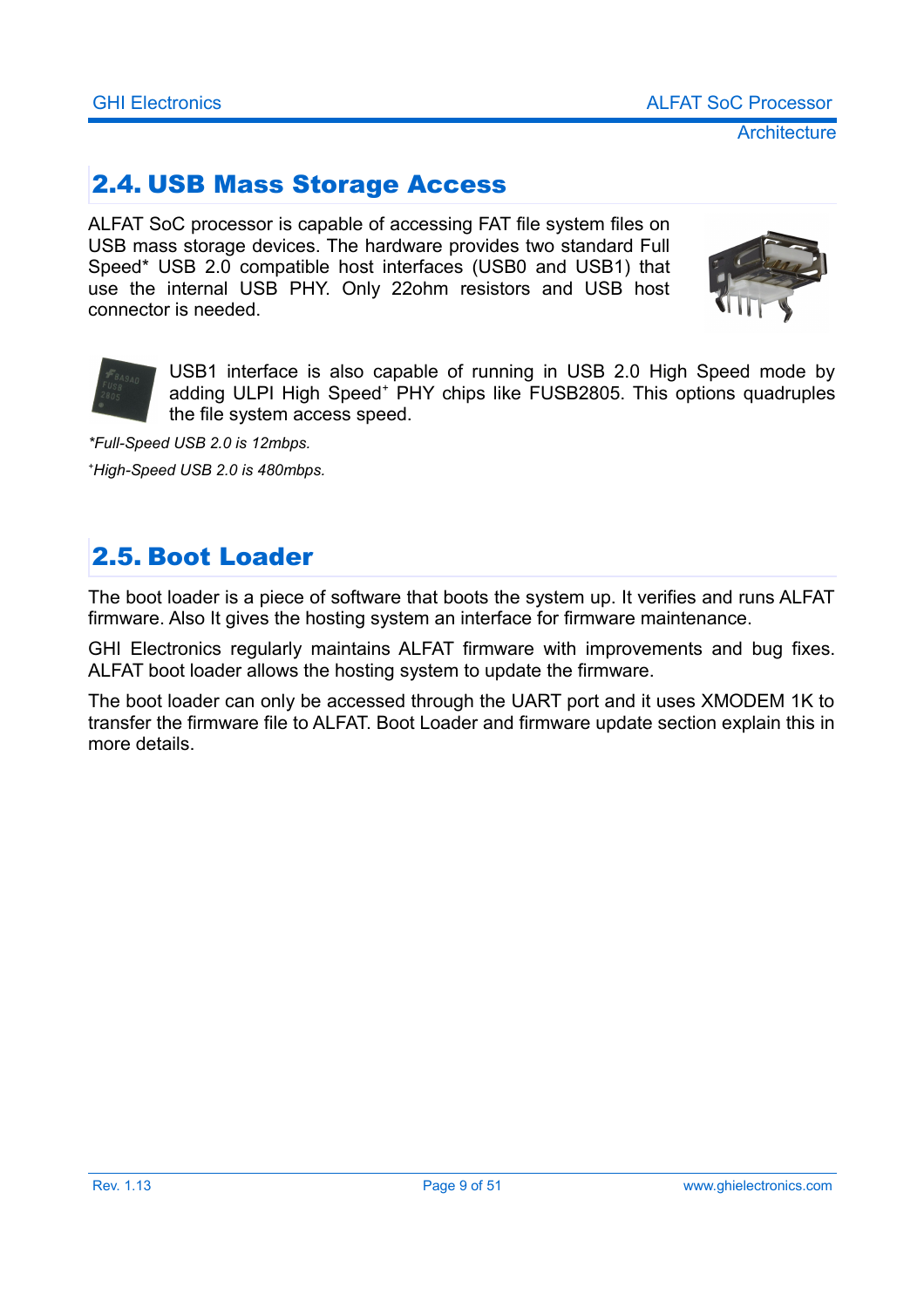# <span id="page-9-0"></span>3. Package and Pin-Out

ALFAT SoC package is standard 10x10mm LQFP64. The following Table illustrates a brief description of ALFAT SoC processor pins.

|                | <b>Pin Name</b> | <b>Description</b>                                                                                                                                                                                                               |
|----------------|-----------------|----------------------------------------------------------------------------------------------------------------------------------------------------------------------------------------------------------------------------------|
| $\mathbf{1}$   | <b>VBAT</b>     | Power source for the internal RTC. Connect to 3V battery or<br>VCC. Always use 2 diodes to connect a battery and VCC in case<br>the battery runs out of power. VBAT works 1.65V to 3.6V.<br>If RTC is not needed, connect to VCC |
| $\overline{2}$ | <b>NC</b>       | Should not be connected                                                                                                                                                                                                          |
| 3              | OSC32 IN        | Pin 1 for the 32.768KHz crystal, for the real time clock. Optional                                                                                                                                                               |
| $\overline{4}$ | OSC32_OUT       | Pin 2 for the 32.768KHz crystal, for the real time clock. Optional                                                                                                                                                               |
| 5              | OSC IN          | Pin 1 for parallel-cut 12MHz system crystal. 10pF to 20pF is<br>recommended                                                                                                                                                      |
| 6              | OSC OUT         | Pin 2 for 12MHz system crystal                                                                                                                                                                                                   |
| $\overline{7}$ | <b>RESET</b>    | Reset signal, the pin pulled up internally. Active Low.<br>THIS PIN IS NOT 5VOLT TOLERANT                                                                                                                                        |
| 8              |                 | USB1 ULPI STP USB High Speed PHY signal. Do not connect if PHY is not used                                                                                                                                                       |
| 9              | <b>NC</b>       | Should not be connected                                                                                                                                                                                                          |
| 10             |                 | USB1_ULPI_DIR USB High Speed PHY signal. Do not connect if PHY is not used                                                                                                                                                       |
| 11             |                 | USB1 ULPI NXT USB High Speed PHY signal. Do not connect if PHY is not used                                                                                                                                                       |
| 12             | <b>VSSA</b>     | Ground                                                                                                                                                                                                                           |
| 13             | <b>VDDA</b>     | 3.3V Power source                                                                                                                                                                                                                |
| 14             | <b>WAKEUP</b>   | Wake up ALFAT, check power mode command Z for more details                                                                                                                                                                       |
| 15             | <b>NC</b>       | Should not be connected                                                                                                                                                                                                          |
| 16             | <b>NC</b>       | Should not be connected                                                                                                                                                                                                          |
| 17             | USB1 ULPI D0    | USB High Speed PHY signal. Do not connect if PHY is not used                                                                                                                                                                     |
| 18             | VSS1            | Ground                                                                                                                                                                                                                           |
| 19             | VDD1            | Power, 3.3V                                                                                                                                                                                                                      |
|                | 20 ACTIVE       | Active signal indicates the current status of command<br>processing. Useful for a system-activity-LED, max 8mA.<br>On UART: Active pin is high when a command is received and                                                    |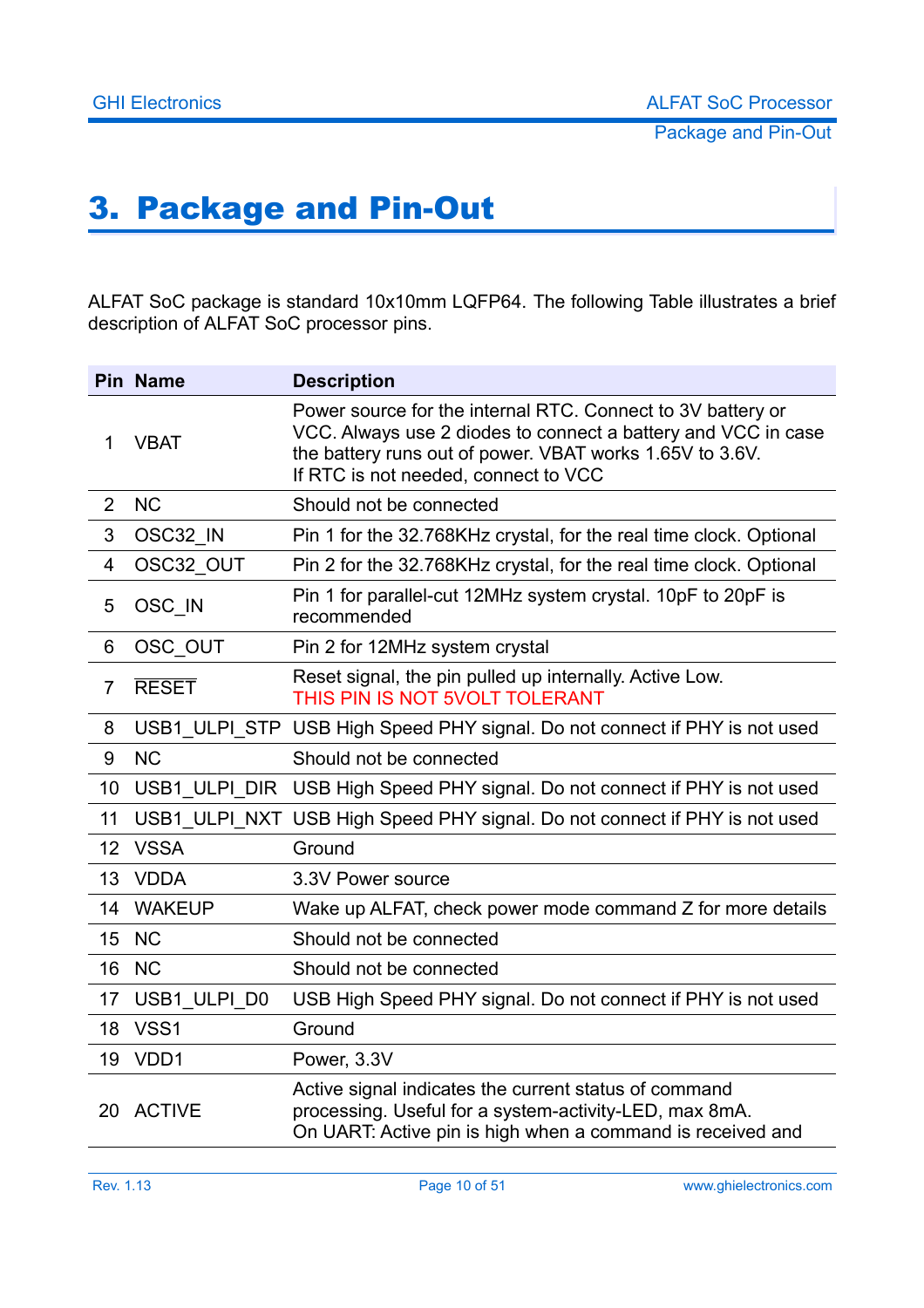|    | Pin Name                            | <b>Description</b>                                                                                                                                                                                                                                                                                                                                                         |
|----|-------------------------------------|----------------------------------------------------------------------------------------------------------------------------------------------------------------------------------------------------------------------------------------------------------------------------------------------------------------------------------------------------------------------------|
|    |                                     | being processed. Low when command is complete.<br>Note: The command is considered complete when ALFAT is done<br>sending the response to the command. This is automatically<br>completed in UART but SPI and I2C are slaves so ACTIVE pin<br>will go low after the master reads the response.<br>It is completely safe to ignore this signal and keep it not<br>connected. |
| 21 | USB1_ULPI_CK                        | USB High Speed PHY signal. Not connected if PHY is not used                                                                                                                                                                                                                                                                                                                |
| 22 | <b>SPI MISO</b><br><b>UART BUSY</b> | MISO SPI interface and UART BUSY pin, 5V tolerant                                                                                                                                                                                                                                                                                                                          |
| 23 | SPI MOSI                            | MOSI SPI interface, 5V tolerant                                                                                                                                                                                                                                                                                                                                            |
|    | 24 WP                               | SD Write protection signal input. Low = card not protected.<br>Note: WP MUST be connected to ground if Write protection<br>signal is not used in the hardware design.                                                                                                                                                                                                      |
|    | 25 CD                               | Memory Card Detect signal input. Low = card detected.<br>Note: CD MUST be connected to ground if Card Detect signal is<br>not used in the hardware design.                                                                                                                                                                                                                 |
| 26 | USB1_ULPI_D1                        | USB High Speed PHY signal. Do not connect if PHY is not used                                                                                                                                                                                                                                                                                                               |
| 27 | USB1_ULPI_D2                        | USB High Speed PHY signal. Do not connect if PHY is not used                                                                                                                                                                                                                                                                                                               |
| 28 | BOOT <sub>1</sub>                   | Add a 10K resistor to ground.                                                                                                                                                                                                                                                                                                                                              |
| 29 | USB1_ULPI_D3                        | USB High Speed PHY signal. Do not connect if PHY is not used                                                                                                                                                                                                                                                                                                               |
| 30 | USB1 ULPI D4                        | USB High Speed PHY signal. Do not connect if PHY is not used                                                                                                                                                                                                                                                                                                               |
| 31 | VCAP 1                              | Connect to a 22uF to ground                                                                                                                                                                                                                                                                                                                                                |
| 32 | VDD1                                | Power, 3.3V                                                                                                                                                                                                                                                                                                                                                                |
| 33 | USB1 ULPI D5                        | USB High Speed PHY signal. Do not connect if PHY is not used                                                                                                                                                                                                                                                                                                               |
|    | 34 USB1 ULPI D6                     | USB High Speed PHY signal. Do not connect if PHY is not used                                                                                                                                                                                                                                                                                                               |
| 35 | USB1 DM                             | Data Minus, USB Port 1. This is only used if no HS PHY is<br>installed.<br>NC if PHY is used. Add 22ohm resistor in series if used                                                                                                                                                                                                                                         |
| 36 | USB1 DP                             | Data Plus, USB Port 1. This is only used if no HS PHY is<br>installed.<br>NC if PHY is used. Add 220hm resistor in series if used                                                                                                                                                                                                                                          |
| 37 | <b>NC</b>                           | Should not be connected                                                                                                                                                                                                                                                                                                                                                    |
| 38 | <b>NC</b>                           | Should not be connected                                                                                                                                                                                                                                                                                                                                                    |
| 39 | SD_D <sub>0</sub>                   | D0, 4-bit SD Bus. Add a 47K resistor between this pin and VDD                                                                                                                                                                                                                                                                                                              |
| 40 | SD_D1                               | D1, 4-bit SD Bus. Add a 47K resistor between this pin and VDD                                                                                                                                                                                                                                                                                                              |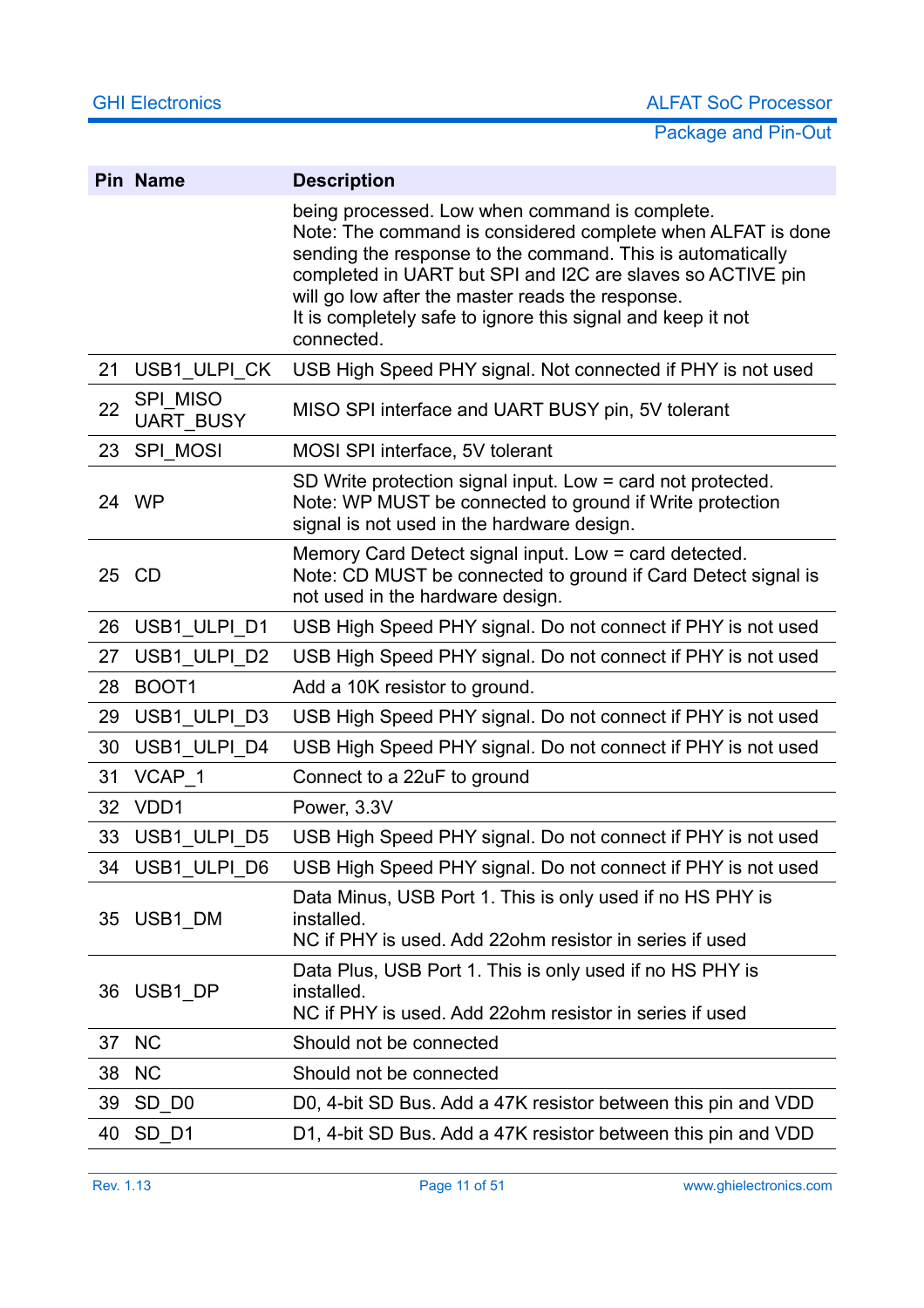|    | <b>Pin Name</b>                               | <b>Description</b>                                                                                     |
|----|-----------------------------------------------|--------------------------------------------------------------------------------------------------------|
| 41 | ULPI_19_2MHZ                                  | This pin generates 19.2MHz clock. It is usually used to clock the<br><b>USB High Speed PHY</b>         |
| 42 | UART TX                                       | TX UART interface, 5V tolerant                                                                         |
| 43 | UART RX<br><b>SPI BUSY</b><br><b>I2C BUSY</b> | RX UART interface BUSY pin for SPI and I2C, 5V tolerant<br>Add a 10K resistor between this pin and VDD |
| 44 | USB0_DM                                       | Data Minus, USB Port 0. Add 22ohm resistor in series                                                   |
| 45 | USB0 DP                                       | Data Plus, USB Port 0. Add a 22ohm resistor in series                                                  |
| 46 | <b>NC</b>                                     | Should not be connected                                                                                |
| 47 | VCAP_2                                        | Connect to a 22uF to ground                                                                            |
| 48 | VDD3                                          | Power, 3.3V                                                                                            |
| 49 | <b>NC</b>                                     | Should not be connected                                                                                |
| 50 | <b>SPI SSEL</b>                               | SSEL SPI interface, 5V tolerant                                                                        |
| 51 | SD D <sub>2</sub>                             | D0, 4-bit SD Bus. Add a 47K resistor between this pin and VDD                                          |
| 52 | $SD_$ 03                                      | D1, 4-bit SD Bus. Add a 47K resistor between this pin and VDD                                          |
| 53 | SD CLK                                        | CLK, 4-bit SD Bus                                                                                      |
| 54 | SD_CMD                                        | CMD, 4-bit SD Bus. Add a 47K resistor between this pin and<br><b>VDD</b>                               |
| 55 | SPI_SCK                                       | SCK SPI interface, 5V tolerant                                                                         |
| 56 | <b>NC</b>                                     | Should not be connected                                                                                |
| 57 | USB1_ULPI_D7                                  | USB High Speed PHY signal. Add a 10K resistor to VDD.<br>Only add10K resistor if HS PHY is not used    |
| 58 | I2C_SCL                                       | <b>SCL I2C Interface</b>                                                                               |
| 59 | I2C SDA                                       | SDA I2C Interface                                                                                      |
| 60 | BOOT <sub>0</sub>                             | Should not be connected. It is safe to have pull up or down<br>resistor on this pin.                   |
| 61 | <b>NC</b>                                     | Should not be connected                                                                                |
| 62 | <b>NC</b>                                     | Should not be connected                                                                                |
| 63 | VSS <sub>2</sub>                              | Ground                                                                                                 |
| 64 | VDD4                                          | Power, 3.3V                                                                                            |

Note: All pins have internal weak pull ups, leaving them unconnected is safe.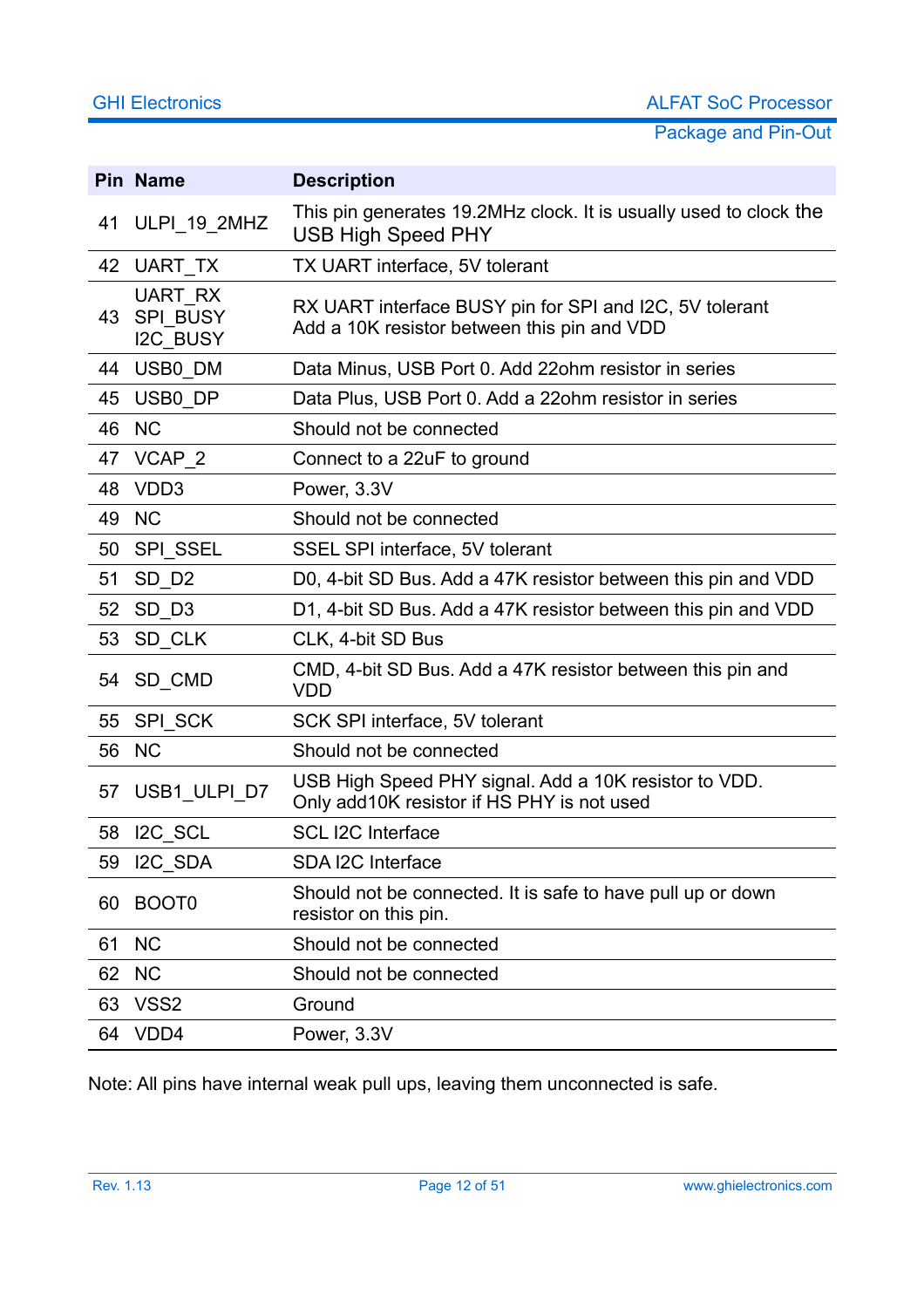# <span id="page-12-2"></span>4. ALFAT access interface

ALFAT is controlled through UART, SPI or I2C serial interfaces. 2 pins are sampled on power up to determine the interface. The pins are SPI\_SSEL and SPI\_MOSI.

### <span id="page-12-1"></span>4.1. Selecting the access interface

On power up, the system should hold ALFAT in reset state until the power is stable. This is done by holding reset pin low. Then, pins SPI\_SSEL and SPI\_MOSI must be set to the desired serial interface, UART, SPI, I2C or even to force the boot loader. The boot loader is needed for firmware updates. Those pins have internal pull-down resistor so an unconnected pin is considered low. After pins are set, the reset pin must be set to high state to allow ALFAT to boot up. **Note that the reset pin is NOT 5V tolerant.**

ALFAT needs about 30 milliseconds to sample these pins from the time reset pin goes high then it needs a bit more to initialize the system. **We recommend a 50 milliseconds delay before sending any commands to ALFAT.** If the selected interface is SPI, these pins can be change to their appropriate SPI functions; otherwise, it is safe to leave the pins in the same state used on power-up.

|      | SPI SSEL SPI MOSI | <b>Interface</b> |
|------|-------------------|------------------|
| low  | low               | <b>UART</b>      |
| low  | high              | Boot loader      |
| high | low               | 12C              |
| high | high              | <b>SPI</b>       |

### <span id="page-12-0"></span>4.2. UART Interface

UART interface uses three hardware signals:

- UART TX signal to send data out from ALFAT.
- UART\_RX signal to receive data to ALFAT.
- UART BUSY signal. This should be monitored while sending data to ALFAT. When it is high, no more data should be transmitted to ALFAT till it gets low.

Note: ALFAT access reference code library, available with ALFAT's downloads, provides an example how to use UART interface.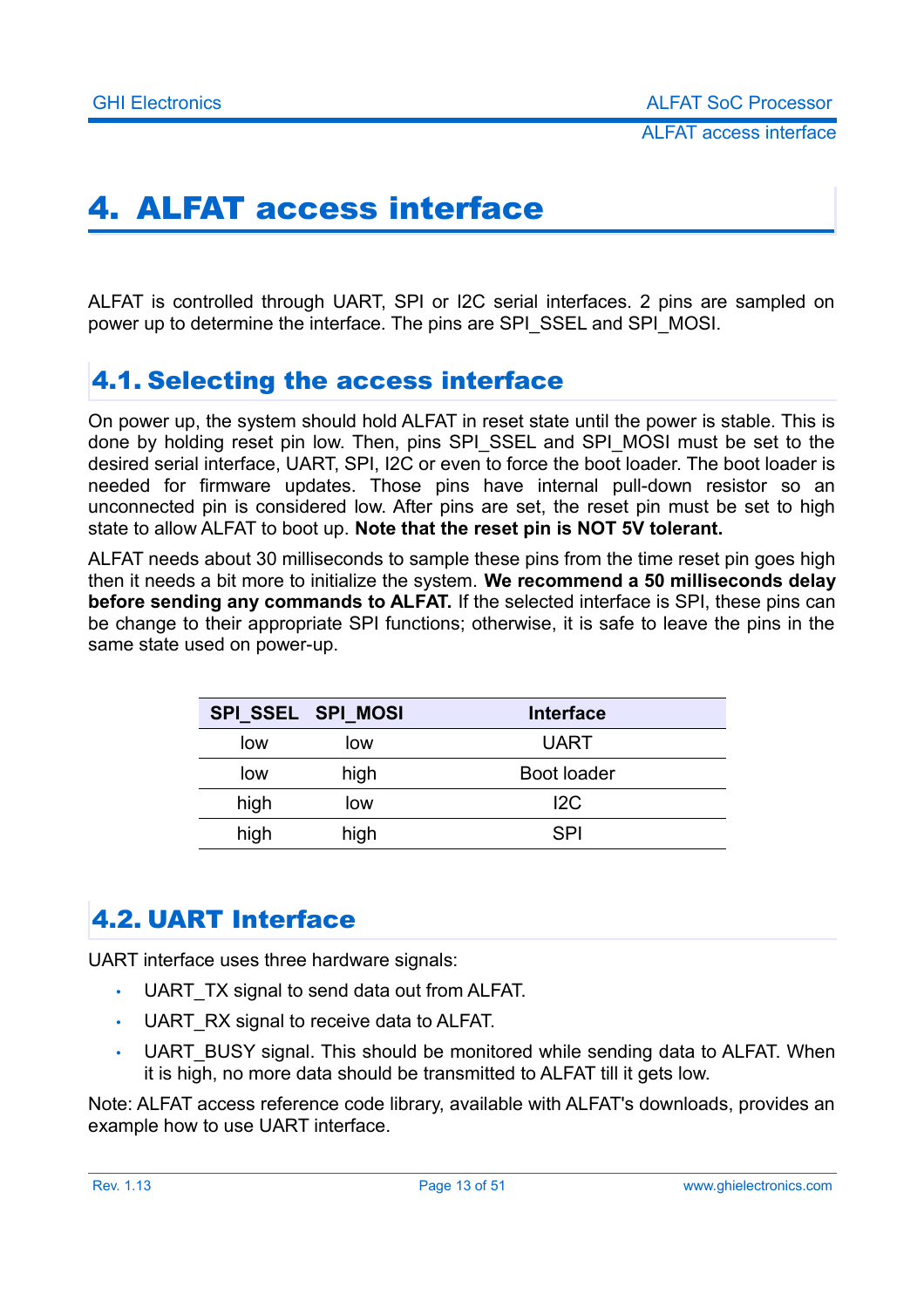#### <span id="page-13-2"></span>**UART configurations**

- The default baud rate is 115200. The maximum tested baud rate is 3M. To change the baud rate use **B** command.
- Data bits: 8
- Parity: None
- <span id="page-13-0"></span>• Stop bit: 1

### 4.3. SPI Interface Mode

SPI interface uses four hardware signals:

- SPI\_SSEL: ALFAT Chip Select.
- SPI\_MOSI: ALFAT Data in.
- SPI\_MISO: ALFAT Data out.
- SPI\_BUSY: This should be monitored while sending data to ALFAT. When it is high, no more data should be exchanged with ALFAT till it gets low.

Note: ALFAT access reference code library, available with ALFAT's downloads, provides an example how to use SPI interface.

Sending and receiving data to and from ALFAT over SPI is performed through frame transactions which is a layer that resides between the actual SPI data bus and the communication stream (commands, responses, data). It is important to know that SPI frame transaction layer is independent from how ALFAT commands work.

| <b>Communication Stream</b> | @ M:\TEST\TMP <lf></lf>                                                      |                                              |
|-----------------------------|------------------------------------------------------------------------------|----------------------------------------------|
| <b>Frame Transaction</b>    | Write Frame: @ M:\TES                                                        | Write Frame: T\TMP <lf></lf>                 |
| <b>SPI Bus</b>              | 'M'<br>00<br>$\cdots$<br>T<br>'F'<br>'@'<br><b></b><br>'S'<br>01<br>08<br>01 | יםי<br>00<br>T<br>'M'<br>T<br><br>06<br>0x0A |

#### <span id="page-13-1"></span>**Write Transaction**

#### **Request Frame**

The frame consists of two parts, a header and payload.

- The header consists of three bytes. The first byte is the frame type, the second and the third bytes are 16-bit transaction length (Not including the header).
- Payload: This is actual transaction payload needed to be sent to ALFAT. The payload section size MUST match the declared in the transaction size field.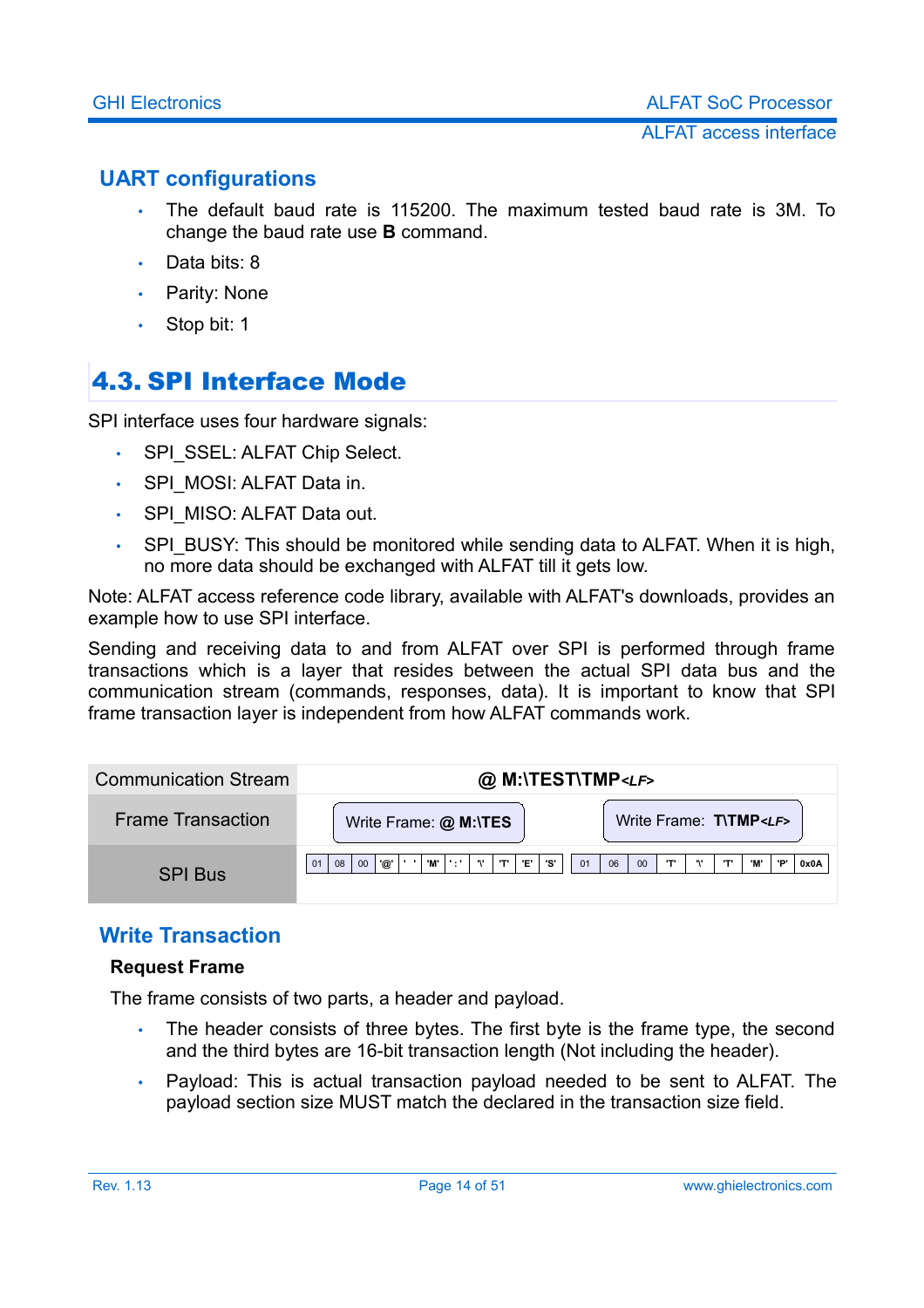ALFAT access interface

| <b>Frame</b><br><b>Type</b> | <b>16-bit Transaction</b><br><b>Size N</b> |        |        | <b>Payload</b>    |               |
|-----------------------------|--------------------------------------------|--------|--------|-------------------|---------------|
| 0x01                        | Size LSB   Size MSB                        | Byte 1 | Byte 2 | $\sim$ 0.00 $\pm$ | <b>Byte N</b> |

#### **Response Frame**

| . . |  | $\ddot{\phantom{0}}$ | - -<br>∼ |  | _ | . | _ |
|-----|--|----------------------|----------|--|---|---|---|
|-----|--|----------------------|----------|--|---|---|---|

RFB is Ready Flag Byte.

When a write transaction request is being sent, ALFAT returns zero with the first received byte (Frame Type) and then it returns a ready flag with the received second byte (Size LSB).

If the ready flag is 0x00, this means that ALFAT is not ready to receive any data over SPI. The current transaction gets terminated and the user must not send more bytes for this frame.

If the ready flag is 0x01, this means that ALFAT is ready to receive and the user can proceed and send Size MSB and the payload bytes.

#### <span id="page-14-0"></span>**Read Transaction**

Processing read transaction is preformed by sending read request frames and receiving response frames that carry the useful payload.

#### **Request Frame**

The frame consists of two parts, a header and stuffing bytes.

- The header consists of three bytes. The first byte is the frame type, the second and the third bytes are the requested 16-bit transaction length.
- Stuffing bytes: the bytes should always be 0x00. This section size should equal P, where P is the actual payload size that ALFAT will send back.

| <b>Frame</b><br><b>Type</b> | <b>Requested</b><br><b>Transaction</b><br>16-bit Size N |       |      |      | Stuffing Bytea, the size is P. |      |
|-----------------------------|---------------------------------------------------------|-------|------|------|--------------------------------|------|
| 0x02                        | N LSB                                                   | N MSB | 0x00 | 0x00 | 0x00                           | 0x00 |

#### **Response Frame**

The frame consists of two parts, a header and payload.

- The header consists of three bytes. The first byte is ignored, the second and the third bytes are 16-bit value ACT that indicates the actual data size available in the send buffer of ALFAT. ACT value could be more or less that N (the requested transaction size)
- Payload: This is the actual transaction payload that is being send out from ALFAT to the host. This section size is P.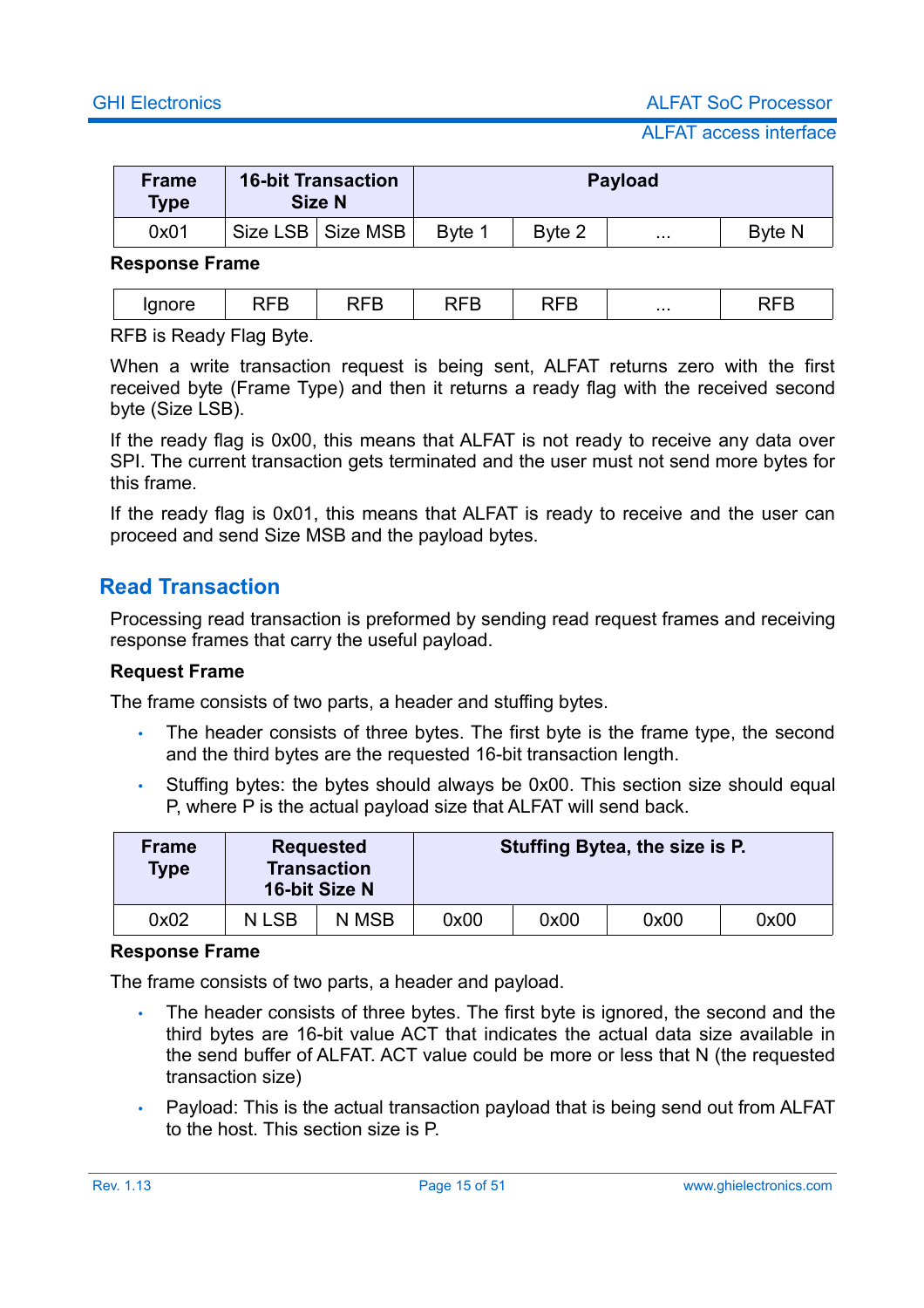That actual Payload size is calculated as the following: If the requested transaction size N is larger than ACT then P should equal ACT otherwise P should equal N.

| <b>Response</b><br>to frame<br>type | Internal buffer filled<br>portion<br><b>16-bit Size ACT</b> |                   |        |        | Payload Bytes, the size is P<br>if $N > ACT$ then $P = ACT$ else $P = N$ |               |
|-------------------------------------|-------------------------------------------------------------|-------------------|--------|--------|--------------------------------------------------------------------------|---------------|
| lgnore                              |                                                             | ACT LSB   ACT MSB | Byte 1 | Byte 2 | $\cdots$                                                                 | <b>Byte P</b> |

**Important:** ACT size should be used only for data size estimating purposes because the send buffer might get filled with more data while processing the read command.

#### <span id="page-15-1"></span>**SPI DMA receive channel**

This internal DMA channel that is used for high speed data receiving through SPI bus. ALFAT opens this DMA channel only when it accepts to receive data with Fast Write to File command [\(L Command\)](#page-28-0).

ALFAT reserves 8192 Bytes in RAM for this DMA channel. So the user can send 8192(or less)-Byte blocks of data without any delays in between the bytes and the DMA forwards the data to the reserved RAM region. Then ALFAT will save the data into the file. But the user needs to check SPI\_BUSY pin before sending each block.

Check Fast Write to File command [\(L Command\)](#page-28-0) for more details about how to utilize SPI DMA channel. Also ALFAT access reference code library provides an example how to use L command and access SPI DMA.

#### <span id="page-15-0"></span>**SPI Bus Configurations**

- The maximum SPI clock is 24MHz.
- SPI clock Idle state is Low.
- Sampling is at the rising edge.
- SPI\_BUSY active state is High.
- Data is sent MSB first.
- SPI\_SSEL active state is Low. SPI\_SSEL can be toggled with with every byte or with every chunk of bytes.
- A minimum of 4uS delay is required between each byte. This requirement is not needed with Fast Write to File command [\(L Command\)](#page-28-0) that uses [SPI DMA receive](#page-15-1) [channel.](#page-15-1)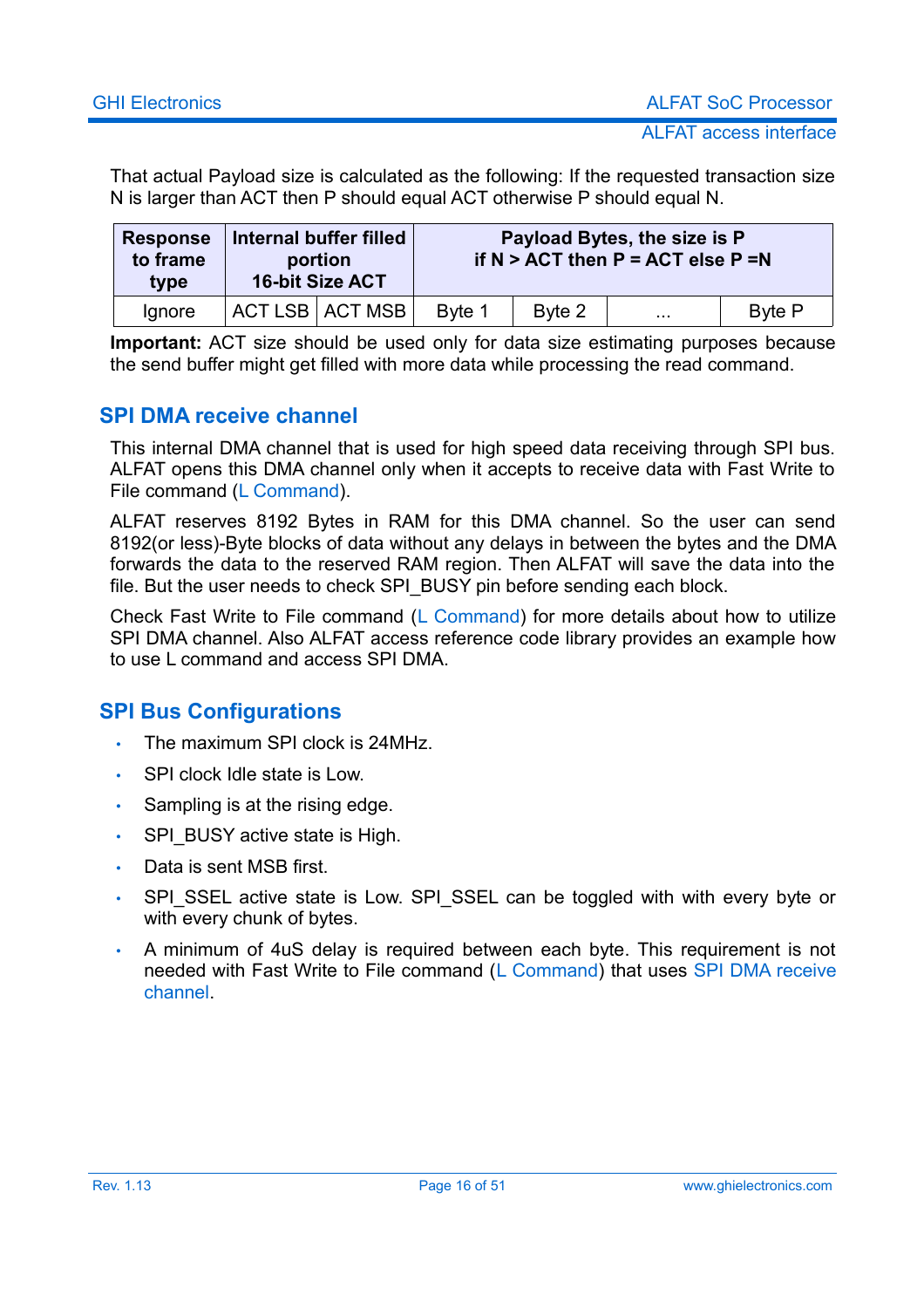### <span id="page-16-0"></span>4.4. I2C Interface Mode

I2C interface uses three hardware signals:

- I2C\_SCL: I2C clock signal.
- I2C SDA: I2C data signal.
- I2C BUSY: This should be monitored while sending data to ALFAT. When it is high, no data should be exchanged with ALFAT.

Transmitting and receiving data to and from ALFAT is preformed through standard I2C transactions. For transmitting, ALFAT-I2C-address with R/W bit set to zero and then the payload. The payload then is processed internally exactly the same as UART.

Receiving data from ALFAT is similar. The user starts by transmitting ALFAT-I2C-address with R/W bit set to 1 followed by reading of one or more payload bytes from the internal buffer. When reading from ALFAT and no data is available, 0x00 (No Data Token) is returned. Should ALFAT be reading a file and the file contains 0x00 then ALFAT will return 0xFF (Half Data Token) followed by 0x00. Also, if the file contains 0xFF then ALFAT will return 0xFF flowed by another 0xFF. The following table shows the states.

| <b>Actual Data coming from File</b> | Data transmitted from ALFAT I2C bus |
|-------------------------------------|-------------------------------------|
| 0x00                                | OxFF followed by 0x00               |
| 0xFF                                | OxFF followed by another OxFF       |
| 0x010xFE                            | Data is sent as is                  |

**Important:** With NDT/HDT being used, the actual data size on a files maybe different than what is received from ALFAT. For example, If a file has one byte and this byte value is zero, ALFAT will actually send 2 bytes, a 0xFF followed by 0x00. This is all in the I2C interface driver layer, not in actual communication stream (commands, data) to ALFAT.

#### <span id="page-16-1"></span>**I2C Bus Configuration**

ALFAT I2C slave address is 0xA4. This is a fixed address and can't be changed. Bit zero is the RW bit, 0=Write 1= Read.

The maximum allowed I2C clock is 400Khz. The hosting system must provide pull up resistors, usually they are 2.2K, on the bus as specified in the I2C specifications.

This code demonstrates the receive function

```
UINT8 I2C_GetDataFromALFAT()
{
      UTNT8 b:
      do// wait for data. 0x00 = no data
```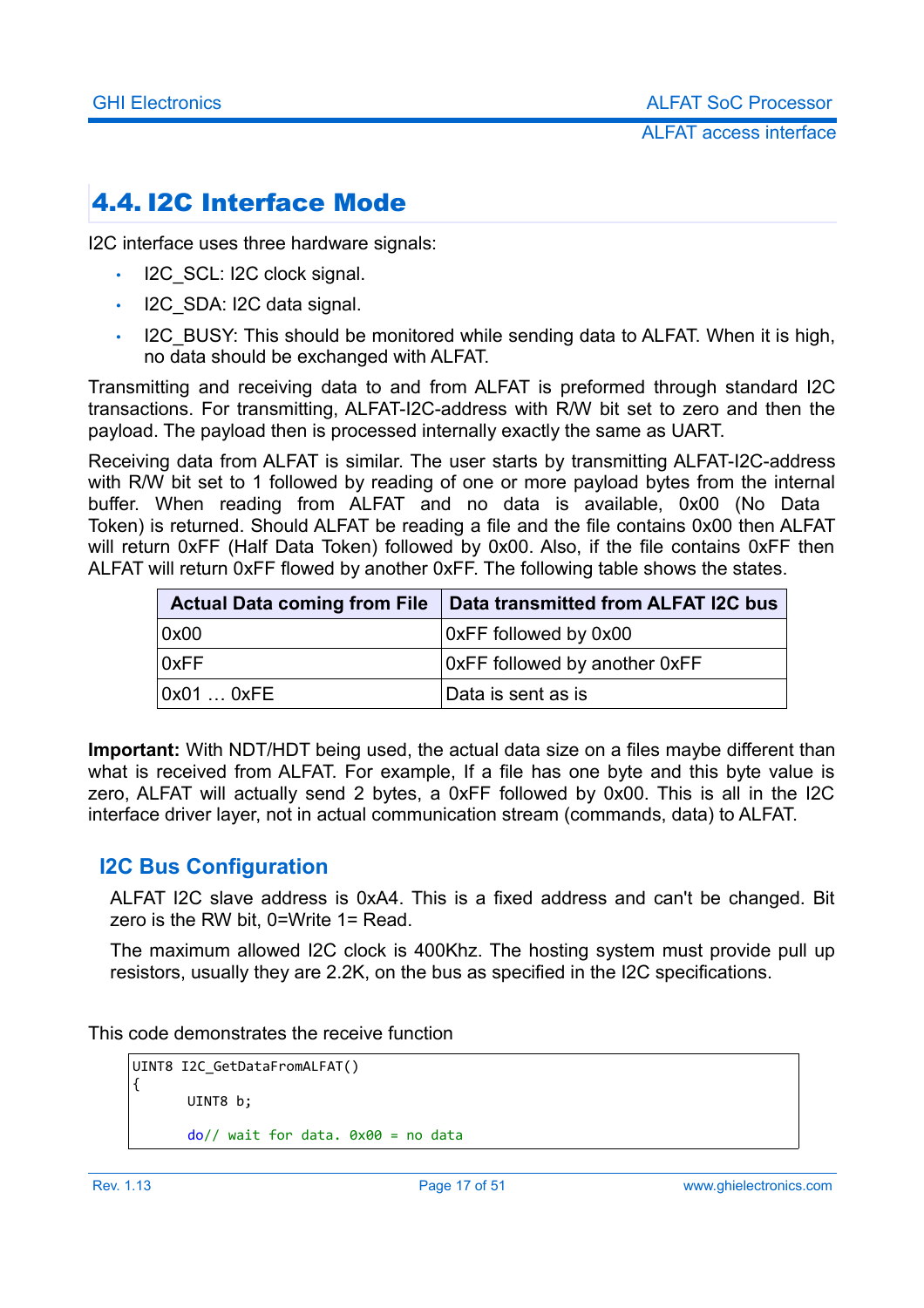}

ALFAT access interface

```
{
       I2C_SendAddress(0xA4 + READ_BIT);//send address with RW set to R
       b=I2C Read();
}\text{while}(b!=0);if(b==0xFF){
       b=I2C_Read();
       if( (b = 0 \times 00) && (b != 0 \times f))
       {
              Panic("This should never happen");
       }
       // b now equals the actual value, 0x00 or 0xFF
}
return b;
```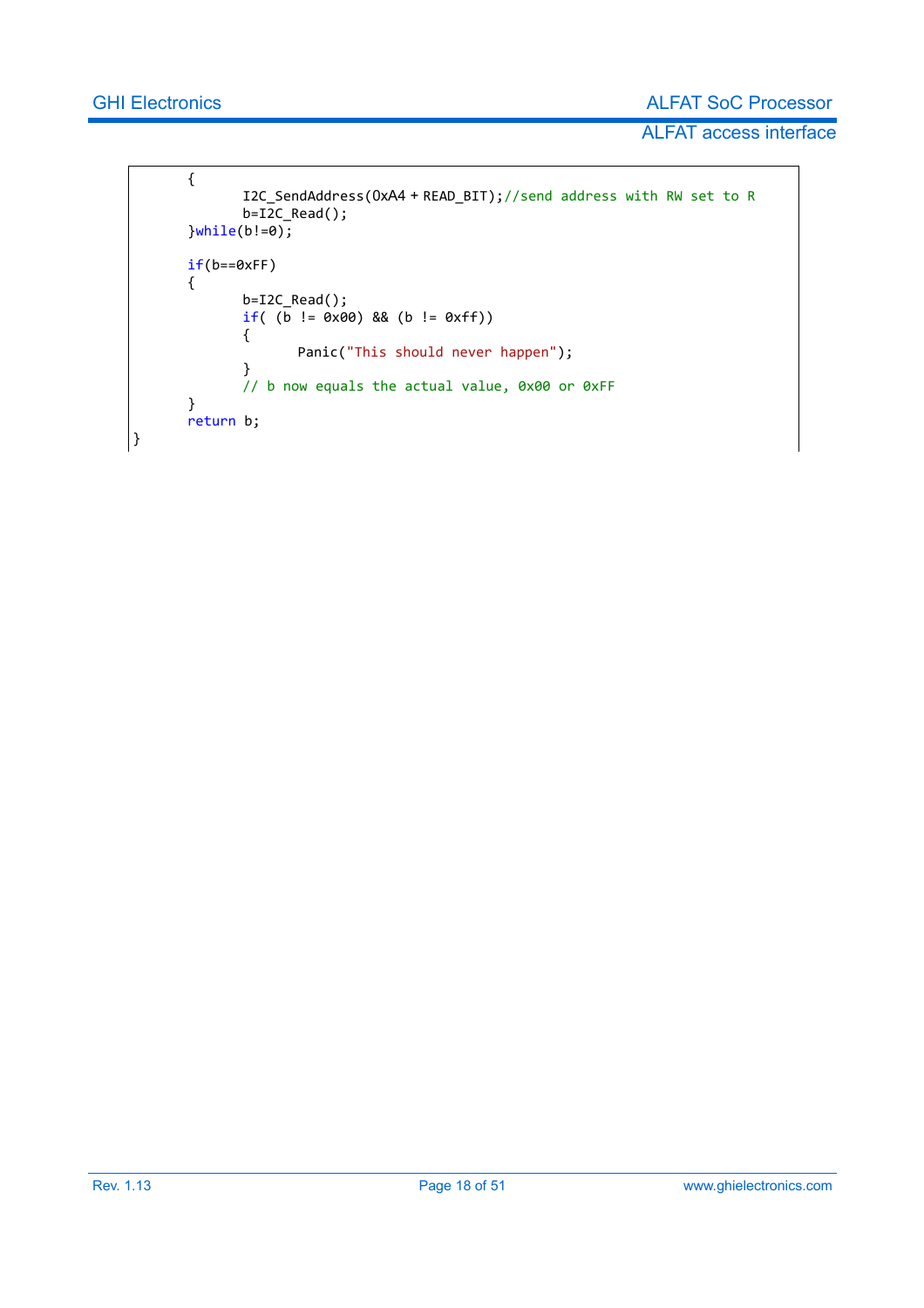# <span id="page-18-0"></span>5. ALFAT Command Set

All commands are in ASCII format. A terminal programs can be used to enter all commands manually to evaluate the commands. Note that the data exchanged with the files do not have to be in ASCII format. This data is transferred as is.

When ALFAT is done processing a command it will always return an error code in this form "!xx\n" where xx is the error number. If a command returns some information, then it will be the user expects a \$ symbol followed by the information, unless otherwise is noted.

You can send multiple commands to ALFAT SoC until its FIFO is full (indicated by BUSY or RTS). ALFAT will process one at the time in the same order.

| <b>Command Description</b> |                            |   | <b>Command Description</b>    |
|----------------------------|----------------------------|---|-------------------------------|
| V                          | Get version number         |   | Initialize MMC/SD or USB      |
| Z                          | Low power                  | Ő | Open file to a free handle    |
|                            | Initialize Real Time Clock | W | Write to a file               |
| S                          | Set current time and date  | R | Read from a file              |
| G                          | Get current time and date  | F | Flush file                    |
| B                          | Change Baud rate           | C | Close file                    |
| #                          | Enable echo                | P | File seek                     |
| J                          | Read status register       | Y | File tell                     |
| E.                         | Test media                 | D | Delete file or folder         |
| K                          | Get free size              | ? | Find file or folder           |
| @                          | Initialize directory list  | Μ | Copy From File to Another     |
| N                          | Get next directory entry   | A | Rename file                   |
| Q                          | Format                     |   | Fast Write to file (SPI only) |

#### **General command notes:**

- Any command with its argument can not exceed 200 bytes. This is not related to the 4096 byte data FIFO.
- Commands are terminated with line-feed and ALFAT returned data termination is line-feed as well. However, ALFAT will accept carriage-return instead of line feed, but not both.
- The user must read back the responses for each command properly and check whether the command was successful.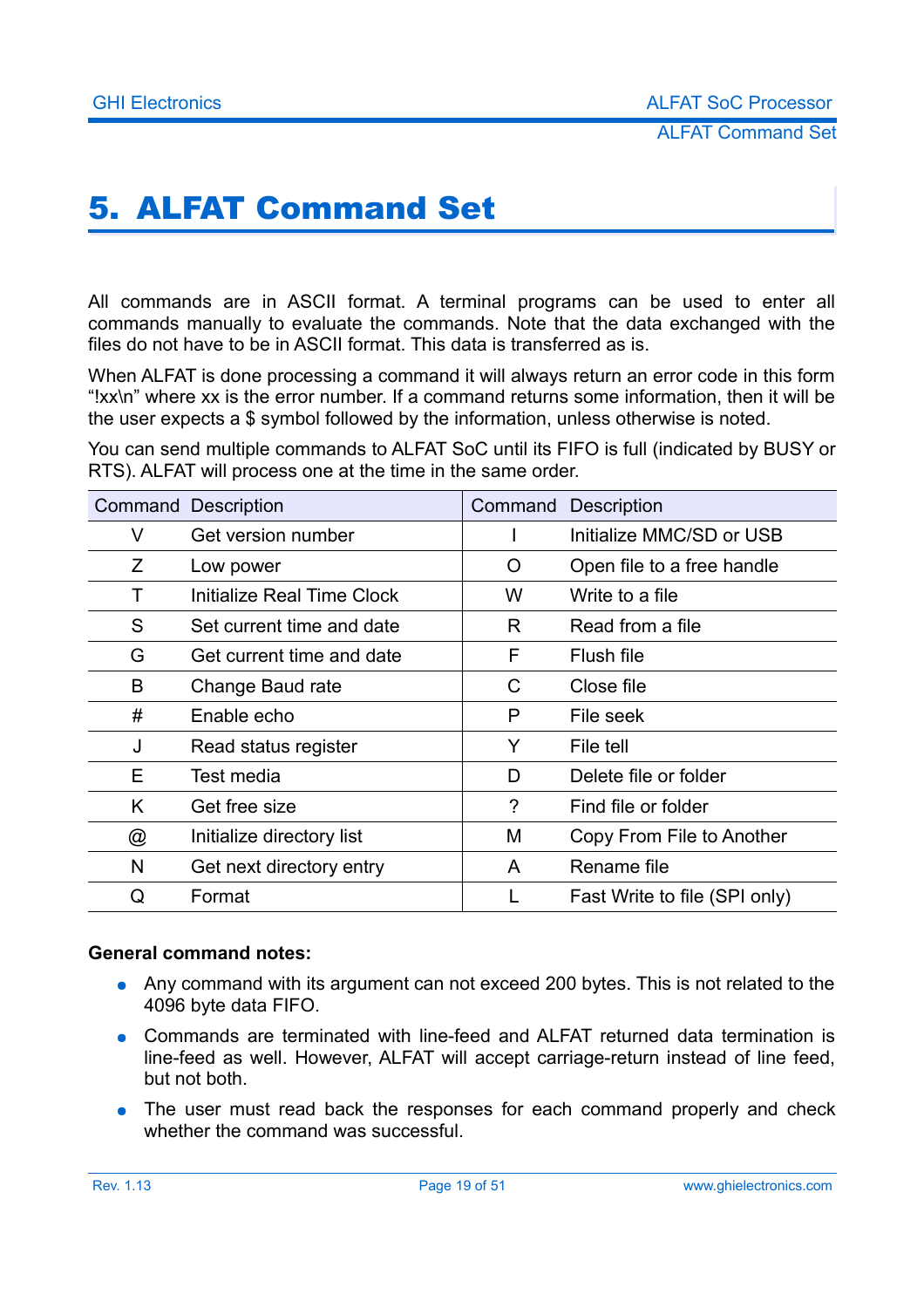- Commands must have the exact formatting. Extra spaces are not allowed.
- All numbers are Hexadecimal represented in ASCII. For example, to send the decimal number 16 to ALFAT SoC which is 10 in Hexadecimal, you send 0x31 which is ASCII for 1 and 0x30 which is ASCII for 0. Also, for Hexadecimal numbers A to F, they must be entered in upper case letters. If using a terminal to enter commands manually, then only type in the number.
- Some commands have multiple error codes. Usually, the first error code denotes the command is accepted and then it is processed. Another error code is sent when the command has finished processing successfully. If the first error code was a no success then the command is terminated. Note that the second error code will never be sent.
- All commands that accept file name, such as O and D commands, require a full file path. File name is not enough. For example, "U1:\folder\data.log" is good but "data.log" shouldn't be used.
- ALFAT command's terminator can be LF('\n') or CR ('\r').

#### <span id="page-19-2"></span>**V - Get Version Number**

Prints the version number of ALFAT SoC firmware. Note that this version is not the same or related to the version number of the boot loader.

| Format | V <sub>CF&gt;</sub>                 | Returns version number      |
|--------|-------------------------------------|-----------------------------|
|        | VX.X.X < LF<br>$100$ < LF >         |                             |
|        |                                     |                             |
|        |                                     | The version number is 1.0.0 |
|        | <b>Example</b> $VLF>$<br>$V1.0.0LF$ |                             |
|        | <b>!00<lf></lf></b>                 |                             |

#### <span id="page-19-1"></span>**# - Enable Echo**

Enabling echo makes ALFAT echos back the data it receives over UART.

| <b>Format</b> | # <sp>n<lf><br/><b>!00<lf></lf></b></lf></sp>                        | $n = 0$ Disable echo<br>$\ln$ = 1 Enable echo |
|---------------|----------------------------------------------------------------------|-----------------------------------------------|
|               | <b>Example</b> $ #1$ <sub><lp>&gt;</lp></sub><br><b>!00<lf></lf></b> | Enable echo                                   |

Echo is disabled by default.

#### <span id="page-19-0"></span>**Z - Set Low Power Mode**

ALFAT supports two low power modes

• **Standby Mode:** This mode will completely turn off the processor.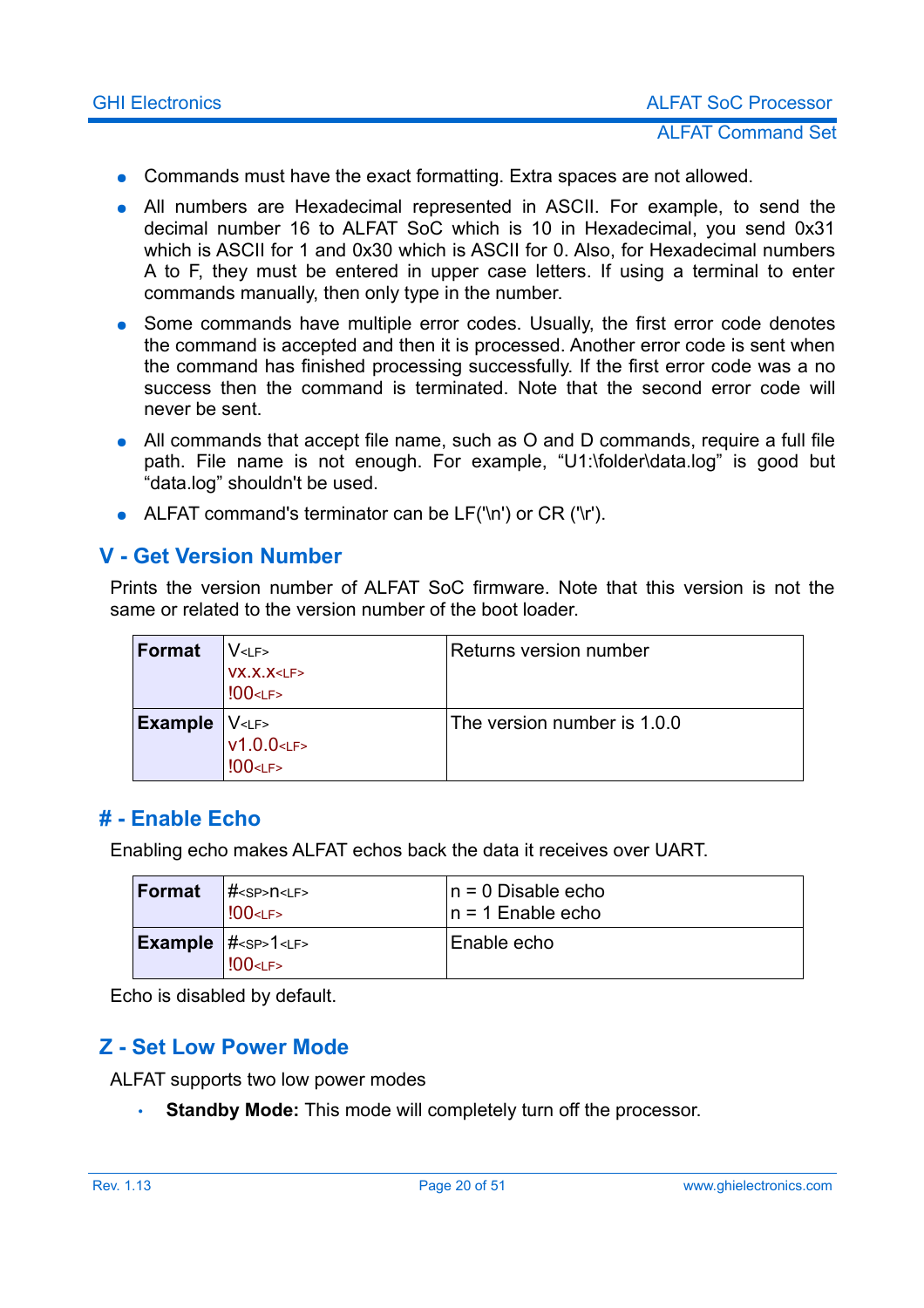- Exiting Standby mode: ALFAT exits Standby Mode by resetting the processor (Reset pin) or by a rising edge on WAKEUP pin. After waking up from standby mode, the system is in reset. It is important for users to make sure that all the files are closed before setting this mode.
- Typical Power Consumption: 3.3μA TA = 25 °C.
- Maximum Power Consumption:  $12.4\mu$ A T<sub>A</sub> =  $25\textdegree$ C.  $20.5\mu$ A T<sub>A</sub> =  $85\textdegree$ C.
- **Stop mode:** With this mode the system will maintain its state but will stop execution.
	- Exiting Stop Mode: ALFAT exits Stop Mode by a rising edge on WAKEUP pin. After waking up from Stop Mode, program execution resumes from where it stopped.
	- Typical Power Consumption: 0.5mA TA = 25 °C.
	- Maximum Power Consumption: 1.2mA T<sub>A</sub> = 25 °C. 11mA T<sub>A</sub> = 85 °C.

The user can put ALFAT in a certain mode using Z command.

| Format               | $Z$ <sp><math>n</math><lf><br/><math>100</math> &lt; LF &gt;</lf></sp> | n: Power mode number                                                                                                                                                   |
|----------------------|------------------------------------------------------------------------|------------------------------------------------------------------------------------------------------------------------------------------------------------------------|
| <b>Example</b>       | $Z$ <sp>0<lf><br/>up.</lf></sp>                                        | Put ALFAT in Standby mode.<br>The system will reset after waking After waking up from Standby mode,<br>program execution restarts in the same<br>way as after a Reset. |
| Example <sub>2</sub> | $Z<$ SP>1 <lf><br/><math>100</math> &lt; LF &gt;</lf>                  | Put ALFAT in Stop mode.<br>The !00 will be returned after ALFAT<br>wakes up by setting #WAKEUP pin low.                                                                |

Power mode number

|    | Standby Mode. |
|----|---------------|
|    | Stop Mode.    |
| 29 | Reserved      |

#### <span id="page-20-0"></span>**T - Initialize Real Time Clock**

| Format: | $ T_{\le SP}S_{\le LF}$<br>$100$ <lf></lf> | Shared Mode. The RTC runs off the same<br>processor clock.                                                                                                                                                          |
|---------|--------------------------------------------|---------------------------------------------------------------------------------------------------------------------------------------------------------------------------------------------------------------------|
|         | $T <$ SP> $B < LF$ ><br>$100$ < LF >       | Backup Mode. The RTC clocks using the<br>external 32.768Khz crystal and runs VBAT<br>power(1.65V to 3.6 V) backup coin<br>battery. This ensures that the RTC keeps<br>clocking even if ALFAT main power is<br>down. |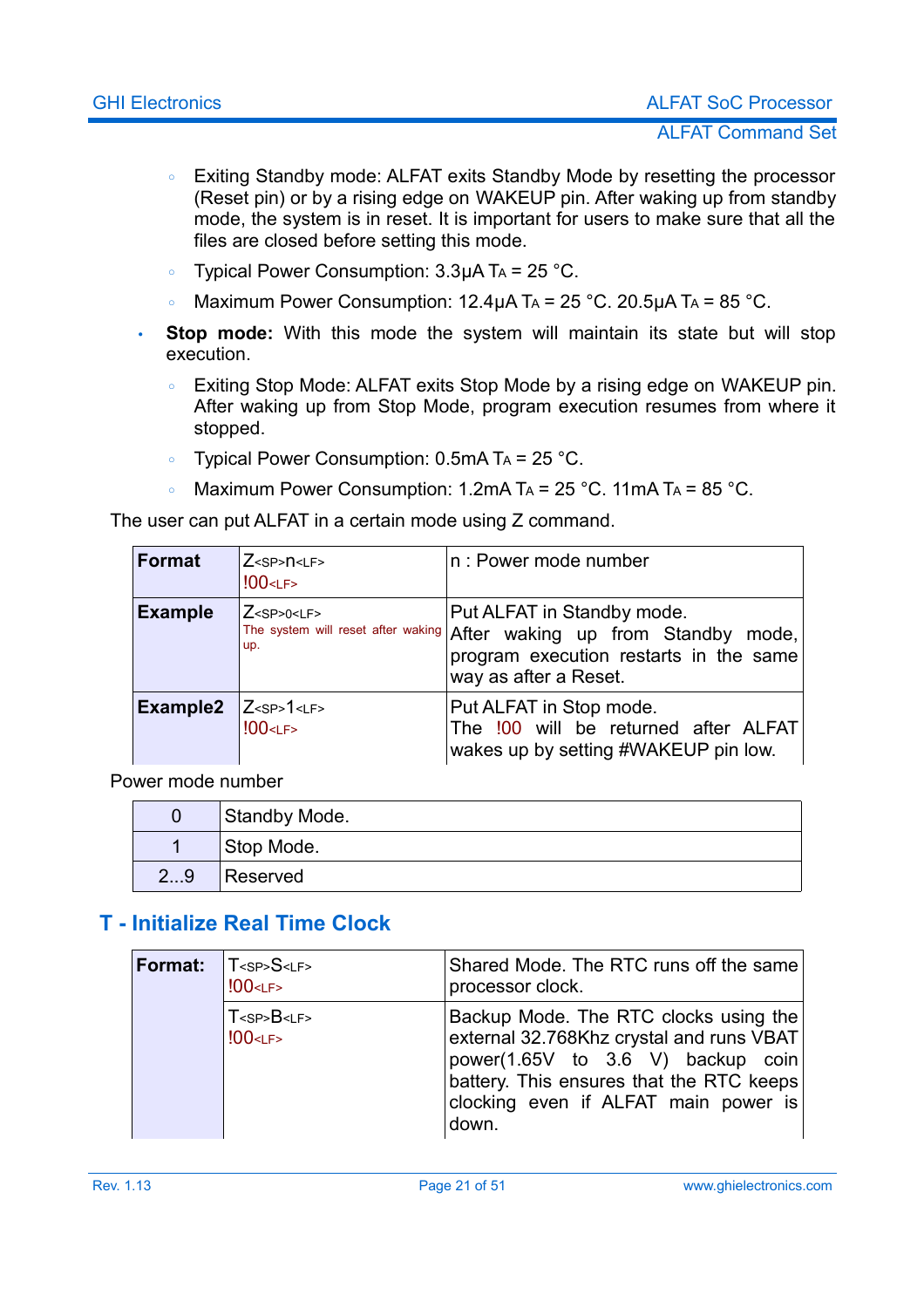#### <span id="page-21-3"></span>**S - Set Current Time and Date**

| Format | S <sp>ddddtttt<lf><br/><math>!00</math> &lt; LF &gt;</lf></sp>                    | ddddtttt time and date 32bit structure* |
|--------|-----------------------------------------------------------------------------------|-----------------------------------------|
|        | $\textsf{Example}$ S <sp>34210000<lf><br/><math>!00</math> &lt; LF &gt;</lf></sp> | Set 1/1/2006 00:00:00                   |

\*Time and Date structure is a 32-bits standard structure used in FAT system. For example, 0x34212002 is 01/01/2006 – 04:00:04

| Bits(s) | <b>Field</b>        | <b>Description</b>         | 0x34212000 Bits in Binary |
|---------|---------------------|----------------------------|---------------------------|
| 31.25   | <b>Year1980</b>     | Years since 1980           | 001 1010                  |
| 24.21   | Month               | 1.12                       | 0001                      |
| 20.16   | Dav                 | 131                        | 0 0 0 0 1                 |
| 15.11   | Hour                | 0.23                       | 0 0 1 0 0                 |
| 10.5    | Minute              | 0.59                       | 00 0000                   |
| 4.0     | Second <sub>2</sub> | Seconds divided by 2 (030) | 0 0 0 1 0                 |

#### <span id="page-21-2"></span>**G - Get Current Time and Date**

| Format | G <sp&gt;d&lt;lf&gt;<br>MM-DD-YYYY<lf><br/><math>100</math> &lt; LF &gt;</lf></sp&gt;d&lt;lf&gt;<br> | Get current date. |
|--------|------------------------------------------------------------------------------------------------------|-------------------|
|        | G <sp>T<lf><br/>HH:MM:SS<lf><br/><math>100</math> &lt; LF &gt;</lf></lf></sp>                        | Get current time. |

#### <span id="page-21-1"></span>**B - Set UART Baud Rate**

| <b>Format</b> | B <sp>SSSSSSSSS<lf><br/>!00<lf><br/><math>100</math> &lt; LF &gt;</lf></lf></sp> | ssssssss: The standard baud rate value in<br>HEX.<br>The first 100 will be sent when the baud<br>rate value is correct. |
|---------------|----------------------------------------------------------------------------------|-------------------------------------------------------------------------------------------------------------------------|
|               | <b>Example</b> $ B1C200$<br>$100$ < LF ><br>$100$ < $LF$ >                       | Set the baud rate at 115200.                                                                                            |

#### <span id="page-21-0"></span>**I - Initialize and Mount MMC/SD or USB**

This command should be called to initialize and mount the file system. Any other filerelated commands will fail if this was not called first.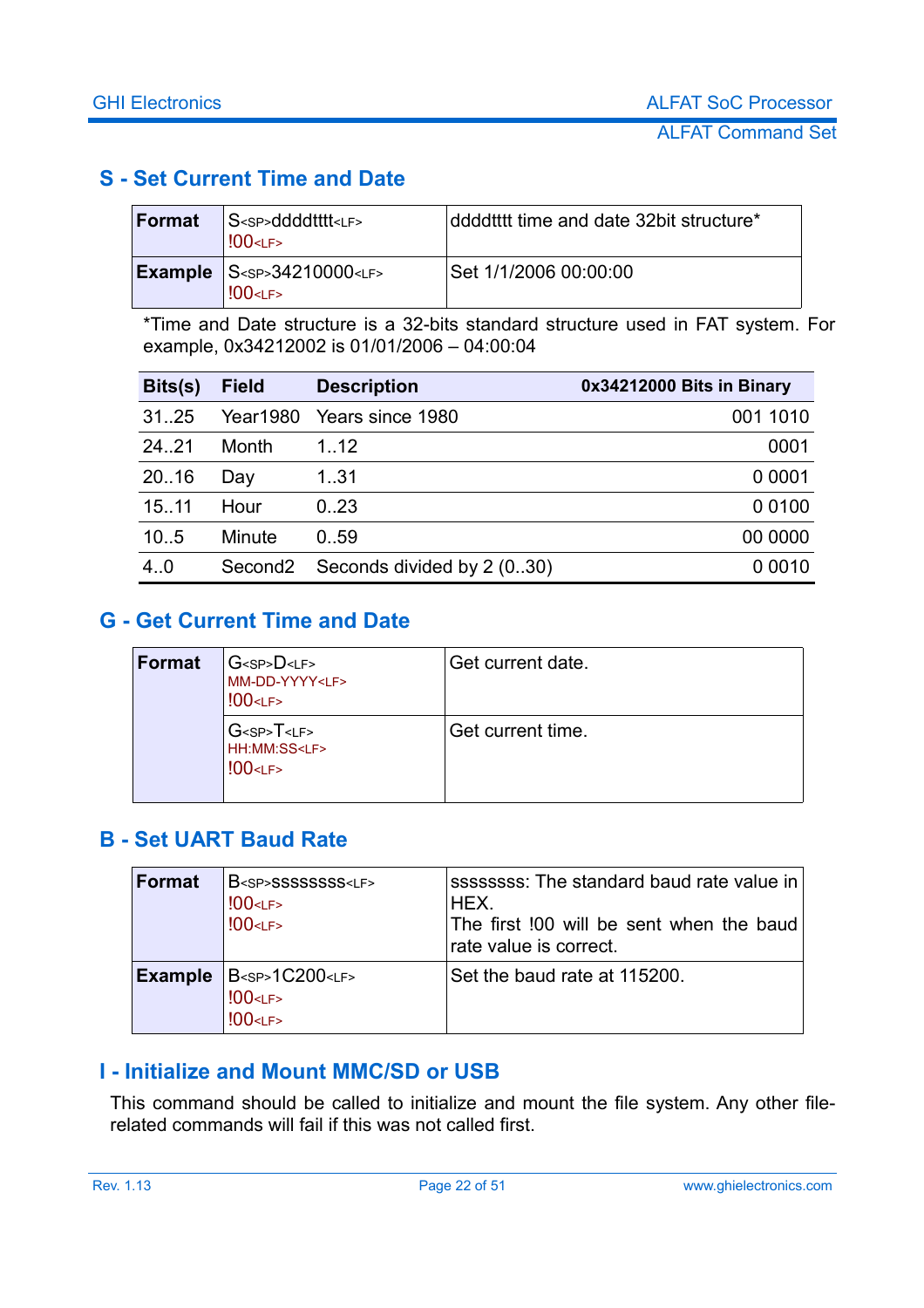Note1: WP pin MUST be connected to ground if Write protection signal is not used in the hardware design.

Note2: CD pin MUST be connected to ground if Card Detect signal is not used in the hardware design.

| <b>Format</b>  | $ <$ SP> $X$ : <lf><br/><math>100</math> &lt; LF &gt;</lf>            | X: Drive name:<br>M: Memory Card drive<br>U0: USB Flash drive 0 Full-Speed<br>U1: USB Flash drive 1 Full-Speed<br>U1:H USB Flash drive 1 High-Speed.<br>Requires an external HS PHY. |
|----------------|-----------------------------------------------------------------------|--------------------------------------------------------------------------------------------------------------------------------------------------------------------------------------|
| <b>Example</b> | $ $ <sp><math>M</math>: <lf><br/><math>100</math> <lf></lf></lf></sp> | Initialize memory card with the default<br>clock frequency.                                                                                                                          |
|                | $ <$ SP> $U0$ : $<$ LF><br>$!00$ < LF >                               | Initialize USB 0 at Full-Speed mode                                                                                                                                                  |
|                | $ <$ sp> $U1$ : <lf><br/><math>100</math> <lf></lf></lf>              | Initialize USB 1 at Full-Speed mode <sup>†</sup>                                                                                                                                     |
|                | $I<$ sp> $U1$ : H <lf><br/><math>100</math> &lt; LF &gt;</lf>         | Initialize USB 1 at High-Speed mode <sup>t</sup>                                                                                                                                     |

**† Important note:** If ULPI PHY is implemented in the design (like in ALFAT OEM board), then the USB mass storage device connected to USB1 MUST be initialized in High-Speed mode (even if the USB device does not support High-Speed mode). Initializing it in Full-Speed might cause an undesirable performance.

#### *Initializing memory card with different clock frequency:*

The default SD bus clock frequency is 12MHz. This frequency works on the majority of the memory cards. Some cards can work with higher frequency up to 24MHz. This will enhance the memory access speed a little bit. The initialize command gives the user the option to choose other than the default clock frequency.

| <b>Format</b>  | $IM$ : $>$ d $<$ LF $>$<br>$100$ < LF >                             | d: SD bus clock frequency mode<br>0:24MHz.<br>1:16MHz.<br>2: 12 MHZ. (the default value)<br>3: 9.6MHZ.<br>4: 8 MHz. |
|----------------|---------------------------------------------------------------------|---------------------------------------------------------------------------------------------------------------------|
| <b>Example</b> | I <sub><sp></sp></sub> M:>0 <lf><br/><math>100</math><lf></lf></lf> | Initialize memory card with 24MHz.<br>clock frequency.                                                              |

**Important note 1:** Most of the SD cards works with 24MHz. but not the majority. Cards that do not work with this high frequency will accept to be initialize but the is about 20% chance that it will fail to process write sector requests. So it is highly recommended to use the default frequency if the final application should work with the majority of the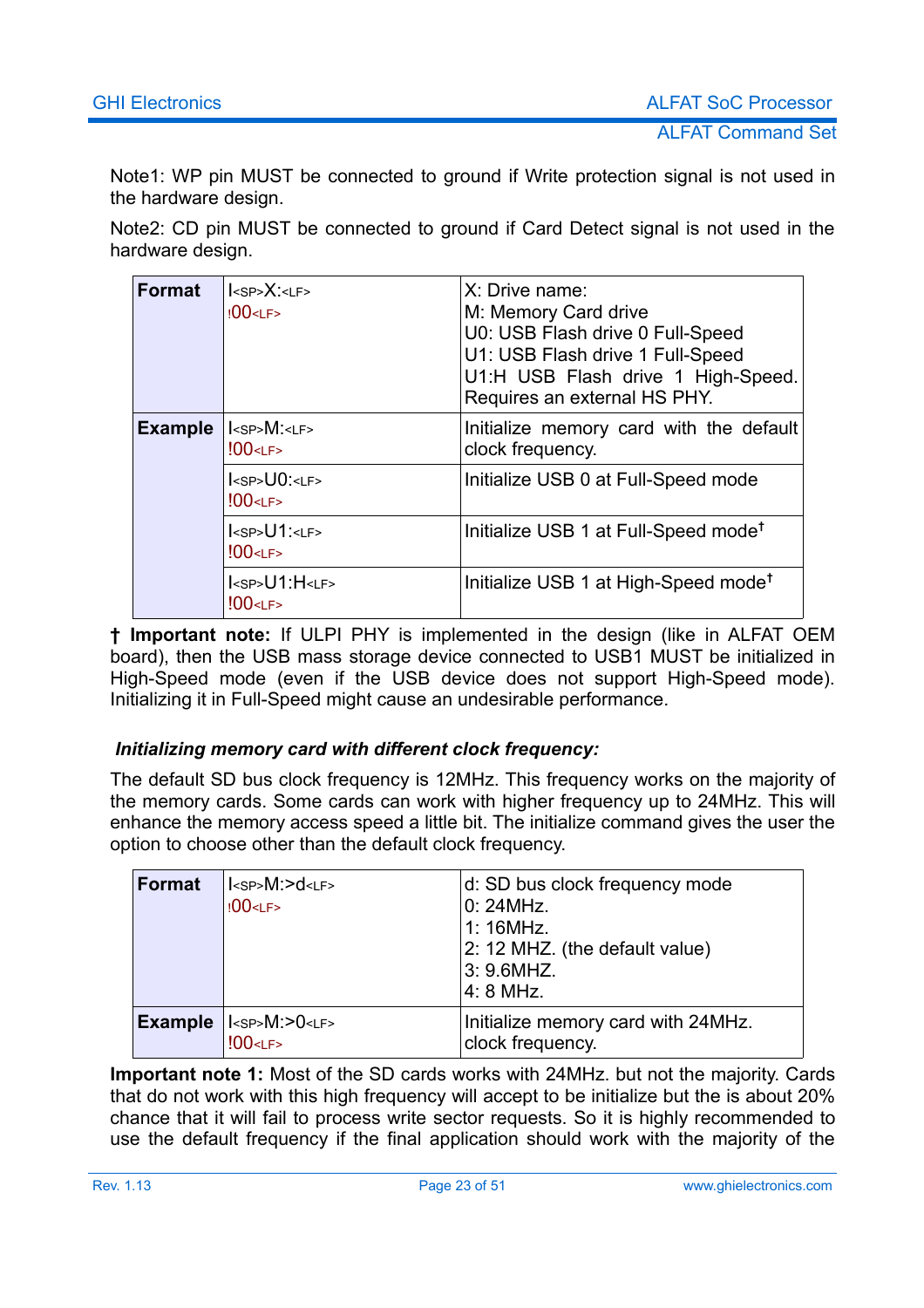#### cards.

**Important note 2:** If the SD card is with a high class number, this does not mean that it will work with higher clock frequency.

#### <span id="page-23-0"></span>**J - Read Status Register**

Returns system status register.

| <b>Format</b>  | J < LF ><br>!00 <lf><br/>\$SS &lt; LF<br/><math>100</math> &lt; LF &gt;</lf>     | Read status register.<br>\$ss is 1 byte in HEX that shows the<br>status of media drive.<br>First !00 is sent before starting<br>calculations |
|----------------|----------------------------------------------------------------------------------|----------------------------------------------------------------------------------------------------------------------------------------------|
| <b>Example</b> | J < LF ><br>$100$ <lf><br/>\$11<sub>CF</sub><br/><math>100</math> <lf></lf></lf> | Indicating card detect pin is high and<br>USB 1 is in high speed mode.                                                                       |

This table shows the bit mapping.

| <b>Bit Number</b> | <b>Status</b>                                                                                     |
|-------------------|---------------------------------------------------------------------------------------------------|
| $\overline{0}$    | Reads Card Detect pin status (CD)<br>0: Memory card not detected<br>1: Memory card detected       |
| 1                 | Reads SD Write Protection pin status (WP)<br>0: SD Card not protect<br>1: SD Card protect         |
| $\overline{2}$    | 0: USB0 is not mounted (or it was<br>disconnected after it's being mounted)<br>1: USB0 is mounted |
| 3                 | 0: USB1 is not mounted (or it was<br>disconnected after it's being mounted)<br>1: USB1 is mounted |
| 4                 | 0: USB1 is in Full Speed mode.<br>1: USB1 is in High Speed mode.                                  |
| 5                 | 0. USB0 is not attached.<br>1: USB0 is attached.                                                  |
| 6                 | 0. USB1 is not attached.<br>1: USB1 is attached.                                                  |
| $\overline{7}$    | Reserved                                                                                          |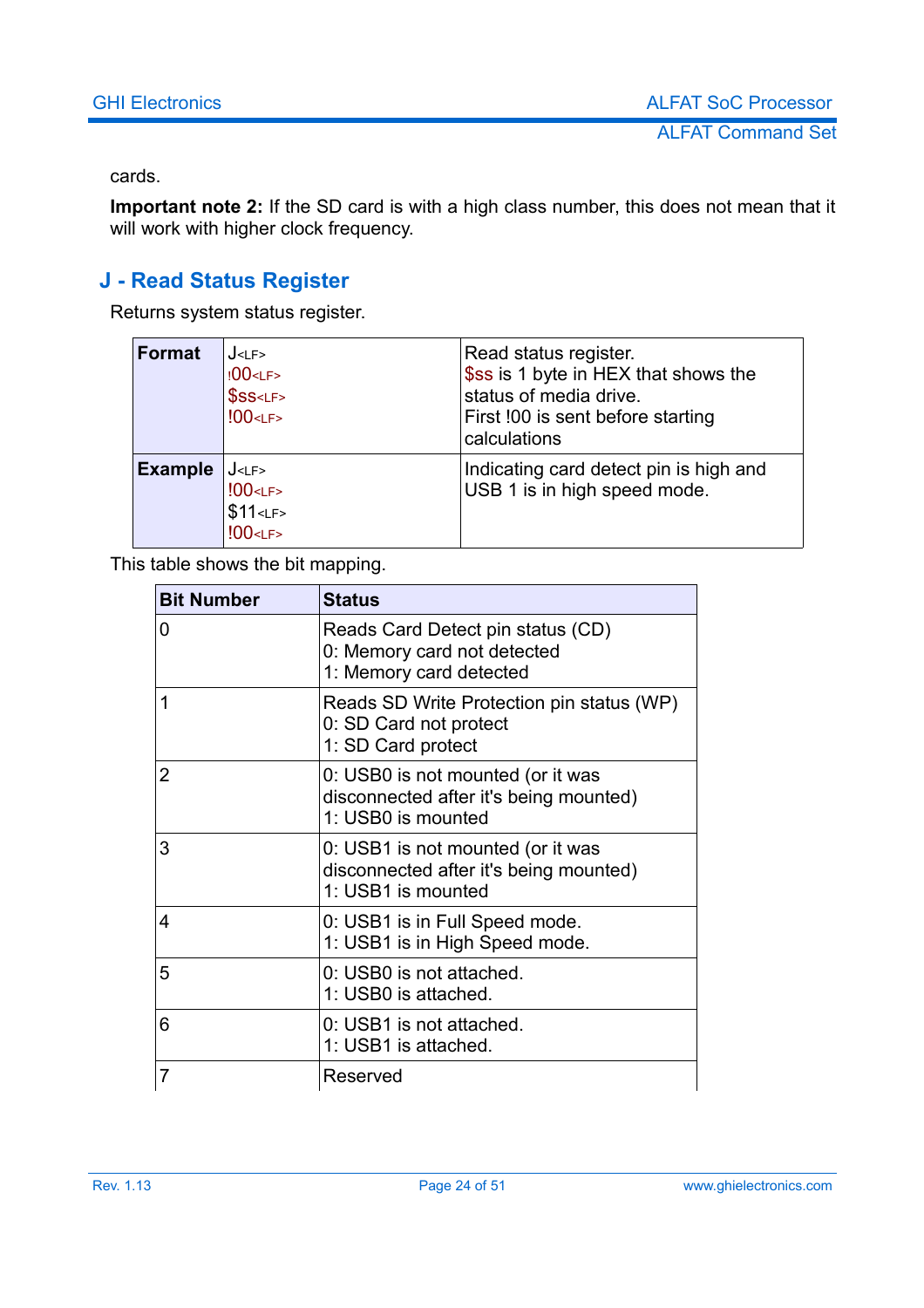#### <span id="page-24-1"></span>**K- Get Free Size**

Gets media total remaining free size. Note this command may take several seconds for calculations to finish depending on the media size.

| <b>Format</b>  | $K$ <sp> <math>X</math> &lt; I F &gt;<br/><math>100</math> &lt; LF &gt;<br/>\$SSSSSSSSSSSSSSSS<lf><br/><math>100</math> &lt;<math>LF</math>&gt;</lf></sp> | X: Drive name, included:<br>M: Memory Card drive<br>U0: USB Flash drive 0<br>U1: USB Flash drive 1<br>ssssssssssssssssss 8 bytes in HEX<br>free size in drive.<br>First !00 is sent before starting<br>calculations |
|----------------|-----------------------------------------------------------------------------------------------------------------------------------------------------------|---------------------------------------------------------------------------------------------------------------------------------------------------------------------------------------------------------------------|
| <b>Example</b> | $K$ <sp>U1:<lf><br/><math>100</math> &lt; LF &gt;<br/>\$00000000717F0000<lf><br/><math>100</math> &lt; LF &gt;</lf></lf></sp>                             | Size Available on USB Flash drive 0<br>is 1904148480 bytes                                                                                                                                                          |

### <span id="page-24-0"></span>**@ - Initialize Files and Folders List**

To list files/folders at a certain path, first use this command to initialize the list counter, then call N command to get a directory entry. Every time N command is called, ALFAT retrieves an entry of the list.

No other commands should be called between the N commands, otherwise the user should start over and call @ command.

| Format         | $@$ <sp>full path <lf><br/><math>100</math> &lt; LF &gt;</lf></sp> | Full path: the full path needed to initialize<br>included drive name. |
|----------------|--------------------------------------------------------------------|-----------------------------------------------------------------------|
| <b>Example</b> | @ <sp>M:\TEST\TMP<lf><br/>!00</lf></sp>                            | Initialize folder M:\TEST\TMP                                         |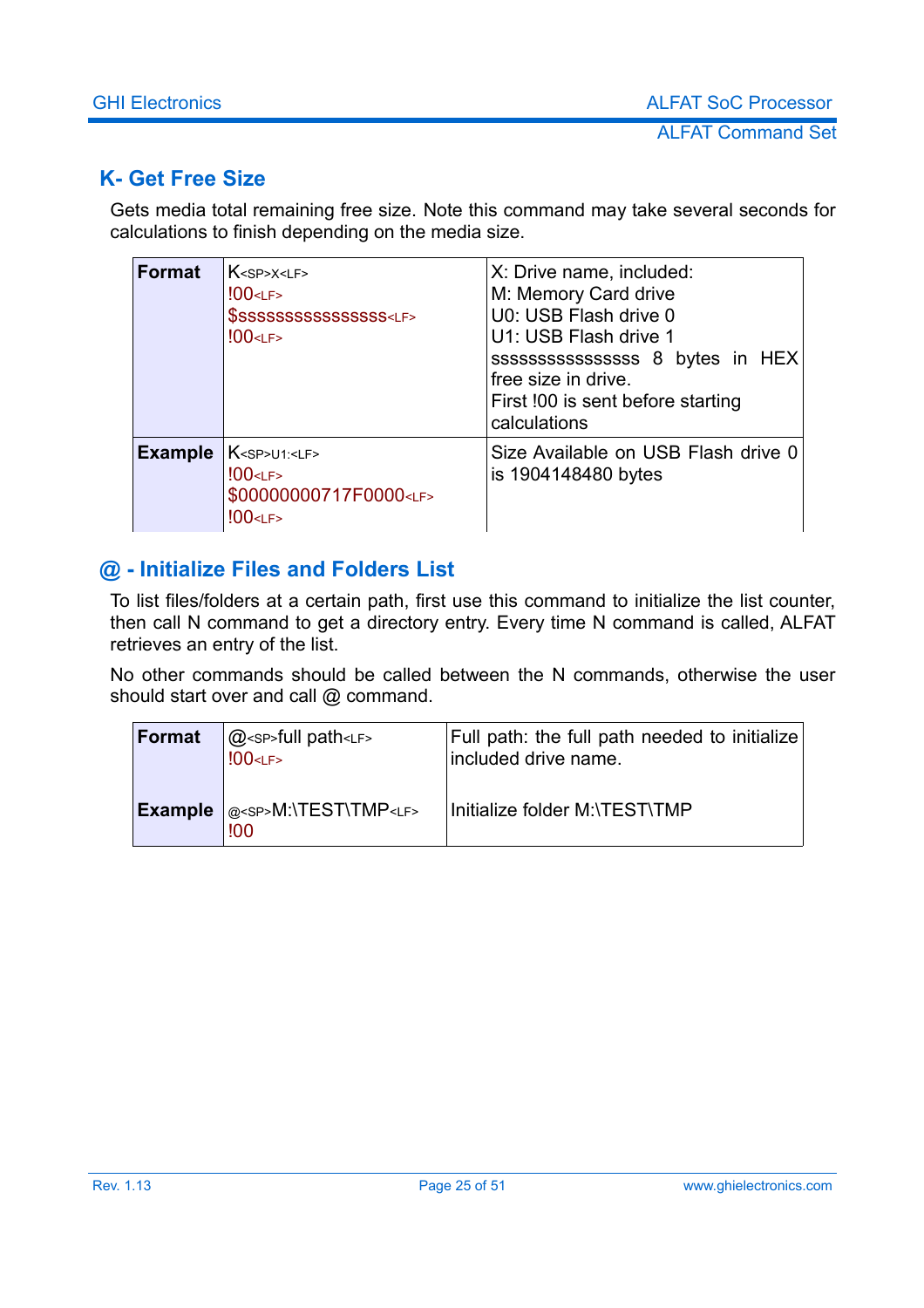#### <span id="page-25-0"></span>**N - Get Next Directory Entry**

Calling N command retrieves a directory entry from the directory list initialized using @ command. Every time N command is called, ALFAT retrieves an entry of the list and increment the list pointer.

When list pointer reaches the end of the list and N is called again, ALFAT returns error code 0x04 indicating the end of the list has been reached.

| <b>Format</b>  | N <sub>CF</sub><br>$100$ < LF ><br><b>NNNNN.EEE<lf></lf></b><br>\$AA <lf><br/>\$SSSSSSSS<lf><br/><math>100</math> <lf></lf></lf></lf>                                                                                                                                                  | <b>NNNNN File Name</b><br>EEE File Extension (if any)<br>AA 1 byte, in HEX, File<br>Attributes*<br>ssssssss 4 bytes in HEX file<br>size |
|----------------|----------------------------------------------------------------------------------------------------------------------------------------------------------------------------------------------------------------------------------------------------------------------------------------|-----------------------------------------------------------------------------------------------------------------------------------------|
| <b>Example</b> | N <sub>CF</sub><br>$100$ < $LF$ ><br>TEST0001.TXT <lf><br/>\$00<sub>CF</sub><br/>\$0000FE23<lf><br/><math>100</math> &lt; LF &gt;<br/>N<sub>CF</sub><br/><math>100</math> <lf><br/>TEST0002.TXT<lf><br/>\$20<sub>CF</sub><br/>\$00001234<lf><br/>!00<lf></lf></lf></lf></lf></lf></lf> | Passing N command two<br>times and getting the results.                                                                                 |

\* File Attributes are one byte Standard Attribute Structure in FAT system.

| Reserved |  | Archive Folder Volume System Hidden Read |  | Only |
|----------|--|------------------------------------------|--|------|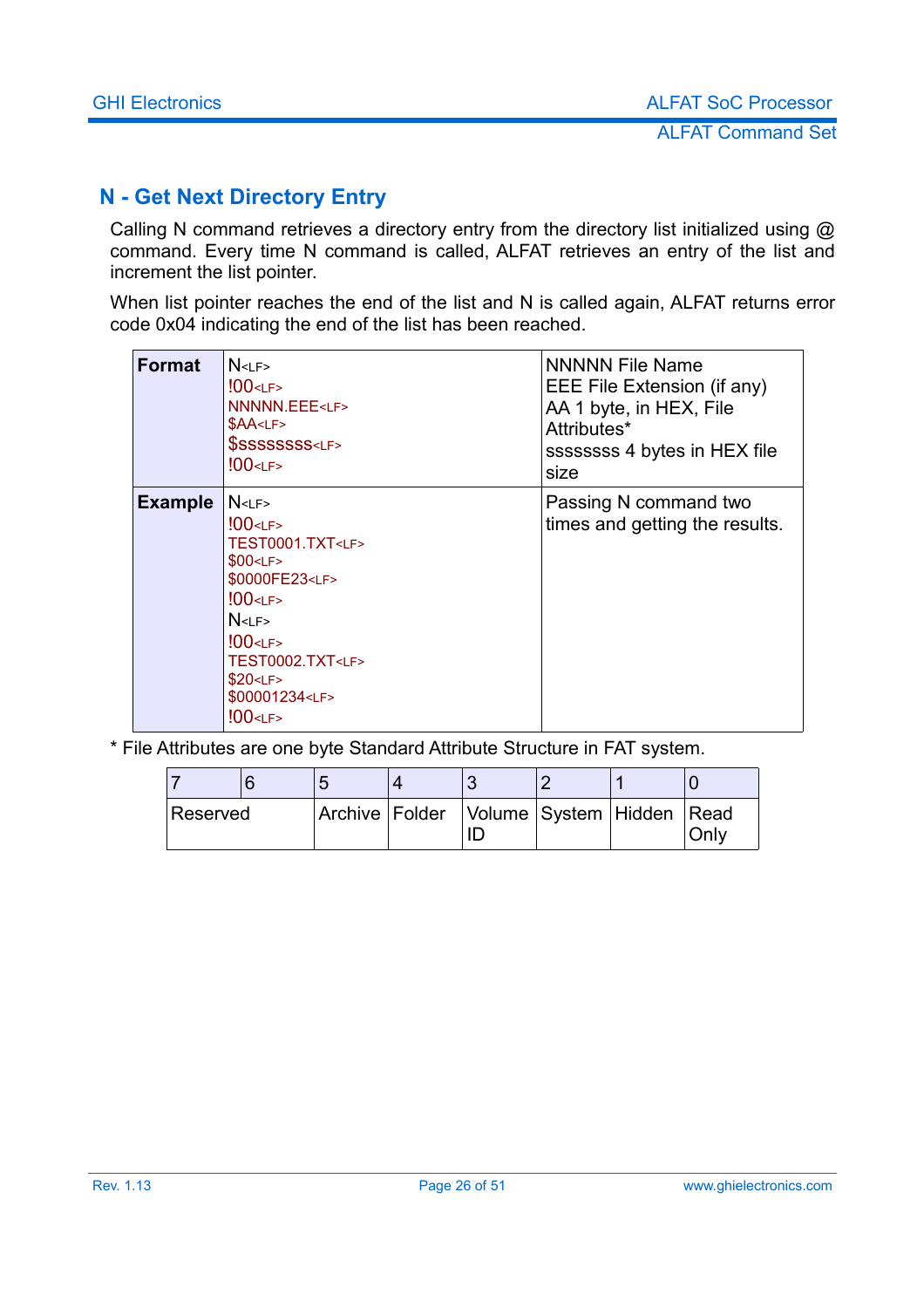#### <span id="page-26-0"></span>**O - Open File for Read, Write or Append**

The command requires a free file handle and a access mode.

Open Modes are:

- 'R' Open for read, requires the file to exist at the specified path.
- 'W' Open for write, will create a new file and give write privileges to it. If the file already exists, it will be erased and re-written.
- 'A' Open for append, will write data to the end of the file. If the file does not exist, it will be created.

ALFAT has 16 available file handles. Each file, once opened, must be associated with a handle. Closing the file, would free up the file handle.

**Note 1:** ALFAT can access unlimited number of files. The limitation is 16 simultaneous opened files but a handle can be closed then used to open any other file.

**Note 2:** I Initialize command should be called to initialize and mount the file system. Any other file-related commands including O command will fail if this was not called first.

| <b>Format</b>  | O <sp>nM&gt;full path<lf><br/><math>100</math> &lt; LF &gt;</lf></sp>                | Open file file name followed full path<br>and associate it with handle n and<br>access mode M.<br>n is the handle number, in HEX, and<br>can be 0, 1, 2, 3, 4, 5, 6, 7, 8, 9, A, B, C,<br>$D, E$ or $F.$<br>M can be R, W or A |
|----------------|--------------------------------------------------------------------------------------|--------------------------------------------------------------------------------------------------------------------------------------------------------------------------------------------------------------------------------|
| <b>Example</b> | O <sp>1R&gt;M:\TEST\VOLTAGE.<br/>LOG<lf><br/><math>!00</math> &lt; LF &gt;</lf></sp> | Open file VOLTAGE.LOG with file<br>handle 1 and read access mode. This<br>file is located in TEST older on SD<br>memory card.                                                                                                  |
|                | O <sp>0W&gt;U0:\DAT\CURRENT<br/>.LOG<lf><br/><math>100</math> &lt; LF &gt;</lf></sp> | Open file CURRENT.LOG using file<br>handle 0 and write access mode on<br>USB0. If folder DAT is not available, it<br>will be created automatically.                                                                            |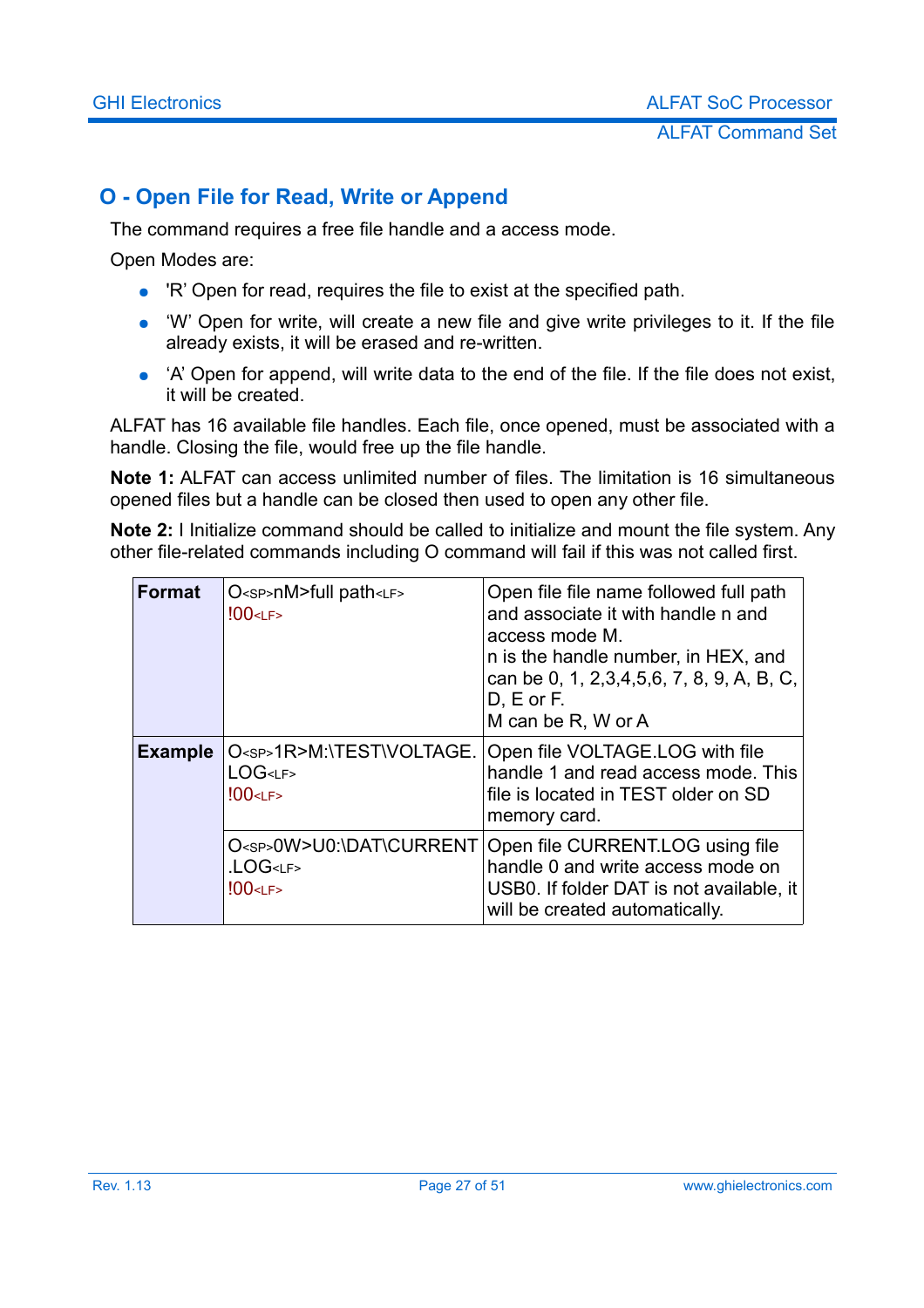#### <span id="page-27-0"></span>**R - Read from File**

This command is called to read data through a file handle assigned to an open file with read mode. The user determines the size of data to be read and the filler byte in the command parameters.

After executing the command, ALFAT sends back the data and increments the internal file pointer. If the the file pointer reached the end of the file, then ALFAT returns filler bytes till it reaches the total size required in the R command, then it returns the actual data size.

Note: the data is sent directly to the user with no formatting (no interpretation or conversion) in UART and SPI mode. In I2C mode, some of the bytes might be replaced by two bytes. Check I2C interfaces sections for more details.

| Format         | R <sp>nM&gt;SSSSSSSSS<lf><br/><math>!00</math> &lt; LF &gt;<br/>ssssssss Bytes are<br/>returned<br/><math>\$a}</math>aaaaaa<math>a</math>&lt;<math>L</math>F&gt;<br/><math>100</math> <lf></lf></lf></sp>               | n File Handle 0, 1, 2,3,4,5,6, 7, 8, 9, A, B,<br>$C, D, E$ or $F.$<br><b>M Filler Character</b><br>ssssssss 4 bytes Max. in HEX data size<br>to read<br>aaaaaaaa 4 bytes always in HEX actual<br>read size |  |  |
|----------------|-------------------------------------------------------------------------------------------------------------------------------------------------------------------------------------------------------------------------|------------------------------------------------------------------------------------------------------------------------------------------------------------------------------------------------------------|--|--|
| <b>Example</b> | We have a file with 8 bytes (ABCDEFGH) in it and it is opened for<br>read with handle number 2.                                                                                                                         |                                                                                                                                                                                                            |  |  |
|                | $R2^N>5$<br>$100$ <lf><br/>ABCDE\$00000005<lf><br/><math>100</math> &lt; LF &gt;<br/>R<sp>2Z&gt;5<lf><br/><math>!00</math> &lt; LF &gt;<br/>FGH^^\$00000003<lf><br/><math>100</math> <lf></lf></lf></lf></sp></lf></lf> | Read 5 bytes from file handle 2 with a<br>filler <sup>^</sup><br>5 bytes are read<br>Read 5 more bytes.<br>Only 3 bytes are available and 2 are filler<br>bytes                                            |  |  |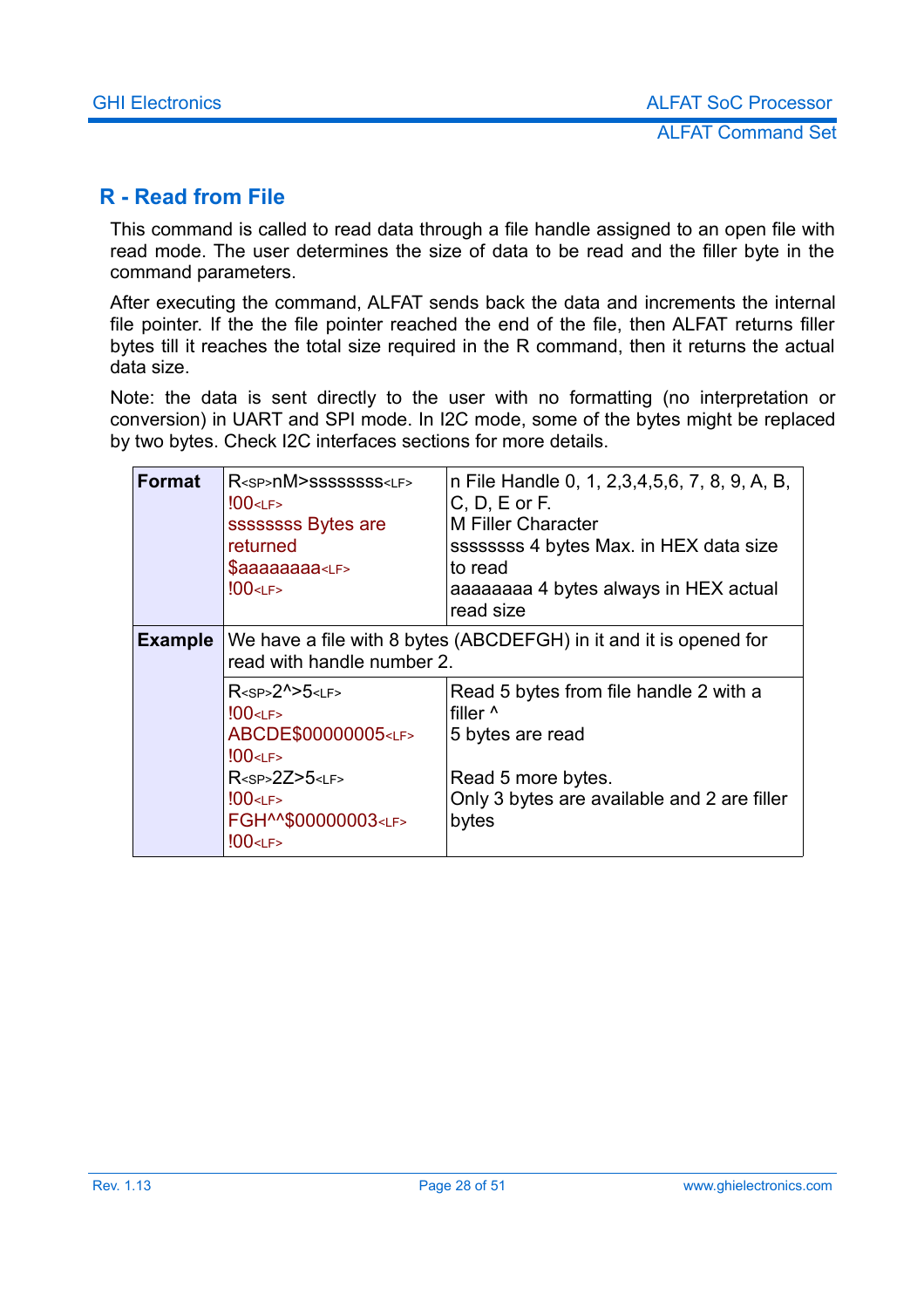#### <span id="page-28-1"></span>**W - Write to File**

This command is called to write data through a file handle assigned to an open file with write or append mode:

- 1. Send W command with file handle and the data size.
- 2. Wait till you get the acknowledge.
- 3. Send the data.

The sent data is written directly to the file as is (no interpretation or conversion). Also, the user should make sure that the sent data size matches the size declared in the command. If an error occurs while writing, ALFAT still expects all the data then it sends back the error code.

There is no line-feed sent after the data. If writing "Hello" to a file, just send the 5 bytes and then ALFAT will respond with how many bytes were written. In this case, it should be \$00000005.

To make sure that the data is written to a file, the file must be flushed (F command) or closed (C command) when done, or there will be a risk of losing data or corrupting the file system if the storage media was removed or if there was a power loss.

| <b>Format</b>  | W <sp>N&gt;SSSSSSSSS<lf><br/><math>!00</math> &lt; LF &gt;<br/>User sends data<br/>(ssssssss bytes)<br/>\$aaaaaaaa<lf><br/><math>100</math> &lt; LF &gt;</lf></lf></sp> | n File Handle 0, 1, 2,3,4,5,6, 7, 8, 9, A, B,<br>$C, D, E$ or F.<br>ssssssss 4 bytes Max. in HEX data size<br>to be written<br>aaaaaaaa 4 bytes always in HEX actual<br>written size |
|----------------|-------------------------------------------------------------------------------------------------------------------------------------------------------------------------|--------------------------------------------------------------------------------------------------------------------------------------------------------------------------------------|
| <b>Example</b> | W <sp>1&gt;10<lf><br/><math>100</math> &lt; LF &gt;<br/>1234567890abcdef<br/>\$00000010<lf><br/><math>100</math> &lt; LF &gt;</lf></lf></sp>                            | Write 16 bytes to the file associated with<br>handle 1                                                                                                                               |

#### <span id="page-28-0"></span>**L- Fast Write to File (SPI mode only)**

This command is called to write data through a file handle assigned to an open file with write or append mode. IT the utilization of this command is similar to Command's but it works only through SPI interface and it uses the help of an internal DMA to gain much higher data SPI receive rate (Average 1.4 MByte per second) than with the regular W command. For more details about data throughput check [Serial Interface Speed](#page-48-0) **Overhead**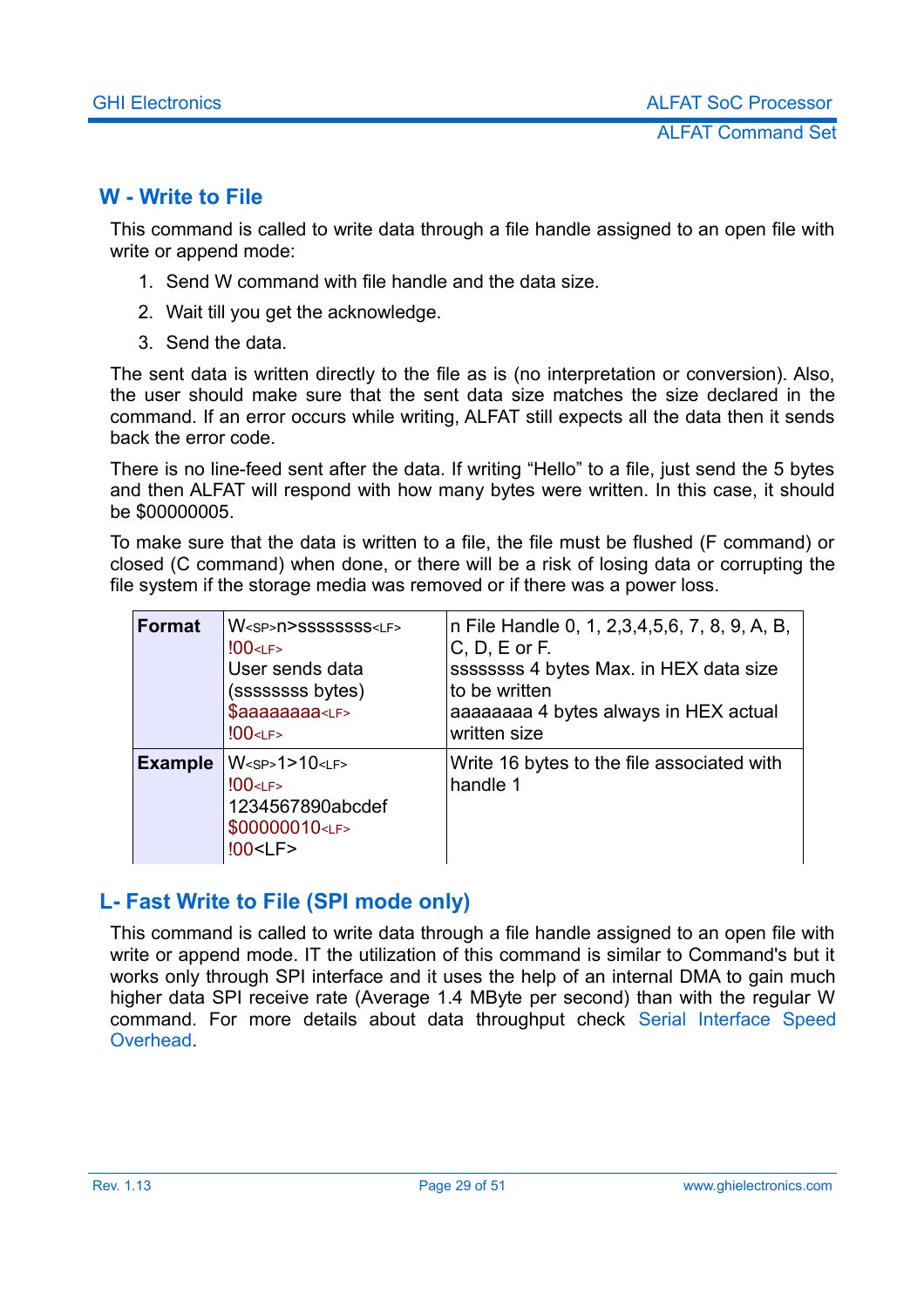ALFAT Command Set



- 1. User: requests sending data using L command like any regular command send over SPI through a [SPI Write Transaction.](#page-13-1)
- 2. ALFAT: accepts the request and sends the acknowledgment to the user over SPI through a [SPI Read Transaction.](#page-14-0)
- 3. ALFAT: [Opens SPI DMA channel.](#page-15-1)
- 4. User: checks SPI\_BUSY. If it is not busy then sends 8192 Bytes or less.
- 5. User: repeats step 4 until all the requested data through L command is sent out to ALFAT.

Note: the user can not terminate sending the data. so if the requested data-to-bewritten size is 3MBytes, then the user MUST send all the 3MBytes.

- 6. ALFAT: after the user sends all the data, ALFAT acknowledges the user with the written data size in a SPI Read Transaction
- 7. User: checks SPI\_BUSY. If not busy then reads the acknowledgment mentioned in step 6.

**Important note:** Data sent through SPI DMA channel should NOT be sent through an [SPI Write Transaction.](#page-13-1) Check [SPI DMA receive channel f](#page-15-1)or more details. Also ALFAT access reference code library provides an example how to use L command and access SPI DMA.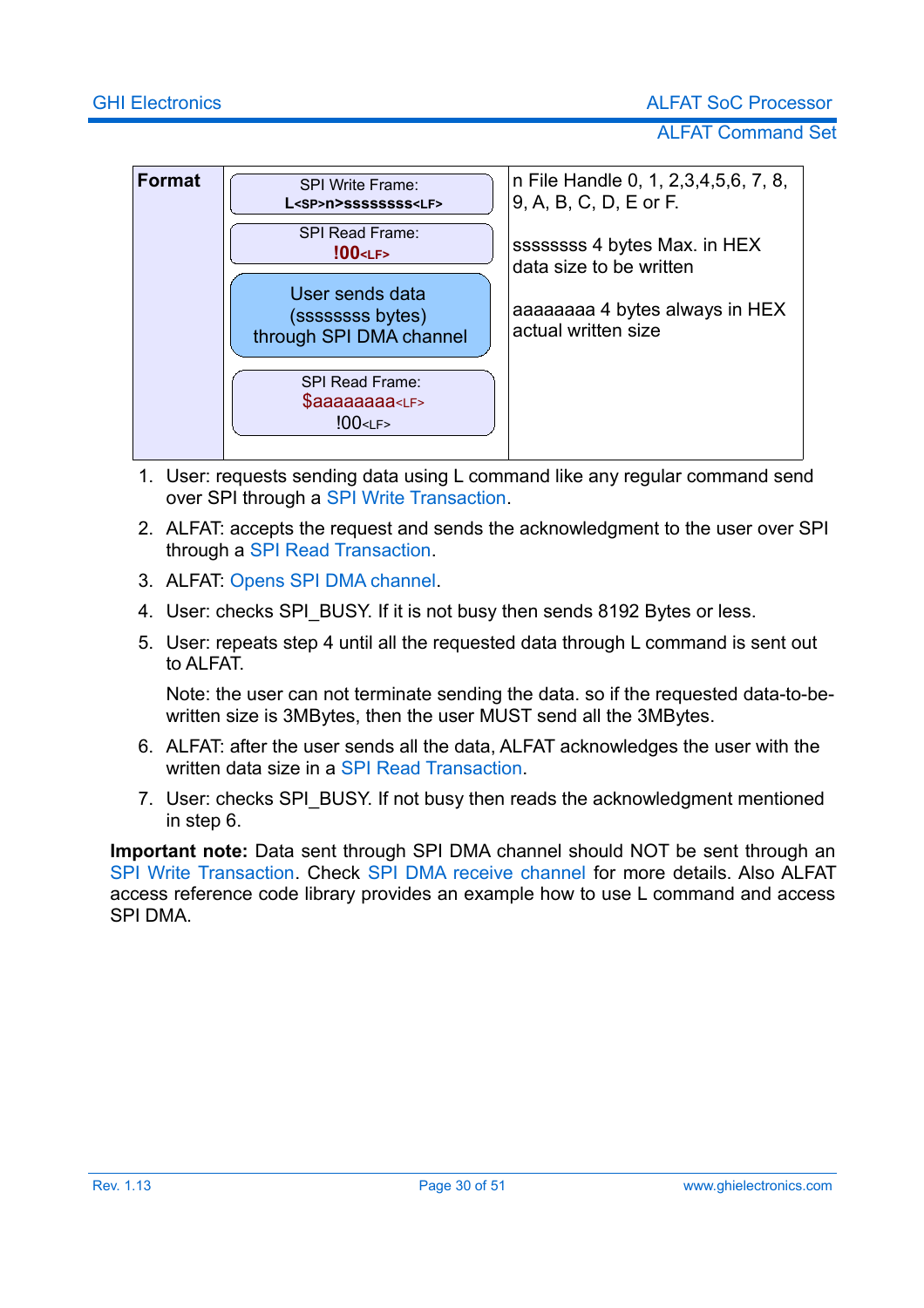#### <span id="page-30-2"></span>**F - Flush File Data**

This command flushes (commits) the data of an opened file. The file will still be opened and associated with a handle, after calling the command. This command is useful to make sure all data are physically saved in the media.

To make sure that the data is written to a file, the file must be flushed (F command) or closed (C command) when done, or there will be a risk of losing data or corrupting the file system if the storage media was removed or if there was a power loss.

| <b>Format</b> | $F$ <sp><math>n</math><lf><br/><math>100</math> &lt; LF &gt;</lf></sp> | Flush File handle n<br>n can be $0,1,2,3,4,5,6,7,8,9,A,B,C,D,E$ or F |
|---------------|------------------------------------------------------------------------|----------------------------------------------------------------------|
|               | <b>Example</b> $F0<LF>$<br>$100$ < LF >                                | Flush File handle 0                                                  |

#### <span id="page-30-1"></span>**C - Close File**

This command issues a flush file  $(F - Command)$  internally and then release the file handle.

| Format | C <sթ>n&lt;ւթ&gt;<br/><b>!00<lf></lf></b></sթ>                                                                         | Close File handle n<br>In can be 0,1,2,3,4,5,6,7,8,9,A,B,C,D,E or F |
|--------|------------------------------------------------------------------------------------------------------------------------|---------------------------------------------------------------------|
|        | $\mathsf{Example}$ $\mathsf{C}\text{-}\mathsf{SP}\text{-}\mathsf{O}\text{-}\mathsf{LF}\text{-}$<br><b>!00<lf></lf></b> | Close File handle 0                                                 |

#### <span id="page-30-0"></span>**P - File Seek**

This command changes the current byte position in a file. Valid values are ranging from 0 to file size.

| Format | P <sp>N&gt;SSSSSSSSS<lf><br/><math>100</math> &lt; LF &gt;</lf></sp> | In File Handle 0 through $F$<br>ssssssss 4 bytes new position |
|--------|----------------------------------------------------------------------|---------------------------------------------------------------|
|        | <b>Example</b> $ P_{\text{SPP}}  > 10$<br>$100$ < LF >               | Set file pointer at index 0x10 (16 in decimal)                |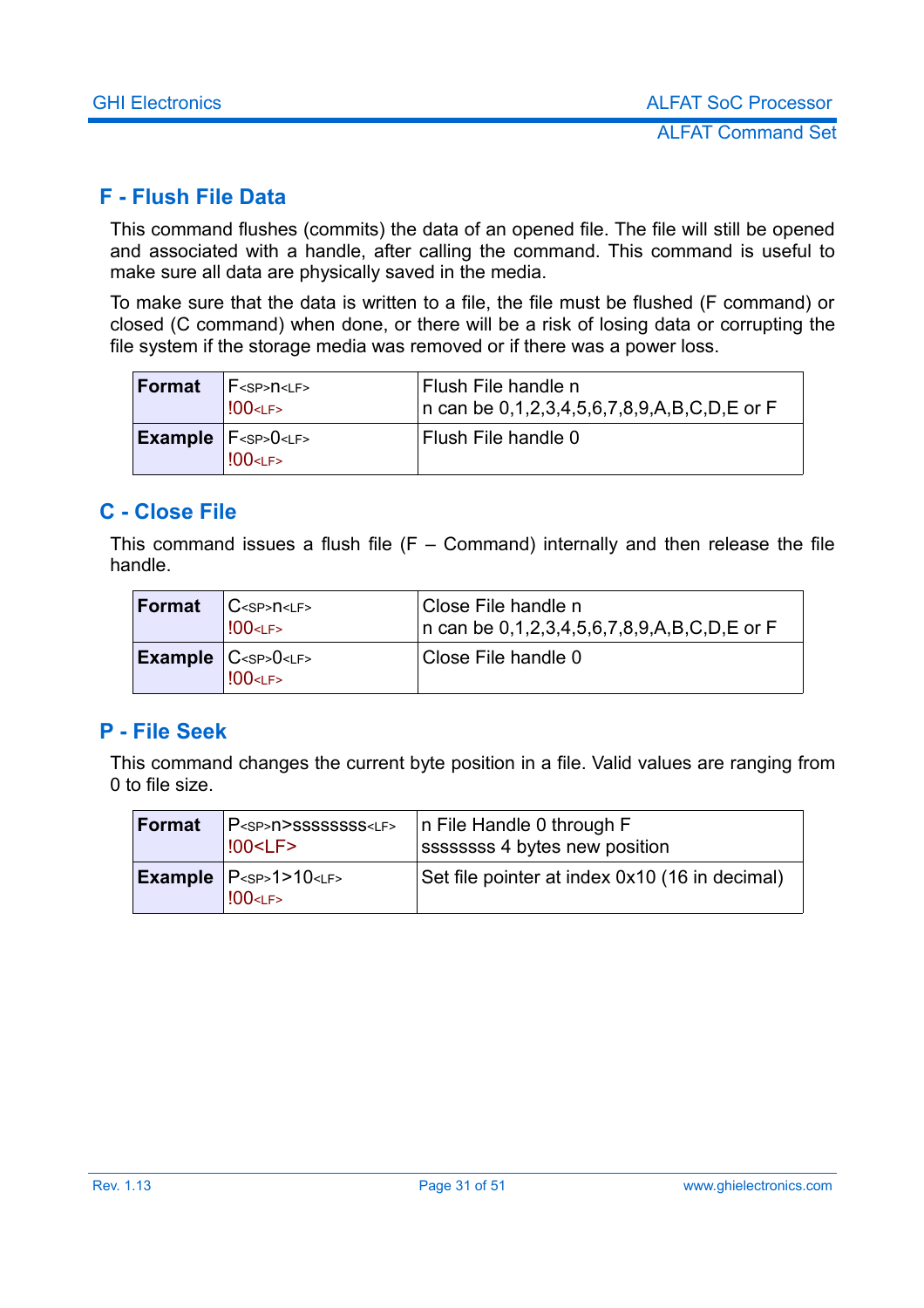#### <span id="page-31-1"></span>**Y - File Tell**

Gets the current byte index in a file. Valid values are 0 to file size.

| <b>Format</b>  | $Y$ <sp> <math>n</math> &lt; LF &gt;<br/><math>100</math> &lt; LF &gt;<br/>\$SSSSSSSS<lf><br/><math>100</math> &lt; LF &gt;</lf></sp> | n File Handle 0 through F<br>ssssssss 4 bytes in HEX position in the file |
|----------------|---------------------------------------------------------------------------------------------------------------------------------------|---------------------------------------------------------------------------|
| <b>Example</b> | Y <sp>1&lt;LF&gt;<br/><math>100</math> <lf><br/>\$00000003<lf><br/><math>100</math> &lt; LF &gt;</lf></lf></sp>                       | The file with handle 1 has the file pointer at<br>index 0x03              |

#### <span id="page-31-0"></span>**D - Delete File or Folder**

Deletes a file or a folder. Appending the name with the \ symbol indicated this is a folder.

| <b>Format</b>  | D <sp>FULL PATH[\]<lf><br/><math>100</math> &lt; LF &gt;</lf></sp>          | Full path: The full path where the FILE is<br>located.<br>$[N]$ : if '' is added at the end of the full path<br>string, it means we are deleting a<br>FOLDER, not file. |
|----------------|-----------------------------------------------------------------------------|-------------------------------------------------------------------------------------------------------------------------------------------------------------------------|
| <b>Example</b> | D <sp>M:\TMP\TEST.TXT&lt;<br/>LF&gt;<br/><math>100</math> &lt; LF &gt;</sp> | Remove the FILE with name TEST.TXT in<br>TMP folder on SD memory card. This will<br>not delete the TMP folder.                                                          |
|                | $D<$ sp> $M:\T{MP}LF>$<br>$100$ < LF >                                      | Remove the FOLDER with name TMP in<br>root folder of memory card. The folder<br>must be empty.                                                                          |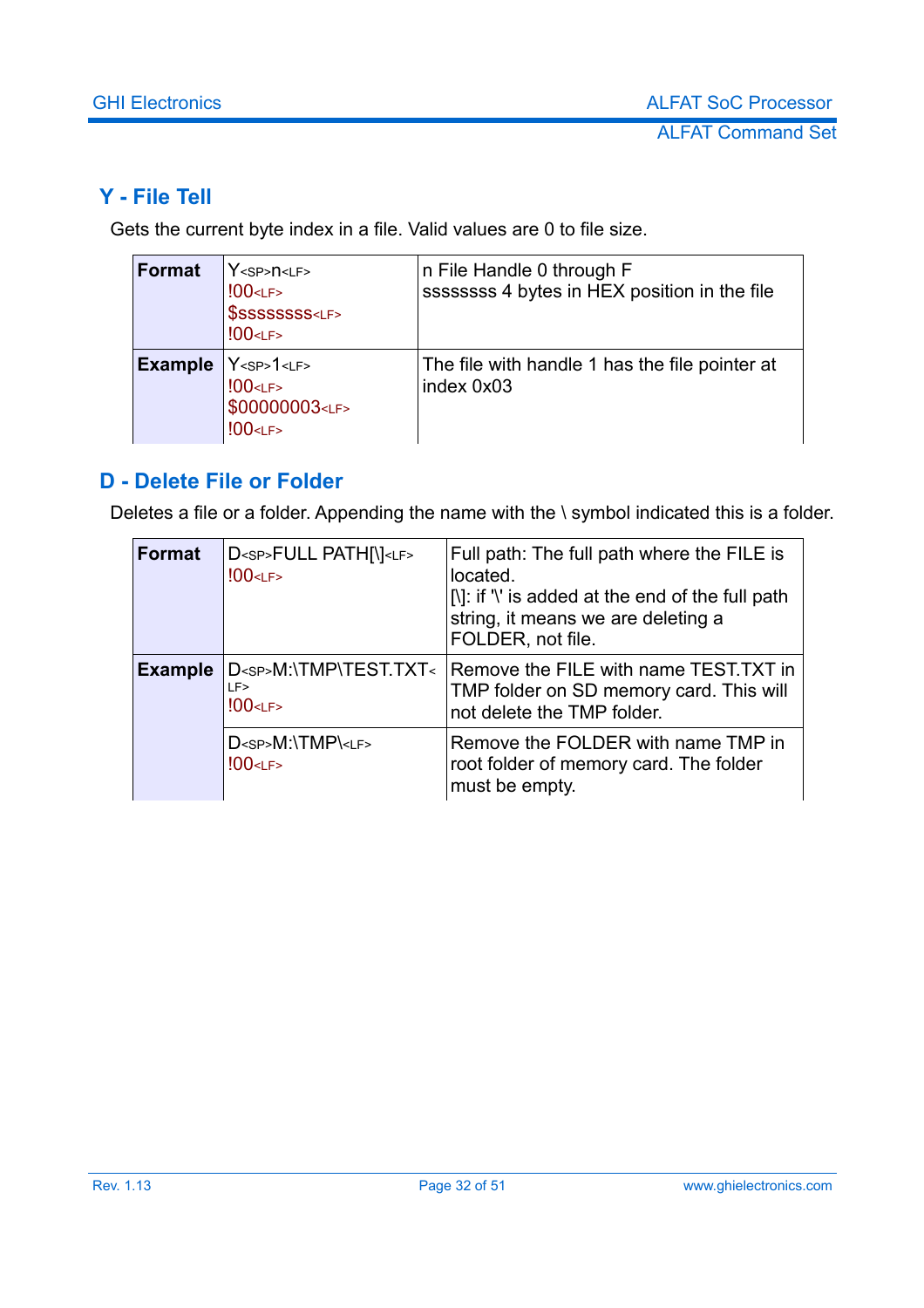#### <span id="page-32-0"></span>**? - Find File or Folder**

This command searches for a specific file or folder name at the specified path. If the directory exists, ALFAT outputs the file size, attributes and date & time of modification, otherwise, it returns an error indicating that the file is not found.

| <b>Format</b>  | ? <sp>FULL PATH<lf><br/><math>100</math> &lt; LF &gt;<br/>\$SSSSSSSS<lf><br/>\$AA &lt; LF<br/>\$hh:mm:ss<sp>mm-dd-yyyy<lf><br/><math>100</math> &lt; LF &gt;</lf></sp></lf></lf></sp>        | ssssssss 4 bytes in HEX file<br>size<br>AA 1 byte in HEX file<br>Attributes*<br>hh: mm: ss is last time the file<br>or folder was modified.<br>mm-dd-yyyy is last date the<br>file or folder was modified. |
|----------------|----------------------------------------------------------------------------------------------------------------------------------------------------------------------------------------------|------------------------------------------------------------------------------------------------------------------------------------------------------------------------------------------------------------|
| <b>Example</b> | ? <sp>M:\TEST.TXT<lf><br/><math>100</math> &lt; LF &gt;<br/>\$00000F34<lf><br/>\$20<sub>CF</sub><br/>\$12:00:00<sp>01-24-2011<lf><br/><math>100</math> &lt; LF &gt;</lf></sp></lf></lf></sp> | File has been found and its<br>size is 3892 bytes with no<br>special attributes.<br>\$20 indicate this is a file.<br>Last modification time is<br>12:00:00 date is 1/24/2011                               |

\* File Attributes are one byte Standard Attribute Structure in FAT system.

| Reserved |  | Archive Folder Volume System Hidden Read |  | Onlv |
|----------|--|------------------------------------------|--|------|

#### <span id="page-32-1"></span>**M - Copy From File to Another**

Since ALFAT supports opening more than one file at the same time and it supports three file media, this command comes handy copy data from a file to another, even if the files are located on different media.

| <b>Format</b>  | M <sp>HANDLE SRC<sp>INDEX&lt;<br/>SP&gt;HANDLE DES<sp>LENGTH<l<br>F&gt;<br/><math>100</math> &lt; LF &gt;<br/>\$XXX &lt; LF<br/><math>100</math> &lt;<math>LF</math>&gt;</l<br></sp></sp></sp> | HANDLE SRC: Handle source.<br>INDEX: Copy from this index of<br>handle source.<br>HANDLE DES: Handle destination.<br>LENGTH: Length of data need to be<br>copied.<br>xxxx: actual size has copied. |
|----------------|------------------------------------------------------------------------------------------------------------------------------------------------------------------------------------------------|----------------------------------------------------------------------------------------------------------------------------------------------------------------------------------------------------|
| <b>Example</b> | $M<$ SP>0 $<$ SP>0 $<$ SP>1 $<$ SP>64 $<$ LF><br>$100$ < LF ><br>\$00000064 <lf><br/><math>100</math> &lt; LF &gt;</lf>                                                                        | Copy from file handle 0 at index 0 to<br>handle 1 with 0x64 bytes.                                                                                                                                 |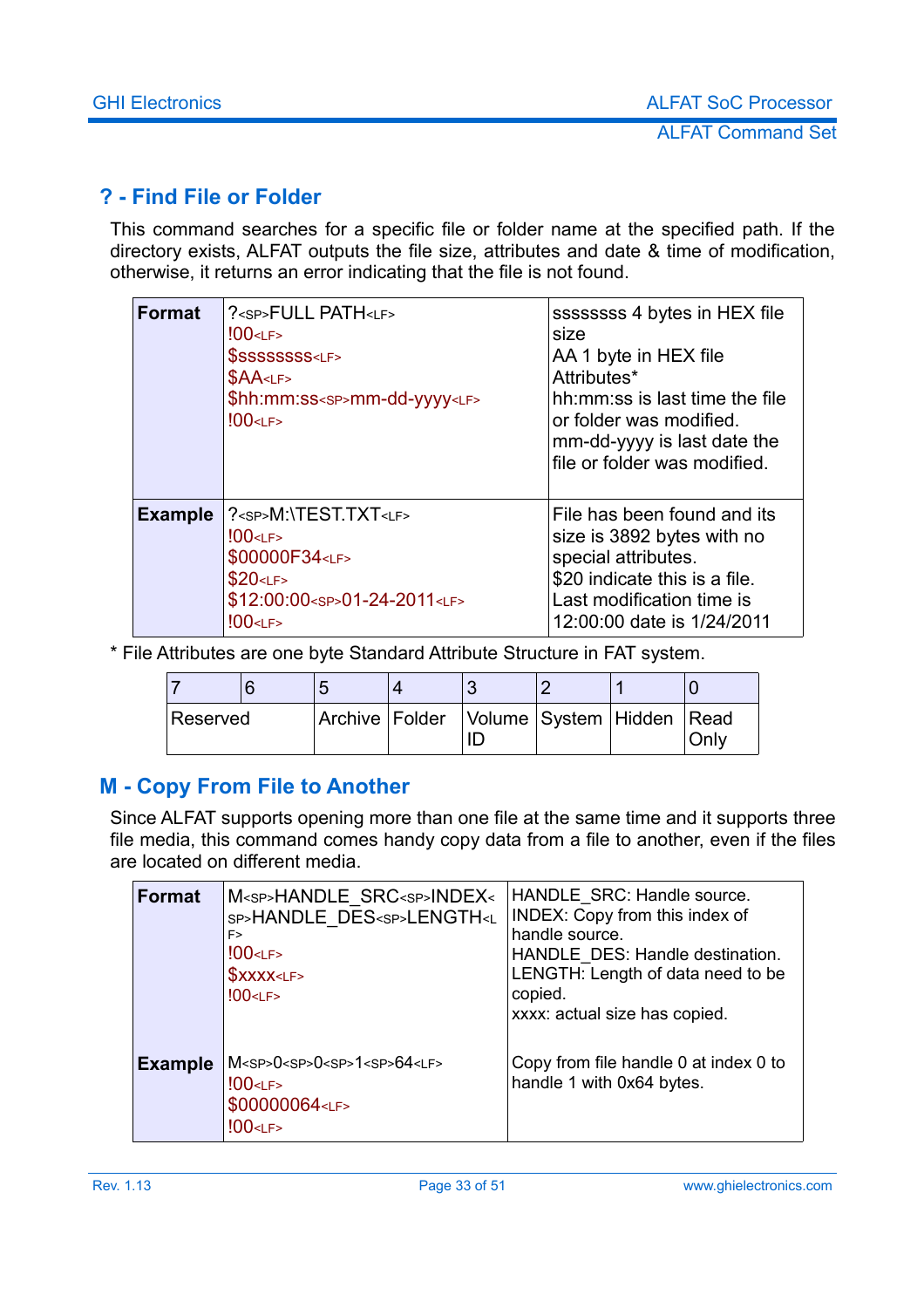#### <span id="page-33-1"></span>**A - Rename file**

| <b>Format</b>  | A <sp>FULL PATH&gt;NEW FILE<br/><b>NAME</b><lf><br/><math>100</math> &lt; LF &gt;</lf></sp>  | FULL PATH: The full path of file. It is<br>also included file name.<br>NEW FILE NAME: The new name<br>file. Just only name of new file, no<br>include full path here. |
|----------------|----------------------------------------------------------------------------------------------|-----------------------------------------------------------------------------------------------------------------------------------------------------------------------|
| <b>Example</b> | A <sp>U0:\GHI\ALFAT.TXT&gt;ALFAT00<br/>1. TXT &lt; LF<br/><math>100</math> &lt; LF &gt;</sp> | Rename ALFAT.TXT in GHI folder<br>from USB0 to ALFAT001.TXT.                                                                                                          |

### <span id="page-33-0"></span>**E - Test Media Speed**

| Format         | $E<$ sp> $X>$ ssssssssss <lf><br/><math>100</math> &lt; LF &gt;<br/>\$aaaaaaaa<lf><br/>\$bbbbbbbb<lf><br/><math>100</math> &lt; LF &gt;</lf></lf></lf> | X: Drive name, included:<br>M: Memory Card drive<br>U0: USB Flash drive 0<br>U1: USB Flash drive 1<br>ssssssss 4 bytes in HEX data size<br>for testing. It should be divide<br>1024.<br>aaaaaaaa 4 bytes in HEX: total<br>milisecond for writing.<br>bbbbbbbb 4 bytes in HEX: total<br>milisecond for reading.<br>First !00 is sent before starting<br>calculations |
|----------------|--------------------------------------------------------------------------------------------------------------------------------------------------------|---------------------------------------------------------------------------------------------------------------------------------------------------------------------------------------------------------------------------------------------------------------------------------------------------------------------------------------------------------------------|
| <b>Example</b> | E <sp>M:&gt;6400000<lf><br/><math>100</math> &lt; LF &gt;<br/>\$00005D14<lf><br/>\$000039FB<lf><br/><math>100</math> &lt; LF &gt;</lf></lf></lf></sp>  | Test write and read on Memory<br>Card for 100MB.<br>It takes 23828 millisecond for<br>writing and 14843 millisecond for<br>reading.                                                                                                                                                                                                                                 |

Note: this command may take a few seconds to minutes for calculations to finish, depending on the test size. It also needs 2 free handles for writing and reading.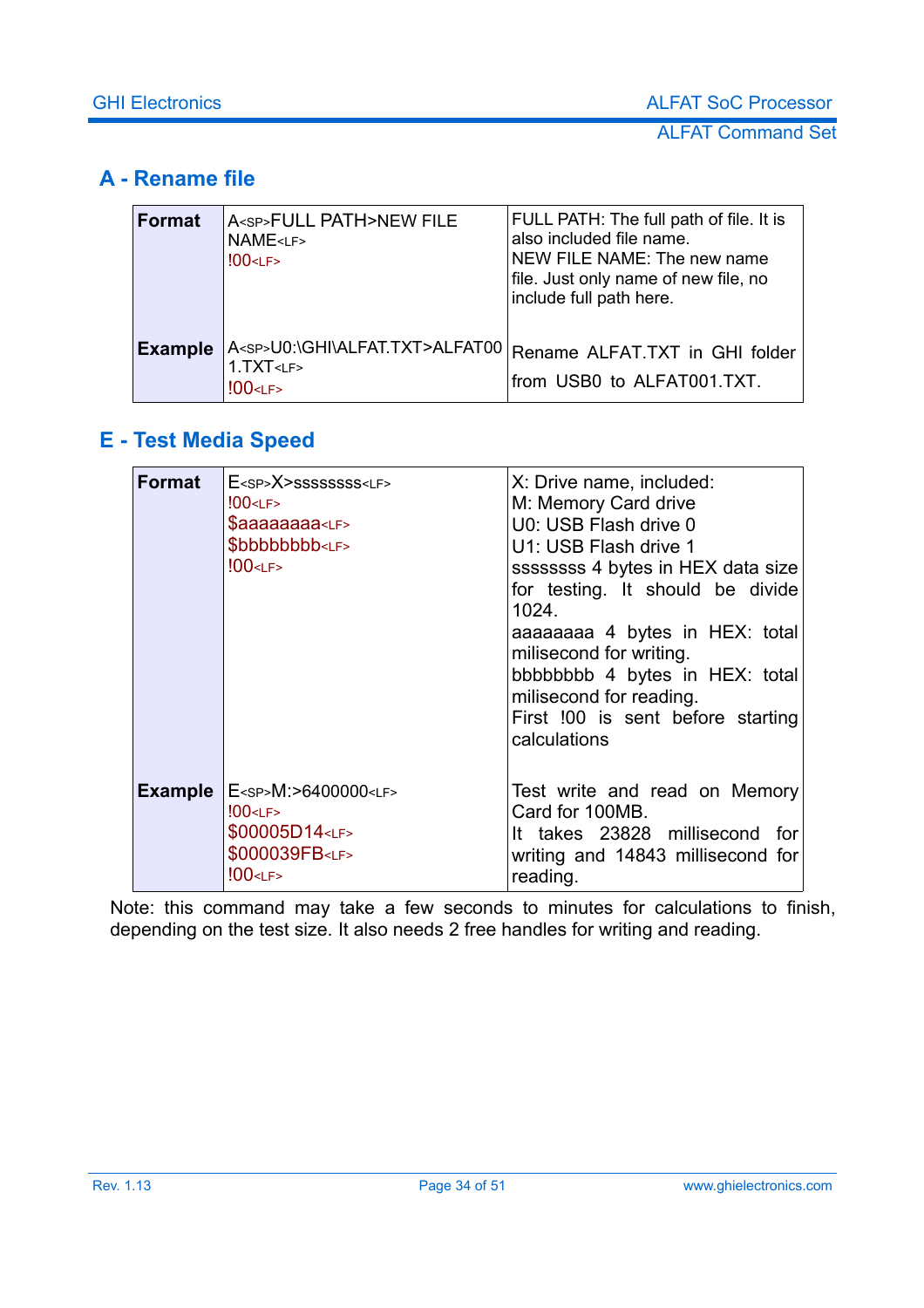#### <span id="page-34-0"></span>**Q – Format**

| <b>Format</b> | Q <sp> CONFIRM FORMAT<sp>X<lf></lf></sp></sp> | $ X $ is driver name. Included: |
|---------------|-----------------------------------------------|---------------------------------|
|               | $100$ <lf></lf>                               | M: Memory card.                 |
|               | $100$ <lf></lf>                               | U0: USB flash drive 0           |
|               |                                               | U1: USB flash drive 1           |
|               |                                               | First !00 is sent before        |
|               |                                               | formatting                      |
|               |                                               | Second !00 is sent when done    |

Note: this command may take several seconds to finish depending on the media size.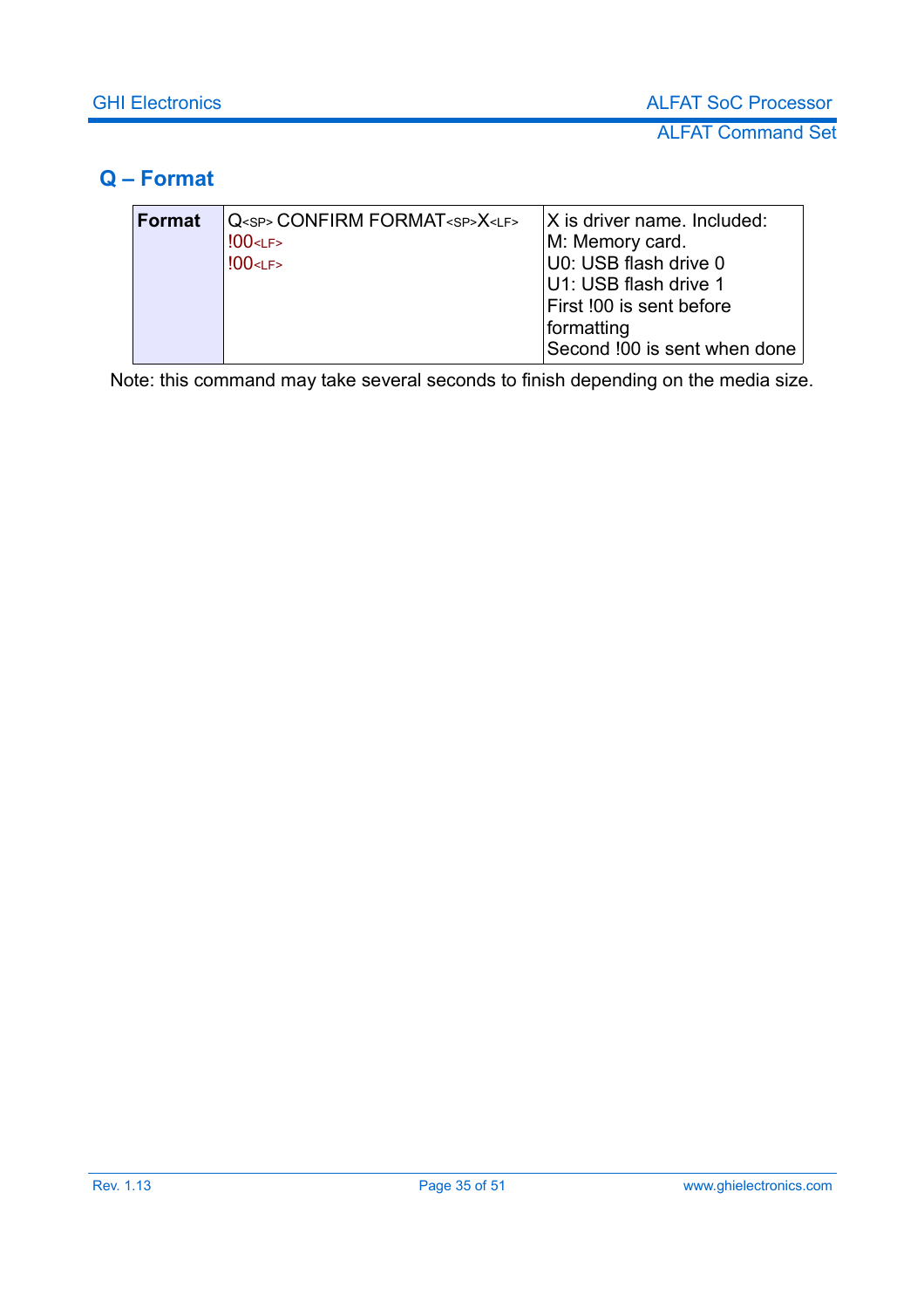# <span id="page-35-2"></span>6. Boot Loader and firmware update

### <span id="page-35-1"></span>6.1. General Description

The boot loader is a software that boots the system up. It verifies and runs the ALFAT firmware. It also gives the hosting system an interface for firmware maintenance.

GHI Electronics regularly maintains ALFAT firmware with improvements and bug fixes. ALFAT boot loader allows the hosting system to update the firmware.

The boot loader can only be accesses through the UART port, without hardware handshaking. So it only requires UART\_TX and UART\_RX pins.

**It is very important that this UART port is exposed on the hardware** even if the used ALFAT interface with the hosting system is not UART (SPI or I2C). This guarantees that ability to update ALFAT firmware when needed.

### <span id="page-35-0"></span>6.2. Firmware Updater App

An updater application is provided by GHI to aid in updating the firmware. Users may also wish to implement this functionality right into the host system so an update can happen within the hosting system. The firmware update uses standard XMODEM 1K CRC protocol. To connect ALFAT, or one of the OEM boards, to a PC for update, a TTL serial connection is needed. If using a regular PC serial port then RS232 to TTL level converter is required between ALFAT UART interface and the serial port.

We recommend using USB TTL serial cable. Here is the part number TTL-232R-3V3 from FTDI. This USB enumerated as a virtual serial port and it provide TTL 3.3V levels at the other side that can be connected directly to ALFAT's UART interface.

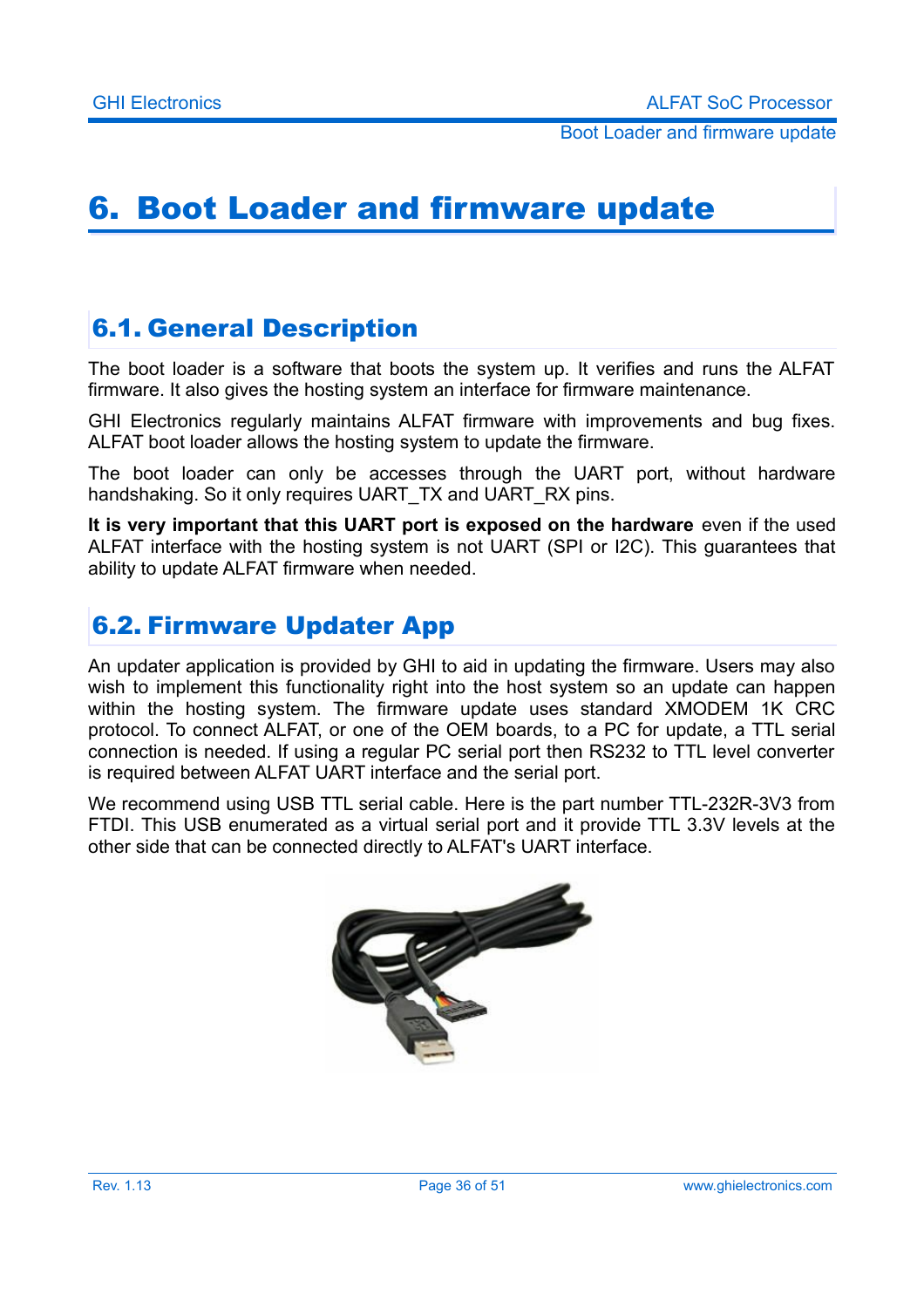| St        | Step 1                                                                                                                                                                                                                                                                                              | Step 2                                                                                                                                                                                                                                                                                                                                                                                                           |
|-----------|-----------------------------------------------------------------------------------------------------------------------------------------------------------------------------------------------------------------------------------------------------------------------------------------------------|------------------------------------------------------------------------------------------------------------------------------------------------------------------------------------------------------------------------------------------------------------------------------------------------------------------------------------------------------------------------------------------------------------------|
| St.<br>Ld | * Select Bootloader mode:<br>- Connect SPI MOSI to 3.3V.<br>+ ALFAT CPU Pin 23.<br>+ ALFAT SD board, socket X4 Pin 4.<br>+ ALFAT OEM board, socket X4 Pin 4.<br>- Leave SPI SSEL not connected.<br>+ ALFAT CPU Pin 50<br>+ ALFAT SD board, socket X3 Pin 8.<br>+ ALFAT OEM board, socket JP2 Pin 8. | *Connect TTL UART interface:<br>- Connect cable's TXD to ALFAT's UART RX.<br>+ ALFAT CPU Pin 43<br>+ ALFAT SD board 4 socket X4 Pin 5.<br>+ ALFAT OEM board, socket X4 Pin 5.<br>- Connect cable's RXD to ALFAT's UART TX.<br>+ ALFAT CPU Pin 42.<br>+ ALFAT SD board 4 socket X4 Pin 3.<br>+ ALFAT OEM board, socket X4 Pin 3.<br>It is recommended to use this USB to serial<br>cable from FTDI: TTL-232R-3V3. |
|           | Step 3<br>- Power up the board.<br>- Select the COM Port# associated with the serial cable. Click on the connect button.<br>Connection<br>Select COM Port #                                                                                                                                         |                                                                                                                                                                                                                                                                                                                                                                                                                  |
|           | Connect                                                                                                                                                                                                                                                                                             | Cancel                                                                                                                                                                                                                                                                                                                                                                                                           |

| ALFAT<br>About<br>Step 2                                                                                                                       |                                                                                 |         |
|------------------------------------------------------------------------------------------------------------------------------------------------|---------------------------------------------------------------------------------|---------|
| - Select the firmware file:                                                                                                                    | G:\Data\Code\ALFAT Project Source Code\AFLAT_Firmware\backu                     | Browser |
| Step 3<br>- Click Update button.                                                                                                               | Update                                                                          |         |
| $-$ Log $-$<br>Serial port connected: COM32                                                                                                    |                                                                                 |         |
|                                                                                                                                                |                                                                                 |         |
|                                                                                                                                                | Device will be updated automatically! DO NOT disconnect or turn off the device! |         |
|                                                                                                                                                |                                                                                 |         |
|                                                                                                                                                |                                                                                 |         |
| Erasing firmware, please wait<br>Please wait for sending data<br>Firmware version 1.0.2 have been updated successful.<br>Check version number: |                                                                                 |         |
|                                                                                                                                                |                                                                                 |         |
|                                                                                                                                                |                                                                                 |         |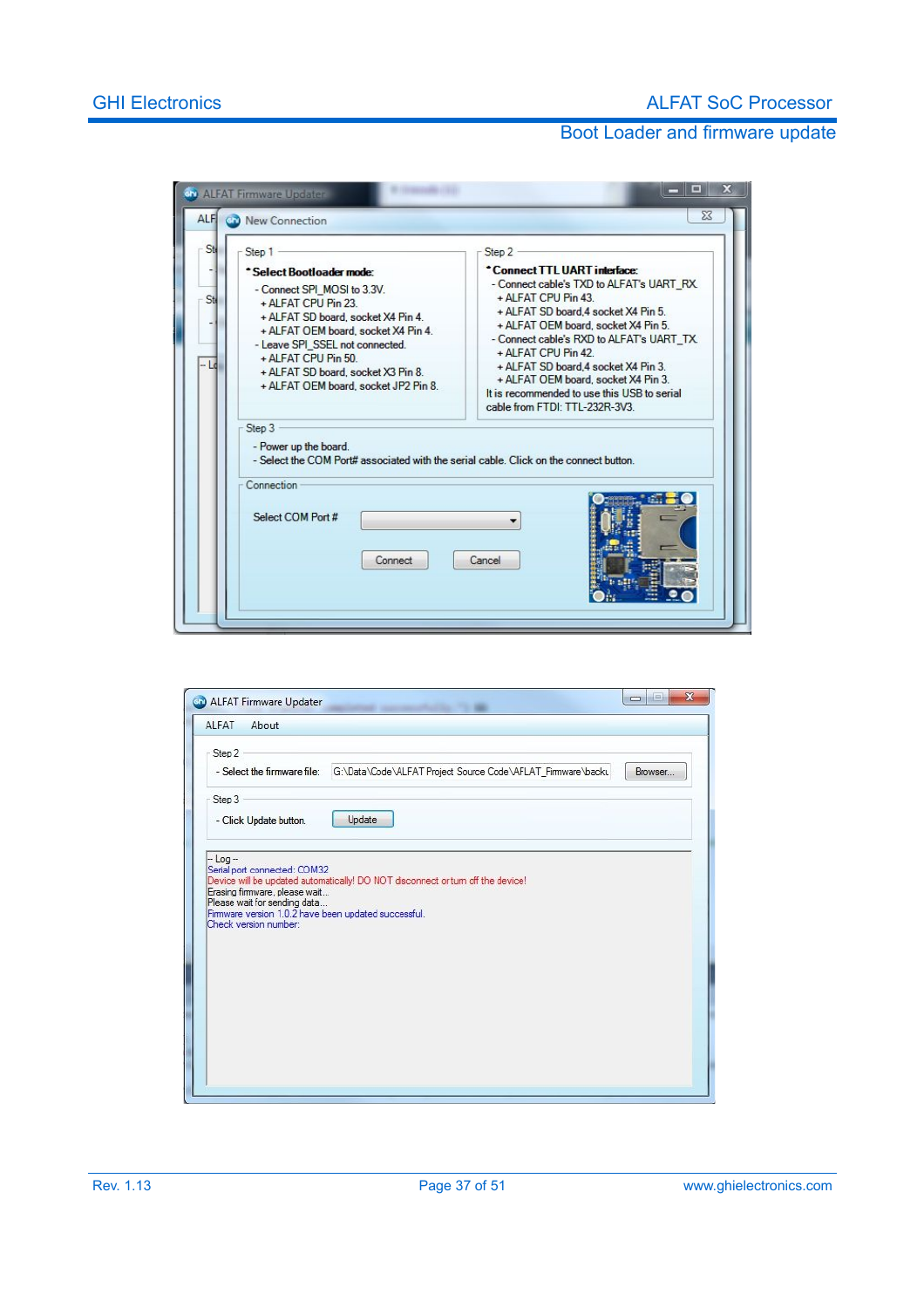### <span id="page-37-1"></span>6.3. Boot Loader Commands

| Command  | <b>Description</b>                                                       |
|----------|--------------------------------------------------------------------------|
| R        | <b>Run ALFAT firmware</b>                                                |
| Е        | Erase ALFAT firmware                                                     |
| $\times$ | Update ALFAT firmware (the firmware file is transferred using XMODEM 1K) |
|          | Returns the loader version and current ALFAT firmware version.           |

**Note:** The boot loader is entirely separate program that loads ALFAT SoC firmware. The version number of the boot loader may not match the ALFAT firmware version number. The boot loader can't be updated.

### <span id="page-37-0"></span>6.4. Updating the firmware using a terminal console

It is recommended to use the provided firmware updater application. But here is an example how to use a terminal console like TeraTerm to update the firmware instead.

Put ALFAT in the bootloader mode as explained in [4.1.Selecting the access interface](#page-12-1)

Open the relative COM port and set the baud rate to 115200 and set the New-line receive to LF.

| Tera Term - [disconnected] VT       |                           |    |                                                                                      |                                                          |          | $\Box$<br>$\overline{\mathbf{z}}$<br>$\equiv$ |
|-------------------------------------|---------------------------|----|--------------------------------------------------------------------------------------|----------------------------------------------------------|----------|-----------------------------------------------|
| File Edit Setup Control Window Help | Tera Term: New connection |    |                                                                                      |                                                          | $\Sigma$ |                                               |
|                                     | $\odot$ TCP/IP            |    | Host: 192.168.1.3<br><b>√</b> History<br>Service: O Telnet<br>$\circ$ SSH<br>O Other | TCP port#: 22<br>SSH version: SSH2<br>Protocol: UNSPEC v | ÷        |                                               |
|                                     | ◎ Serial                  | OK | Port: COM13<br>$\overline{\phantom{a}}$<br>Cancel                                    | Help                                                     |          |                                               |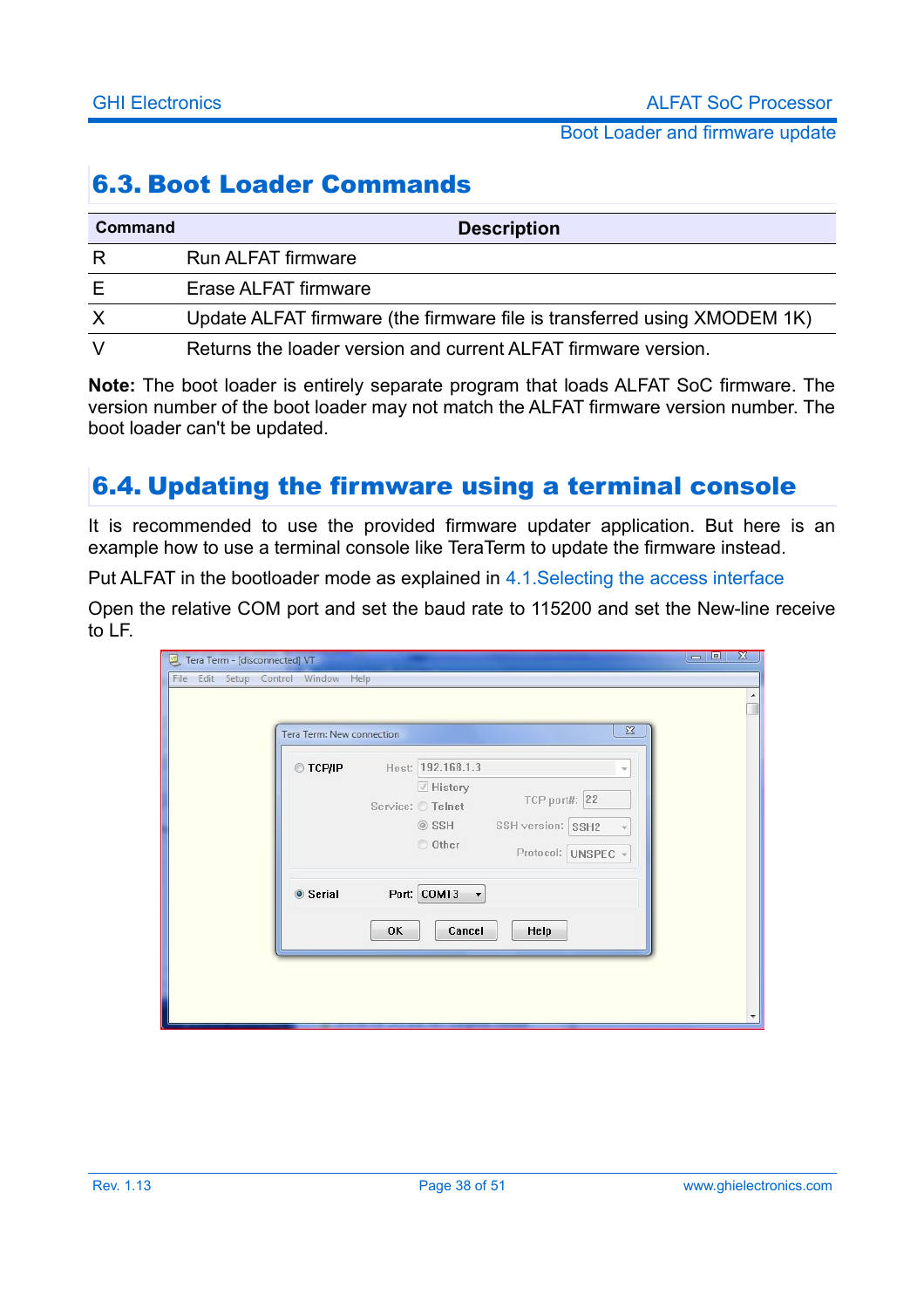#### **GHI Electronics ALFAT SoC Processor**

#### Boot Loader and firmware update

| Tera Term: Serial port setup         |                                        | $\Sigma$            |
|--------------------------------------|----------------------------------------|---------------------|
| Port:                                | COM <sub>13</sub>                      | <b>OK</b>           |
| <b>Baud rate:</b>                    | 115200                                 |                     |
| Data:                                | 8 bit                                  | Cancel              |
| Parity:                              | none                                   |                     |
| Stop:                                | 1 bit                                  | Help                |
| Flow control:                        | none                                   |                     |
| 0                                    | 0<br>msec/char<br>msec/line            |                     |
| Tera Term: Terminal setup            |                                        | $\overline{\Sigma}$ |
| <b>Terminal size</b>                 | New-line                               | 0K                  |
| 90<br>35<br>x                        | Receive:<br>LF                         |                     |
| $\triangledown$ Term size = win size | <b>Transmit:</b><br>CR                 | Cancel              |
| Auto window resize                   |                                        | Help                |
| <b>Terminal ID:</b><br><b>VT100</b>  | Local echo                             |                     |
| Answerback:                          | Auto switch [VT<->TEK]                 |                     |
| Kanji (receive)<br>UTF-8             | Kanji (transmit)<br>UTF-8<br>Kanji-in: | $^{\prime}$ [\$B    |

Use X command and follow the instructions

locale: american

| COM13 - Tera Term VT                                                                                                                                                                                                             |      |  |  |  |  |
|----------------------------------------------------------------------------------------------------------------------------------------------------------------------------------------------------------------------------------|------|--|--|--|--|
| File Edit Setup Control Window                                                                                                                                                                                                   | Help |  |  |  |  |
| Boot Loader 1.0<br>Firmware UX.X.X<br>$\mathbf{F}$<br>Boot Loader 1.0<br>Firmware UX.X.X<br>$ !$ FF<br>Erasing and updating the firmware. Confirm (Y/N)?<br>Erasing<br><b>HERE</b><br>Wating for file transfer through XMODEM 1K |      |  |  |  |  |

CodePage: 65001

Choose to send a file using **XMODEM with 1K option** then choose ALFAT.GHI. The firmware file is downloaded from ALFAT page on GHI's website.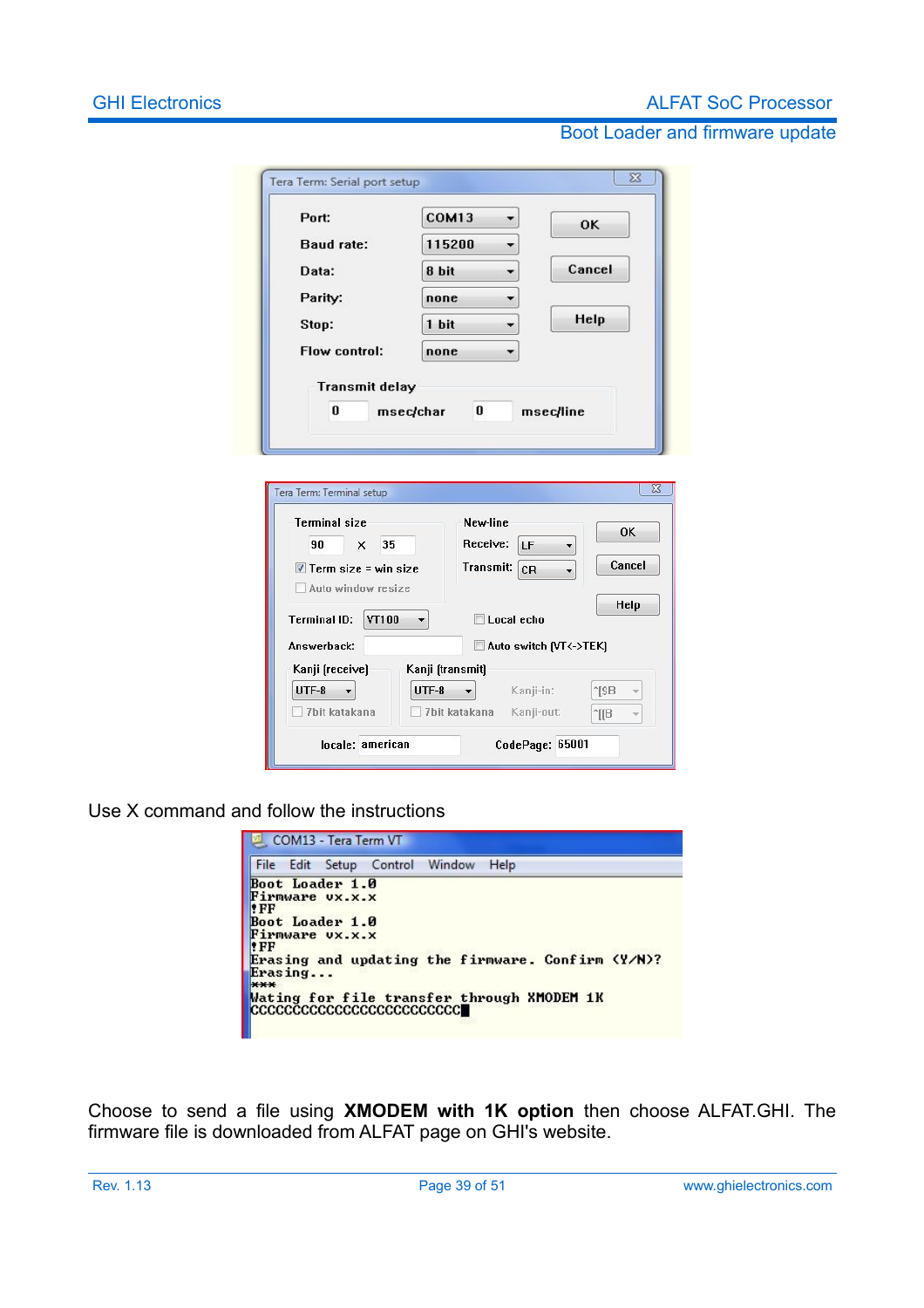| Name           |           |             | Date mo |  |
|----------------|-----------|-------------|---------|--|
|                | ALFAT.GHI |             |         |  |
| ٠              | Ш         |             |         |  |
| File name:     | ALFAT.GHI |             | Open    |  |
| Files of type: | AIC.7     | Cancel<br>۰ |         |  |
|                |           |             | Help    |  |

After the file being transferred. You will get a message like this "Firmware has been updated successfully. Version 1.0.2." After that you can release the boot loader mode and reset the chip, or run R command to run the firmware.

|       |           |  |                      | File Edit Setup Control Window Help   |                                                   |  |                                                       |
|-------|-----------|--|----------------------|---------------------------------------|---------------------------------------------------|--|-------------------------------------------------------|
| $***$ | Erasing   |  |                      |                                       | Erasing and updating the firmware. Confirm (Y/N)? |  |                                                       |
|       |           |  |                      |                                       | Wating for file transfer through XMODEM 1K        |  |                                                       |
|       |           |  |                      | File transfer completed successfully. |                                                   |  |                                                       |
|       | Verifying |  |                      |                                       |                                                   |  |                                                       |
| "FF"  |           |  |                      |                                       |                                                   |  | Firmware has been updated successfully. Version 1.0.2 |
|       |           |  | GHI Electronics. LLC |                                       |                                                   |  |                                                       |
|       |           |  | ALFAT SoC Processor  |                                       |                                                   |  |                                                       |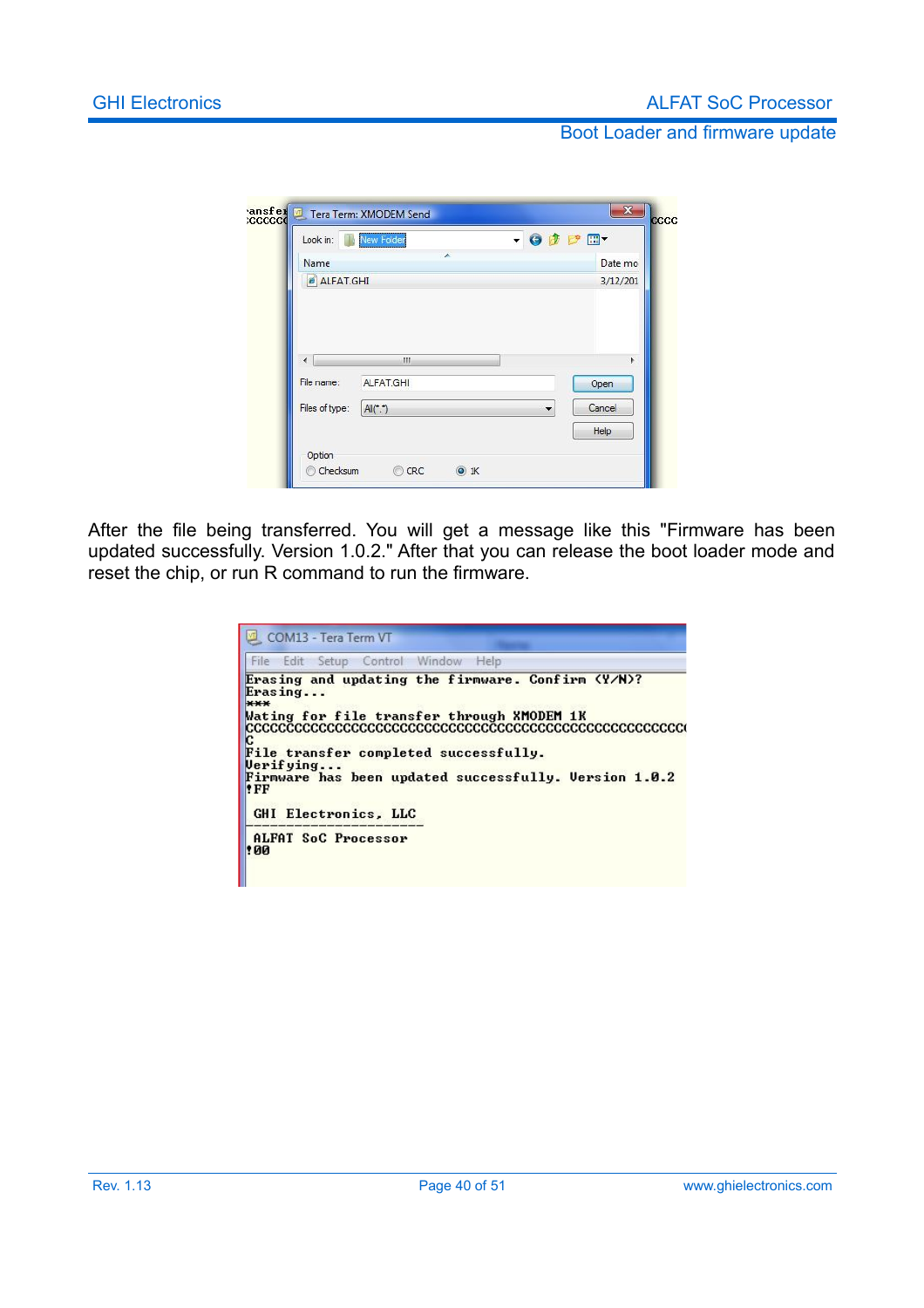# <span id="page-40-0"></span>7. Hardware integration guide

The schematic provided on ALFAT web-page in an excellent reference design. This section provides further details.

### <span id="page-40-2"></span>7.1. Power Source

Power source is a main cause of many problems. ALFAT SoC is capable of running at lower voltage or somewhat noisy voltage source. The media may or may not work on an unstable power source. Make sure that the power source to the storage media is reliable and there is a large enough capacitor as close as possible to the media power pins. We recommend adding 0.1uF and 22uF capacitors.



### <span id="page-40-1"></span>7.2. Crystals

ALFAT's main clock is provided through a 12Mhz Crystal with 500PPM or less and a load capacitance around 18pF.



Real Time Clock crystal's value should be 32.768Khz and the load capacitance is 12.5pF.

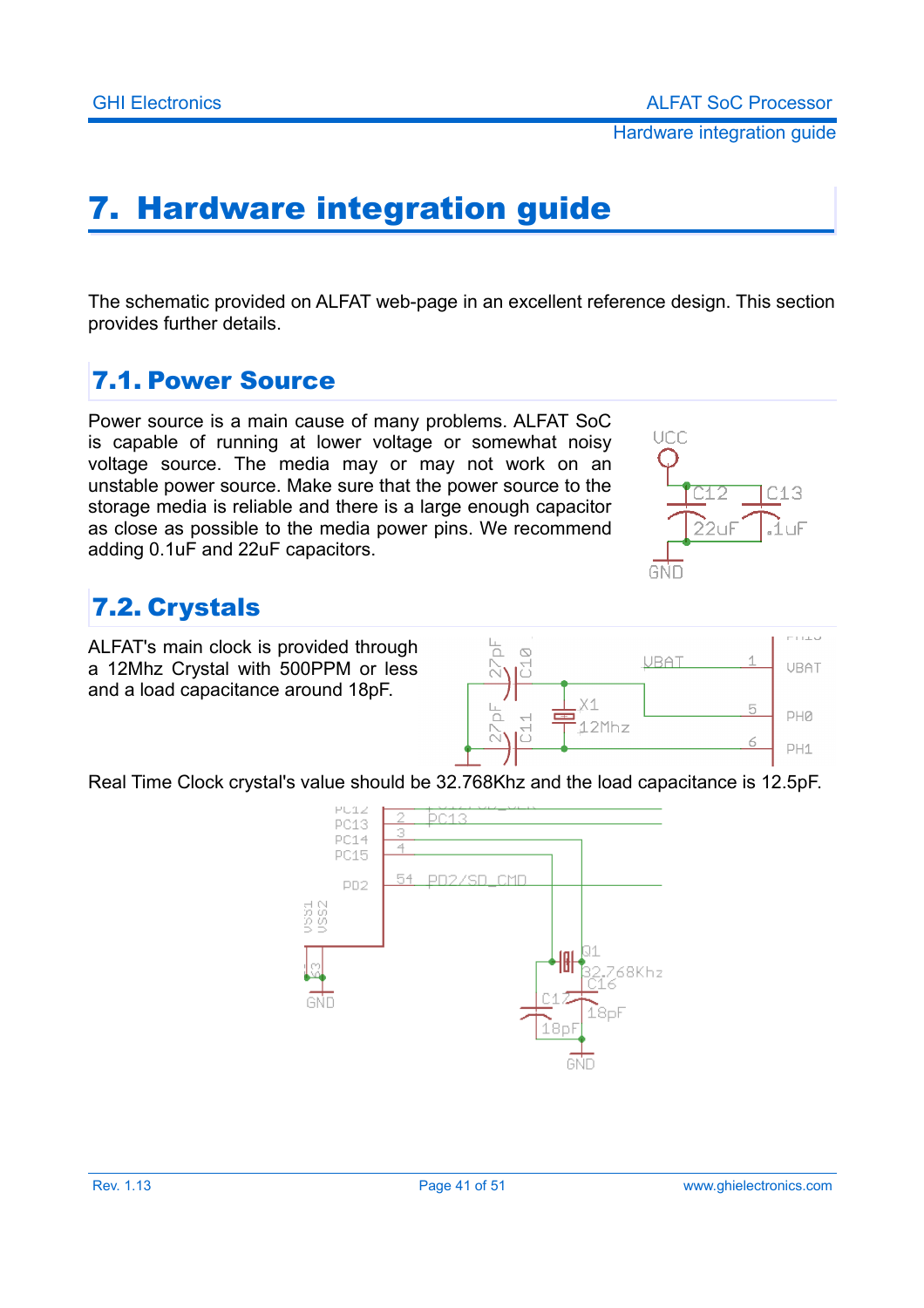### <span id="page-41-0"></span>7.3. Card Detect and Write Protect signals

With SD interface, ALFAT checks card detect input (pin 25/ CD) before initializing the card. If CD is Low then ALFAT will accept to initialize the card, otherwise ALFAT will reject the initialize command. If card detect signal is not implemented in the hardware design, then CD pin MUST be connected to GND.

The same for write protect, ALFAT checks write protection input (pin 24/ WP) before performing any command that involves writing to the memory card. if write protection signal is not implemented in the hardware design, then WP pin MUST be connected to GND.



### <span id="page-41-1"></span>7.4. Full Speed / High Speed with ULPI PHY

To access the USB Full-Speed bus (12Mbps), two 22ohm resistors are needed to be connected in serial with the data+(DP) and data- (DM) signals of each of ALFAT's USB Host.



If higher file access speed is desired, a ULPI PHY (for example FUSB2805) can be added on USB1 port, which will change the USB interface to High-Speed bus (480Mbps).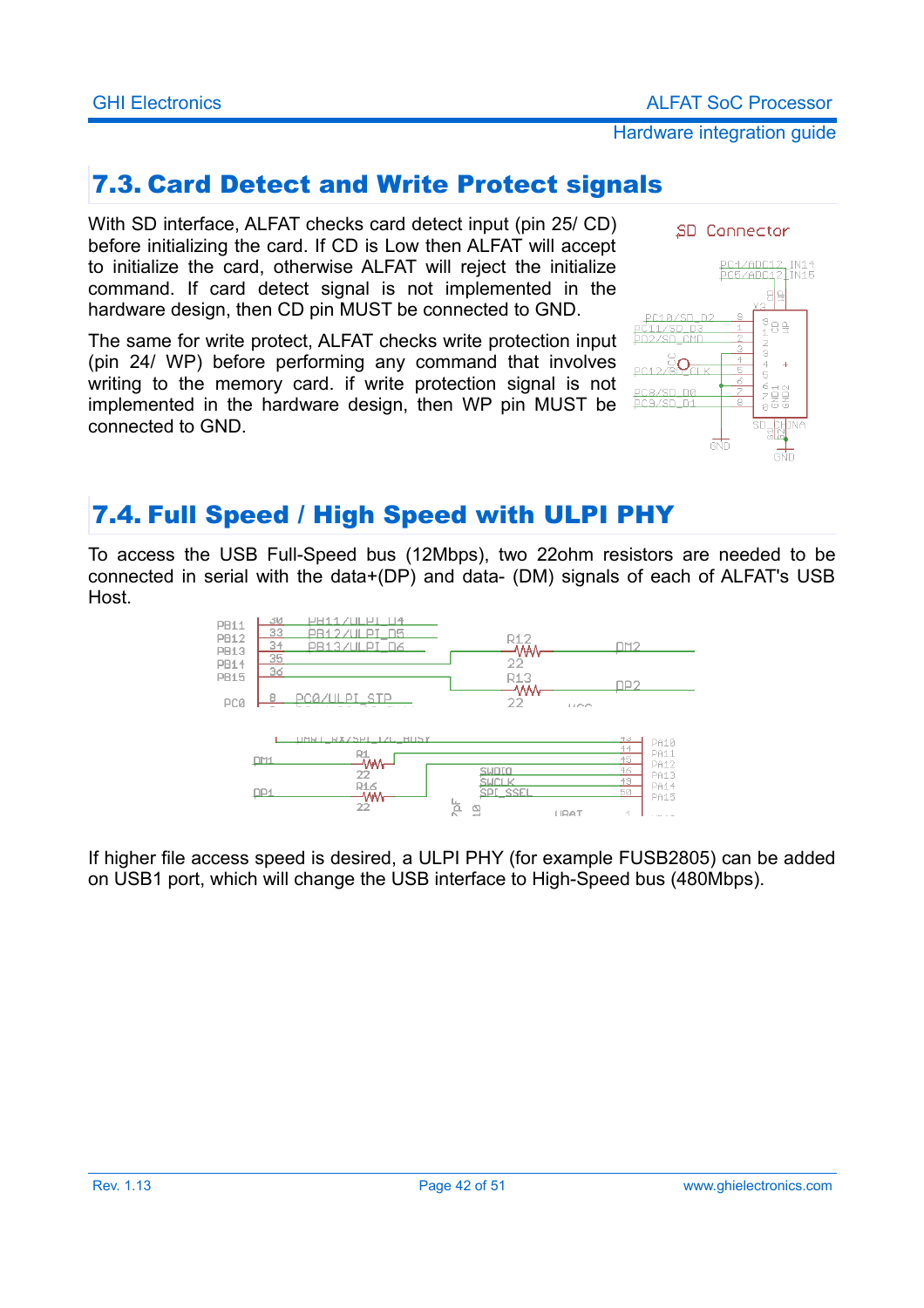

This PHY requires 19.2Mhz clock source. To save the cost of an additional crystal, ALFAT generates a 19.2Mhz clock at pin 21 that can be used with the PHY.

**Important note 1:** If ULPI PHY is implemented in the design, the two 22ohm resisters are still needed to be connected in serial with the data+(DP) and data- (DM) signals.

**Important note 2:** f ULPI PHY is implemented in the design (like in ALFAT OEM board), then the USB mass storage device connected to USB1 MUST be initialized in High-Speed mode (even if the USB device does not support High-Speed mode). Initializing it in Full-Speed might cause an undesirable performance.

### <span id="page-42-0"></span>7.5. Real Time Clock

ALFAT tags the modified or created file with the current time and date. To keep track of time, ALFAT uses the internal real time clock. ALFAT provides two options to the user to drive the RTC.

The first option is the shared mode, where the RTC runs off the same processor's clock and power. With this option, the user does not need any external components, and VBAT should be connected to VCC. But with this option, the hosting system must set the correct time and date with every power recycle.

The second option is the Backup Mode, where The RTC clocks using the external 32.768Khz crystal and runs off VBAT power through (1.65 to 3.6 V) backup coin battery. This ensures that the RTC keeps clocking even if the system is powered off. RTC consumes about 1uA. The system should always keep power available on VBAT pins.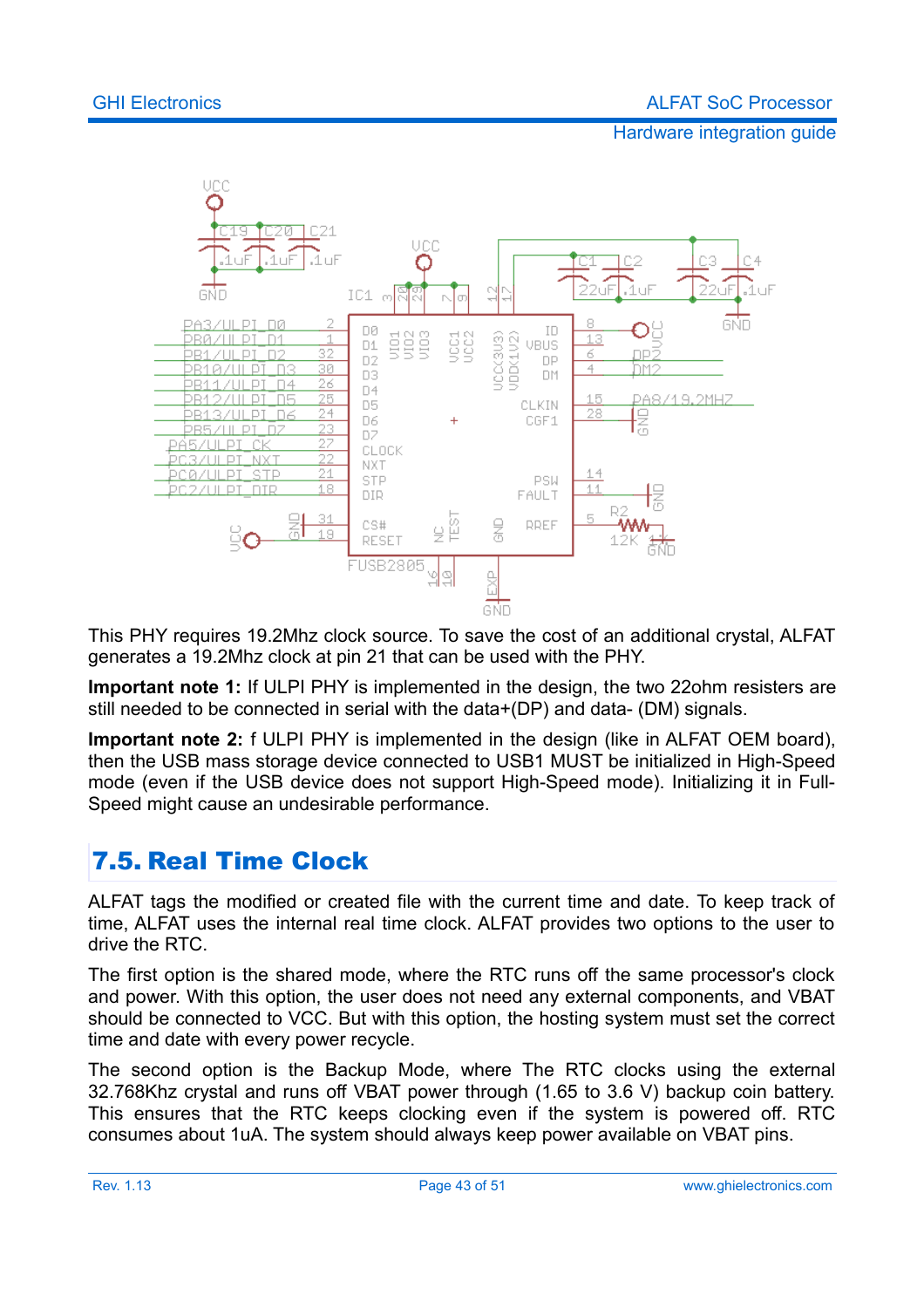To ensure that VBAT get powered from the backup battery only when the main power is off, it is recommended to use two diodes as indicated in the schematic below.



### <span id="page-43-1"></span>7.6. Bootloader Access

While firmware is stable and no changes are released often, there are cases where an update is necessary. We highly recommend making this update feature available on final designs. The design should provide access to UART RX and TX pins, loader pin and reset pin.

### <span id="page-43-0"></span>7.7. Electrical characteristics

ALFAT SoC is based on STM32F205RBT6. Consult with STM32F205RBT6 datasheet for electrical characteristics if needed.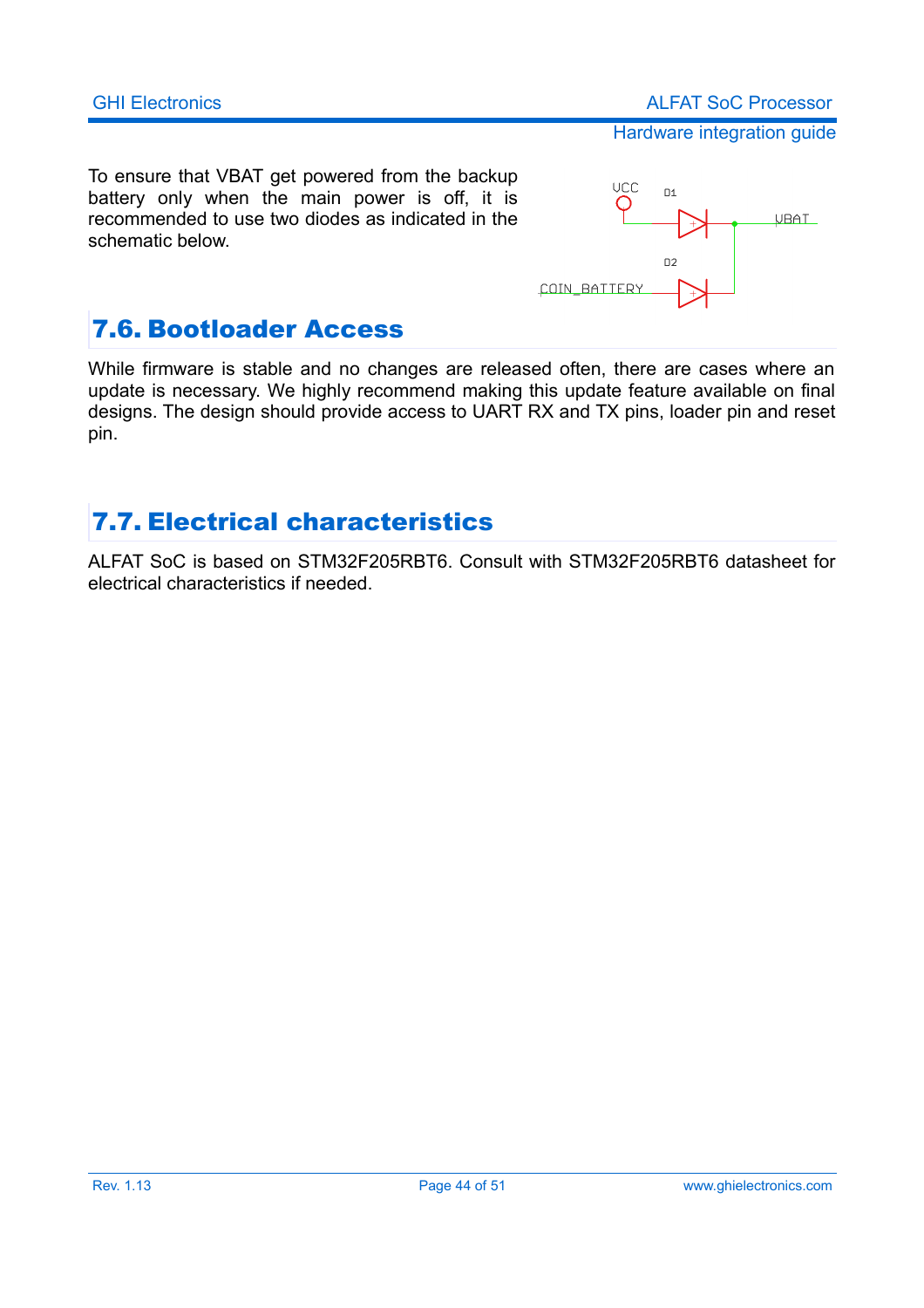ALFAT Off-the-shelf Circuit Boards

# <span id="page-44-2"></span>8. ALFAT Off-the-shelf Circuit Boards

GHI Electronics offers off-the-shelf OEM boards that uses ALFAT SoC processor. These boards expose all needed signals to interface with ALFAT over UART, SPI or I2C and provide convenient connectors like SD or USB connectors. The boards are easily mountable on existing or new product.

### <span id="page-44-1"></span>8.1. ALFAT OEM Board

ALFAT OEM Board is an OEM board that exposes all of ALFAT™ SoC processor features. This board offers a seamless way to access files on SDHC, SD and MMC cards plus on USB MSC devices such as thumb drives.

The board includes pads for RTC 32.768Khz crystal. The crystal is not included.

ALFAT OEM includes:

- 1. SD/MMC Connector with push spring.
- 2. Dual USB connector Type A with:
	- Full-Speed USB 2.0 port.
	- High-speed USB2.0 port.

All required signals are exposed through a 1x18 pin-mount. Also, if the desired interface is UART, all signals required are exposed through a secondary 2x5 pin-mount.

#### <span id="page-44-0"></span>**ALFAT OEM Pinout**

#### **1x18 pin-mount**

| Pin          | <b>Name</b>                          | <b>Pin</b> | <b>Name</b>                    |
|--------------|--------------------------------------|------------|--------------------------------|
| 1            | UART TX                              | 10         | <b>ACTIVE</b>                  |
| $\mathbf{2}$ | UART RX/SPI BUSY/<br><b>I2C BUSY</b> | 11         | Reserved                       |
| 3            | I2C SCL                              | 12         | <b>IVBAT</b>                   |
| 4            | I2C SDA                              | 13         | Internal 3.3V (Do not connect) |
| 5            | SPI SCK                              | 14         | RESET (not 5V tolerant)        |
| 6            | SPI MISO/UART BUSY                   | 15         | <b>GND</b>                     |

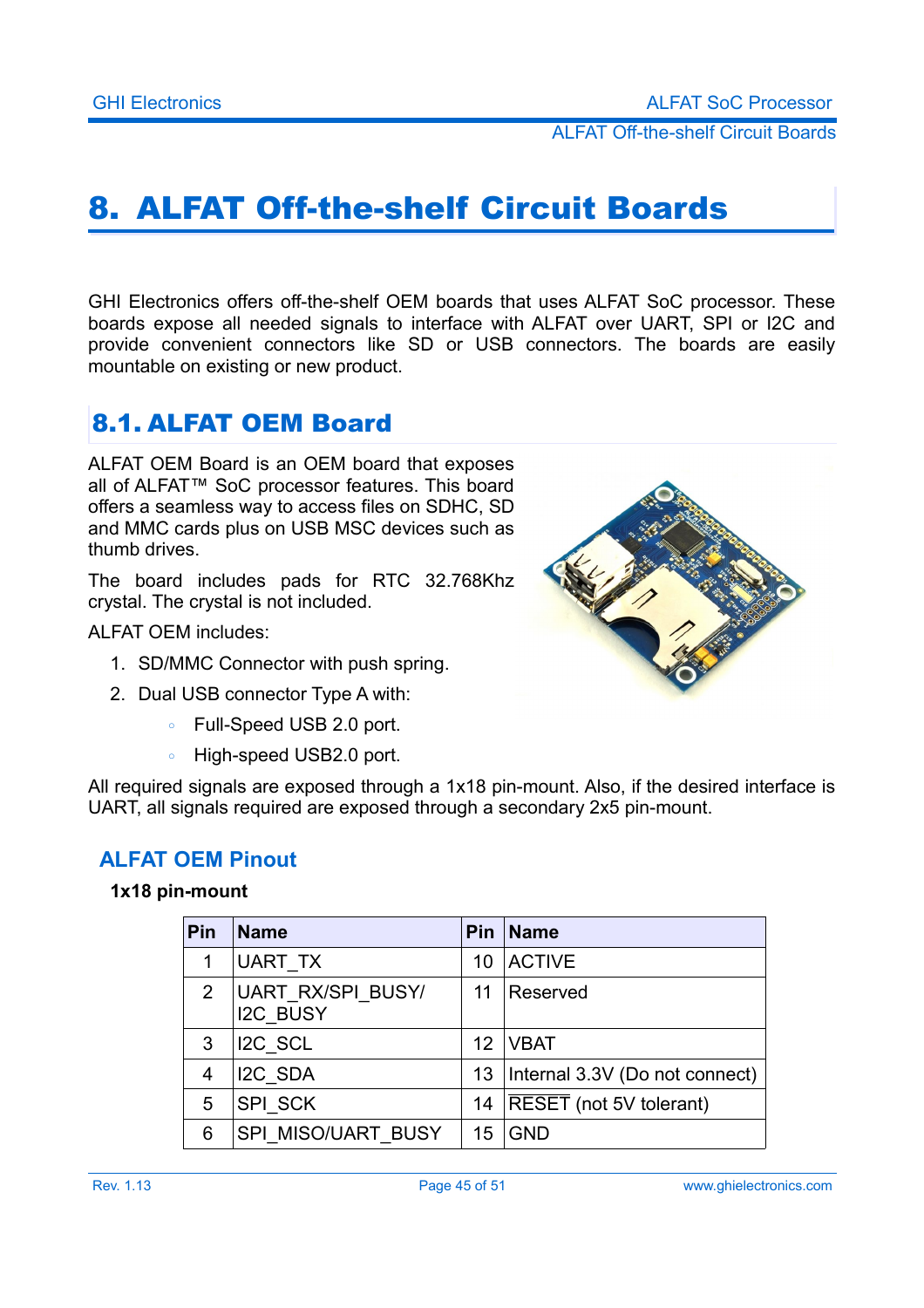#### ALFAT Off-the-shelf Circuit Boards

| Pin | <b>Name</b>  | Pin   Name         |
|-----|--------------|--------------------|
|     | 7   SPI MOSI | 16   Not connected |
|     | 8 SPI SSEL   | 17   Not connected |
|     | <b>WAKE</b>  | 18   5 Volts       |

#### **2x5 pin-mount**

| Pin | <b>Name</b>                           | <b>Pin</b> | <b>Name</b>                    |
|-----|---------------------------------------|------------|--------------------------------|
|     | Internal $3.3V$ (Do not 2<br>connect) |            | 15V                            |
| 3   | UART TX                               | 4          | <b>SPI MOSI</b>                |
| 5   | UART RX/SPI BUSY/I2C<br><b>BUSY</b>   | 6          | <b>SPI MISO/UART BUSY</b>      |
|     | Reserved                              | 8          | <b>VBAT</b>                    |
| 9   | <b>GND</b>                            | 10         | <b>RESET</b> (not 5V tolerant) |

### <span id="page-45-1"></span>8.2. ALFAT SD Board

ALFAT SD board is an OEM board uses ALFAT™ SoC processor. This board offers a seamless way to access files on SD, SDHC and MMC cards with ALFAT SoC processor. The board include a standard SD/MMC connecter that includes a push spring.

The board includes pads for RTC 32.768Khz crystal but the crystal is not included.

All required signals are exposed through a 1x16 pin-mount. Also, if the desired interface is UART, all signals required are exposed through a secondary 2x5 pin-mount.



#### <span id="page-45-0"></span>**ALFAT SD Pin-out**

#### **1x16 pin-mount**

| Pin | $\blacksquare$ Name              |   | <b>Pin Name</b> |
|-----|----------------------------------|---|-----------------|
|     | UART TX                          | g | <b>WAKEUP</b>   |
|     | UART RX/SPI BUSY/I2C   10 ACTIVE |   |                 |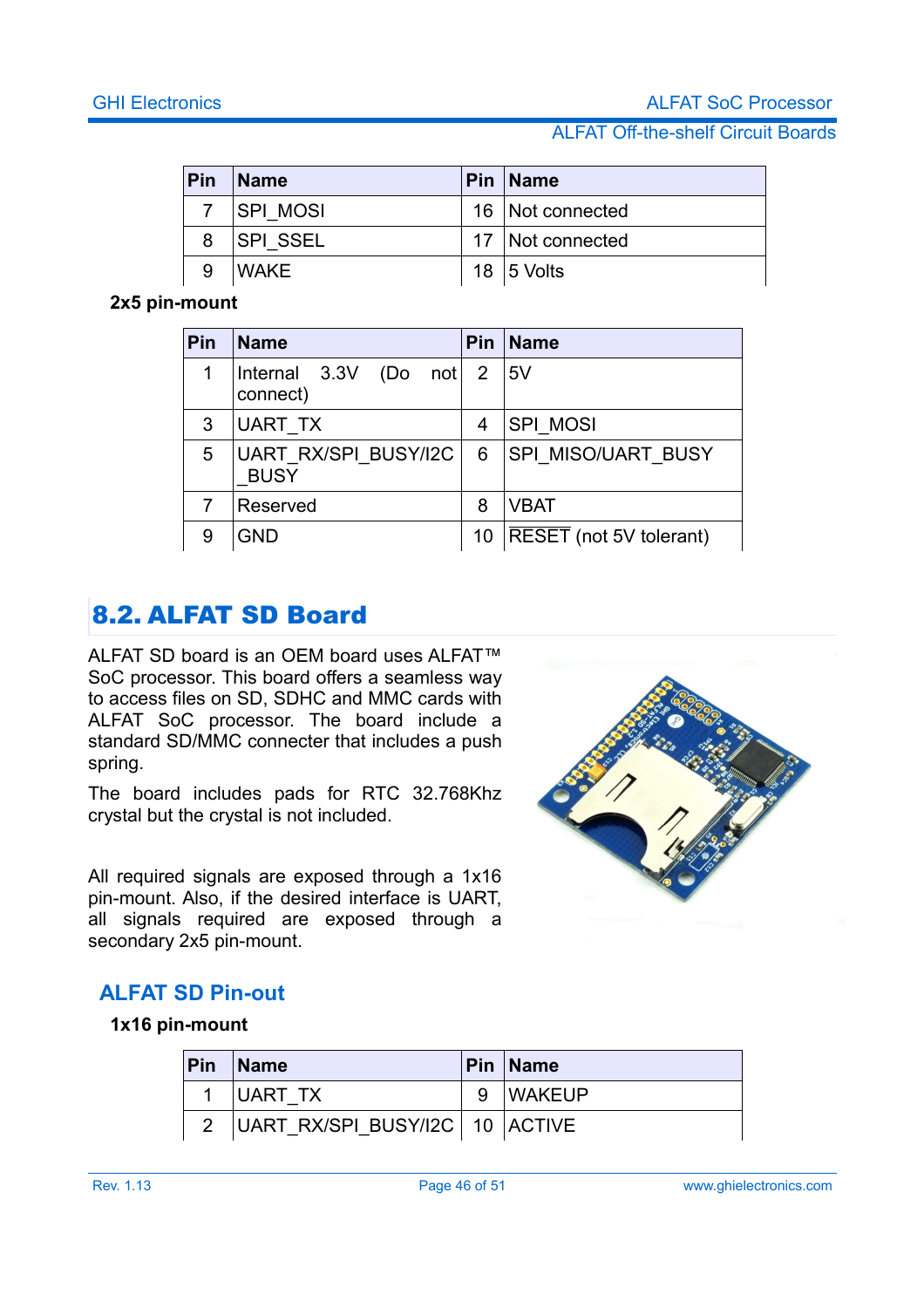#### ALFAT Off-the-shelf Circuit Boards

| Pin | <b>Name</b>        | Pin | <b>Name</b>             |
|-----|--------------------|-----|-------------------------|
|     | <b>BUSY</b>        |     |                         |
| 3   | $ $ I2C SCL        | 11  | Reserved                |
| 4   | I2C SDA            | 12  | <b>VBAT</b>             |
| 5   | SPI SCK            | 13  | 3.3V                    |
| 6   | SPI MISO/UART BUSY | 14  | RESET (not 5V tolerant) |
| 7   | SPI MOSI           | 15  | <b>GND</b>              |
| 8   | <b>SPI SSEL</b>    | 16  | Not connected           |

#### **2x5 pin-mount**

| Pin | <b>Name</b>                                | Pin | <b>Name</b>               |
|-----|--------------------------------------------|-----|---------------------------|
|     | 3.3V                                       | 2   | <b>Not Connected</b>      |
| 3   | UART TX                                    | 4   | <b>SPI MOSI</b>           |
| 5   | <b>UART RX/SPI BUSY/I2C</b><br><b>BUSY</b> | 6   | <b>SPI MISO/UART BUSY</b> |
|     | Reserved                                   | 8   | <b>VBAT</b>               |
| 9   | <b>GND</b>                                 | 10  | RESET (not 5V tolerant)   |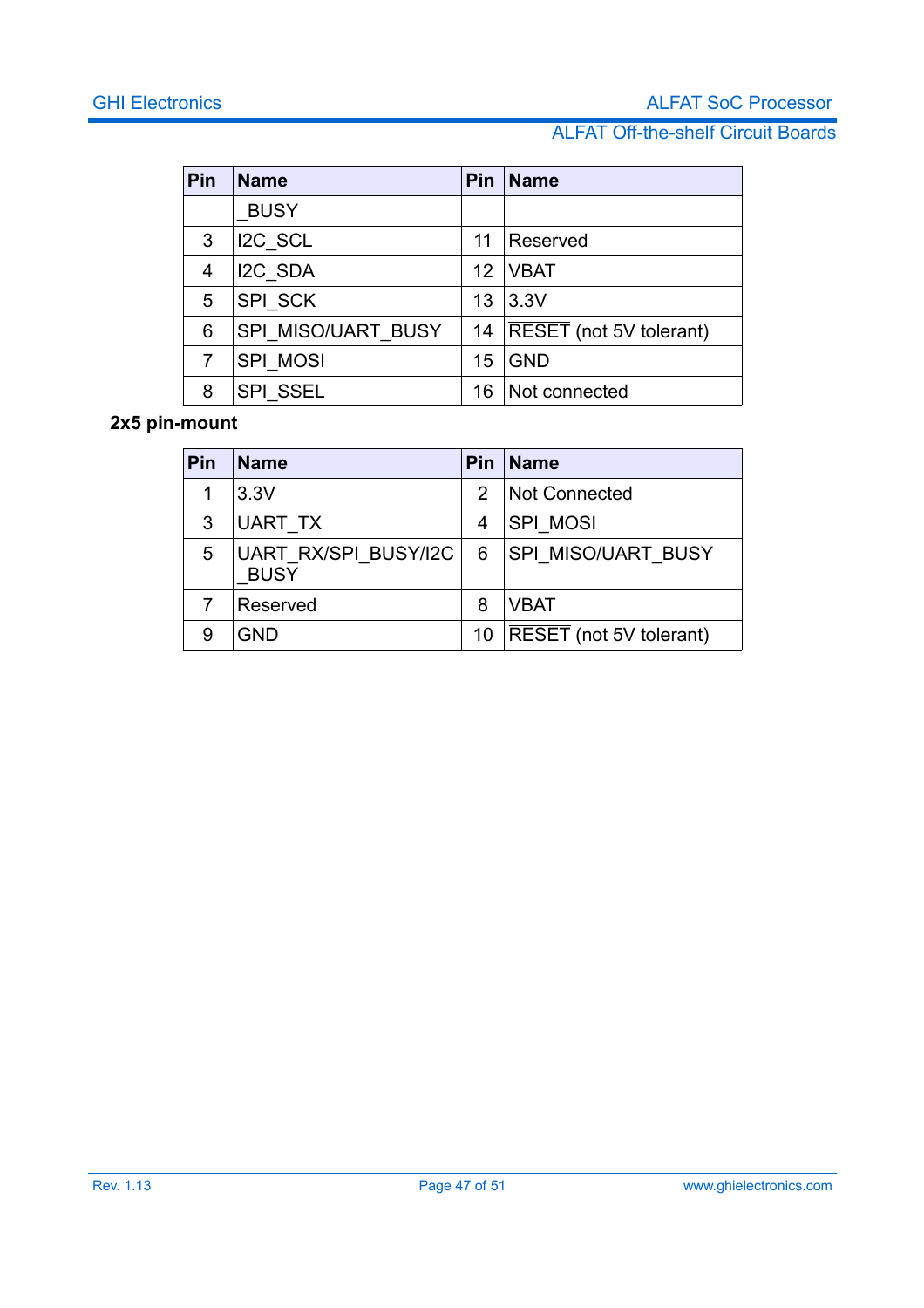Conditions of Use and Performance

# <span id="page-47-0"></span>9. Conditions of Use and Performance

### <span id="page-47-2"></span>9.1. Selecting the Right Storage Media

Current storage media market is flooded with low grade devices. These devices may work on a PC but that doesn't mean the device was tested to follow the standards. Also, other devices may have advanced features not suitable for embedded devices. For example, some USB memory drives have a built in USB hub. We made our best to support a wide range of storage medias that follow the standards. But GHI Electronics does not guarantee that ALFAT will be able to access all storage media, especial if it one of the medias mentioned earlier.

For products that integrates ALFAT SoC process, it is important to test different media devices and offer a range of tested devices to end user. GHI Electronics doesn't recommend any specific brand but always recommends selecting a well known source. If media is not supported, a failure happens at initialization, not at file read and write usually. If a media mounts with no errors, in most cases, it is safe to assume it will function with no later issues.

As discussed in the integration section, power source is a big source of problems as well. ALFAT is capable of running at lower voltage or somewhat noisy voltage source. On the other hand, the media may or may not work with bad voltages. Make sure the voltage source to the media is reliable and there is large enough capacitor as close as possible to the media connector. We recommend adding 0.1uF and 22uF.

### <span id="page-47-1"></span>9.2. File Access Speed

There are many factors that affects the file access speed. Some storage media devices have internal buffering, others have high speed rating. But even on the exact same media, speeds might differ between different tests. Here are some factors that affect the speed on the same media: fragmentation, media life and voltage.

Fragmented storage runs slower because the system needs to spend more time, or even read more sectors from the FAT table, to find the needed cluster. Formatting the media should take care of this fragmentation.

Also, storage access speed decreases when the storage get closer to the end of life. The time needed to erase sectors increases while the device is maturing. Some sectors may even start failing at some point which causes more delays.

Finally, while some devices can run on a range of voltages, the lower the voltage the slower the device usually runs. Noisy power source may cause errors while accessing the media that slows the speed down.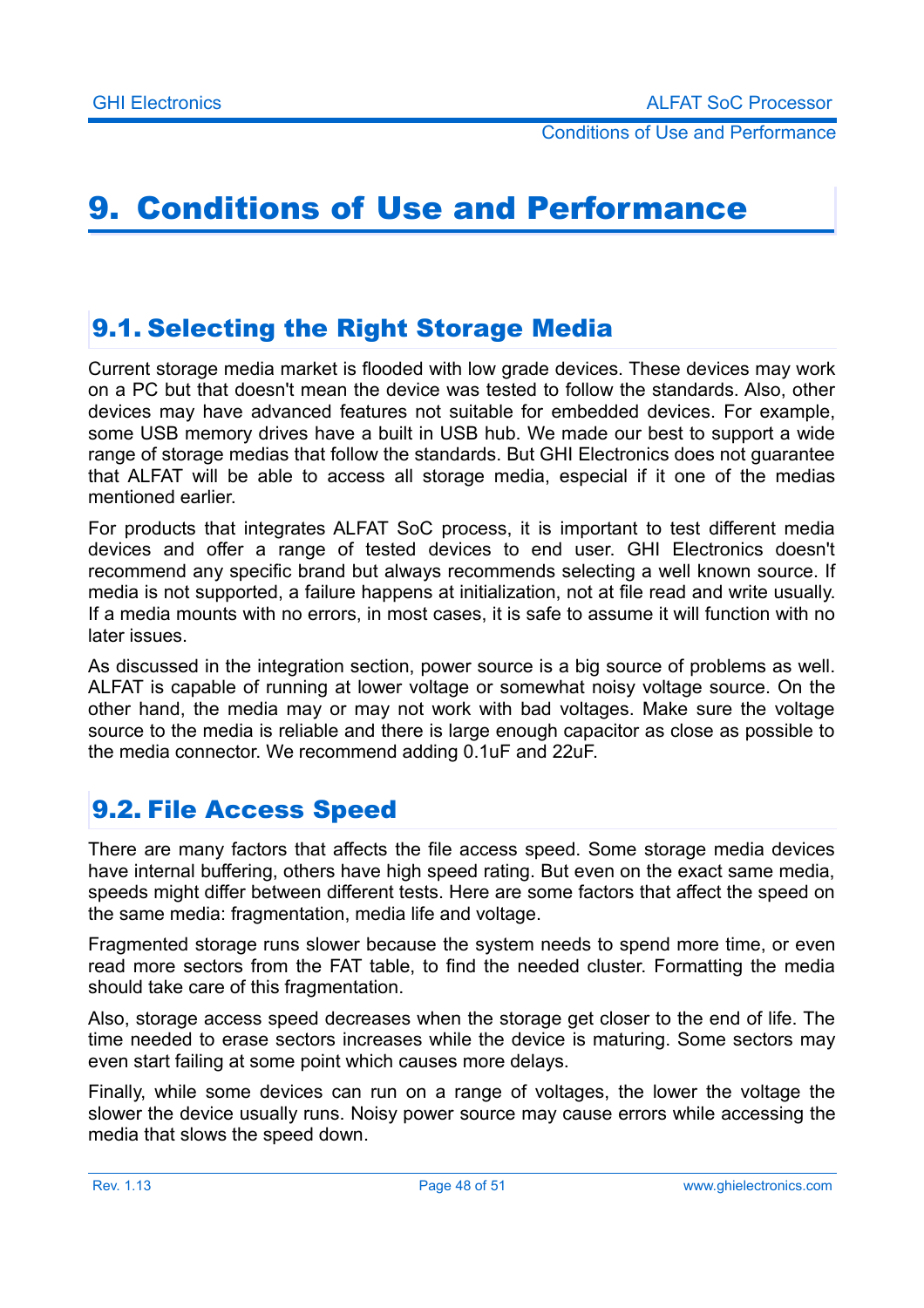#### Conditions of Use and Performance

### <span id="page-48-0"></span>9.3. Serial Interface Speed Overhead

The actual speed of a specific media can be easily determined using the E command, which range from 1000KBytes/sec to 4000KBytes/sec. This is the internal speed with complete FAT file system overhead. Such speeds are achieved when using the copy command. But when using other commands like read or write commands, the serial connection with the hosting system adds a major delay overhead.

When one of the serial interfaces is used to exchange the data with a hosting system, some command-response overhead is introduced. There is also a maximum clock and other restrictions on the interfaces. On an average, file access speed is about 230KBytes/sec when using UART or SPI and about 25KBytes/sec when using I2C. That is about the same when using SD, USB FS or USB HS.

To achieve higher writing speed, ALFAT command-set includes [L Command \(Fast Write to](#page-28-0) [File command\).](#page-28-0) Available for SPI interface only, this command is very similar to the W Command but, with L Command, it uses internal DMA to reach faster receiving rates. The average speed with this command is 1400KBytes/sec with SD cards, 1200KBytes/sec with USB HS and 750KBytes/sec with USB FS.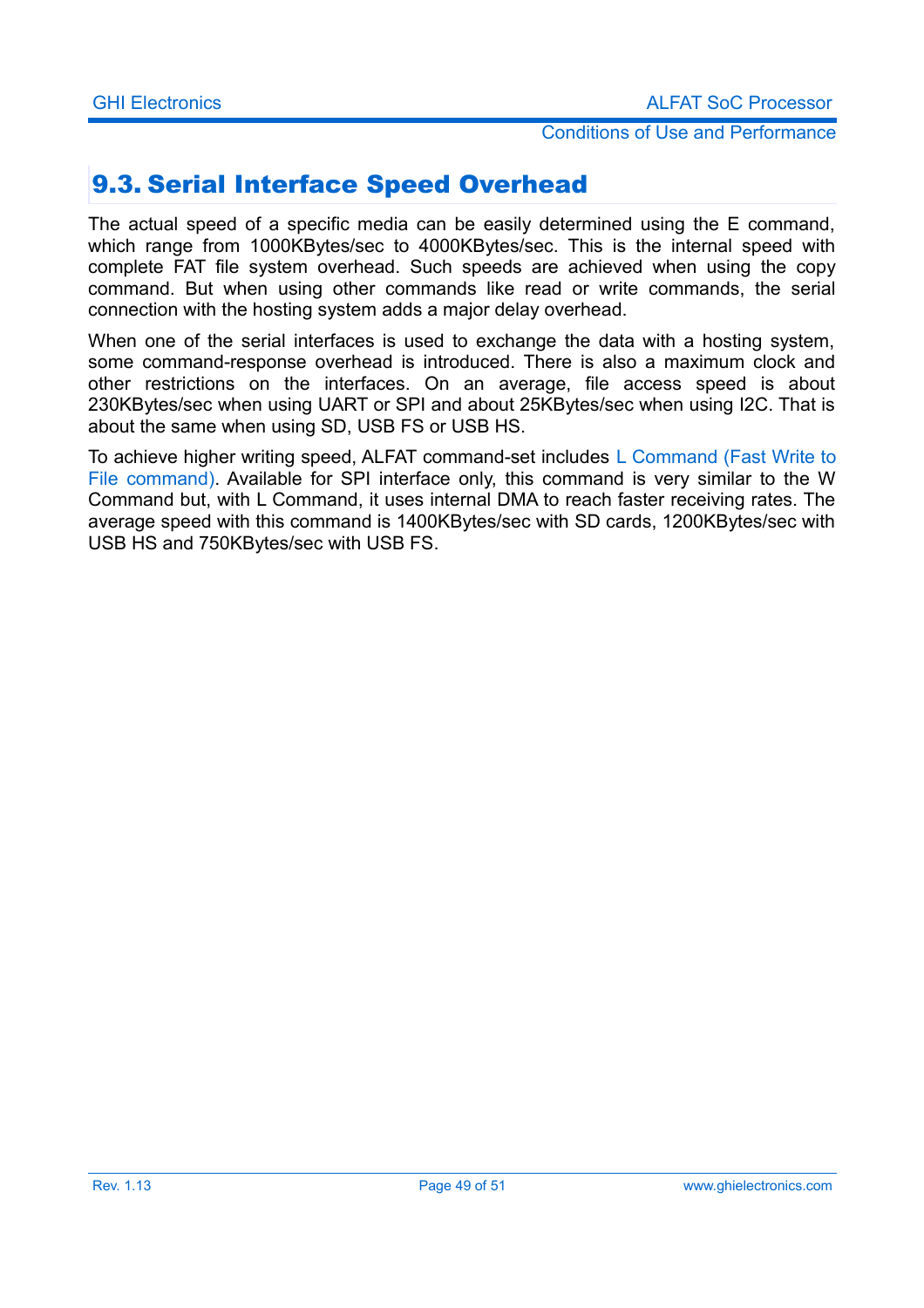# <span id="page-49-0"></span>10. Error Codes

| Error<br>(HEX) | <b>Description</b>                                                                                                                                                                |
|----------------|-----------------------------------------------------------------------------------------------------------------------------------------------------------------------------------|
| 0x00           | Command successful.                                                                                                                                                               |
| 0x01           | Unknown command.                                                                                                                                                                  |
| 0x02           | Incorrect parameters.                                                                                                                                                             |
| 0x03           | Operation failed. This error code is returned also if the user attempted to write to<br>write-protected card.                                                                     |
| 0x04           | Reached the end of the file/folder list. This is not an error.                                                                                                                    |
| 0x10           | Media does not initialize.                                                                                                                                                        |
| 0x11           | Initialize media failed. This error code is returned also if the card detect signal is high<br>or floating, check Card Detect and Write Protect signals section for more details. |
| 0x20           | File/folder doesn't exist.                                                                                                                                                        |
| 0x21           | Failed to open the file.                                                                                                                                                          |
| 0x22           | Seek only runs on files open for read.                                                                                                                                            |
| 0x23           | Seek value can only be within the file size.                                                                                                                                      |
| 0x24           | File name can't be zero.                                                                                                                                                          |
| 0x25           | File name has forbidden character.                                                                                                                                                |
| 0x26           | File/folder name already exists.                                                                                                                                                  |
| 0x30           | Invalid handle.                                                                                                                                                                   |
| 0x31           | Handle source does not open.                                                                                                                                                      |
| 0x32           | Handle destination does not open.                                                                                                                                                 |
| 0x33           | Handle source requires file open for read mode                                                                                                                                    |
| 0x34           | Handle destination requires file open for write or append mode.                                                                                                                   |
| 0x35           | No more handle available.                                                                                                                                                         |
| 0x36           | Handle does not open.                                                                                                                                                             |
| 0x37           | Handle is already in use.                                                                                                                                                         |
| 0x38           | Open file mode invalid.                                                                                                                                                           |
| 0x39           | Handle requires write or append mode.                                                                                                                                             |
| 0x3A           | Handle requires read mode.                                                                                                                                                        |
| 0x40           | The system is busy.                                                                                                                                                               |
| 0x41           | Command is supported with SPI interface only.                                                                                                                                     |
| 0xFF           | Boot Loader indication code.                                                                                                                                                      |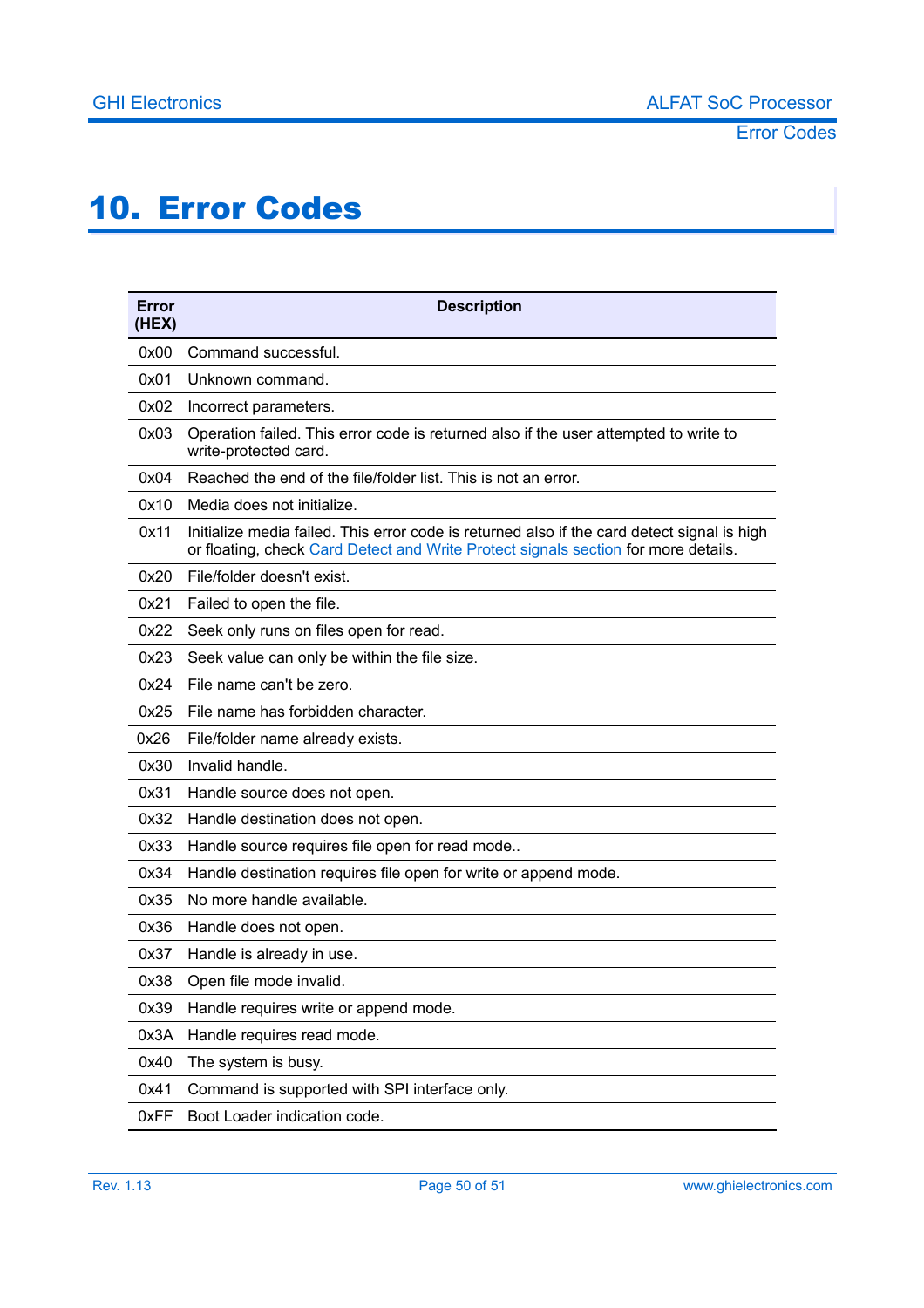# <span id="page-50-0"></span>DISCLAIMER

IN NO EVENT SHALL GHI ELECTRONICS, LLC. OR ITS CONTRIBUTORS BE LIABLE FOR ANY DIRECT, INDIRECT, INCIDENTAL, SPECIAL, EXEMPLARY, OR CONSEQUENTIAL DAMAGES (INCLUDING, BUT NOT LIMITED TO, PROCUREMENT OF SUBSTITUTE GOODS OR SERVICES; LOSS OF USE, DATA, OR PROFITS; OR BUSINESS INTERRUPTION) HOWEVER CAUSED AND ON ANY THEORY OF LIABILITY, WHETHER IN CONTRACT, STRICT LIABILITY, OR TORT (INCLUDING NEGLIGENCE OR OTHERWISE) ARISING IN ANY WAY OUT OF THE USE OF THIS SOFTWARE, EVEN IF ADVISED OF THE POSSIBILITY OF SUCH DAMAGE. SPECIFICATIONS ARE SUBJECT TO CHANGE WITHOUT ANY NOTICE. PRICES ARE SUBJECT TO CHANGE WITHOUT ANY NOTICE. ALFAT SOC PROCESSOR AND ITS LINE OF OEM BOARDS ARE NOT DESIGNED FOR LIFE SUPPORT APPLICATIONS.

> ALFAT is a Trademark of GHI Electronics, LLC Other Trademarks and Registered Trademarks are Owned by their Respective Companies.

#### **GHI Electronics,LLC 2012**